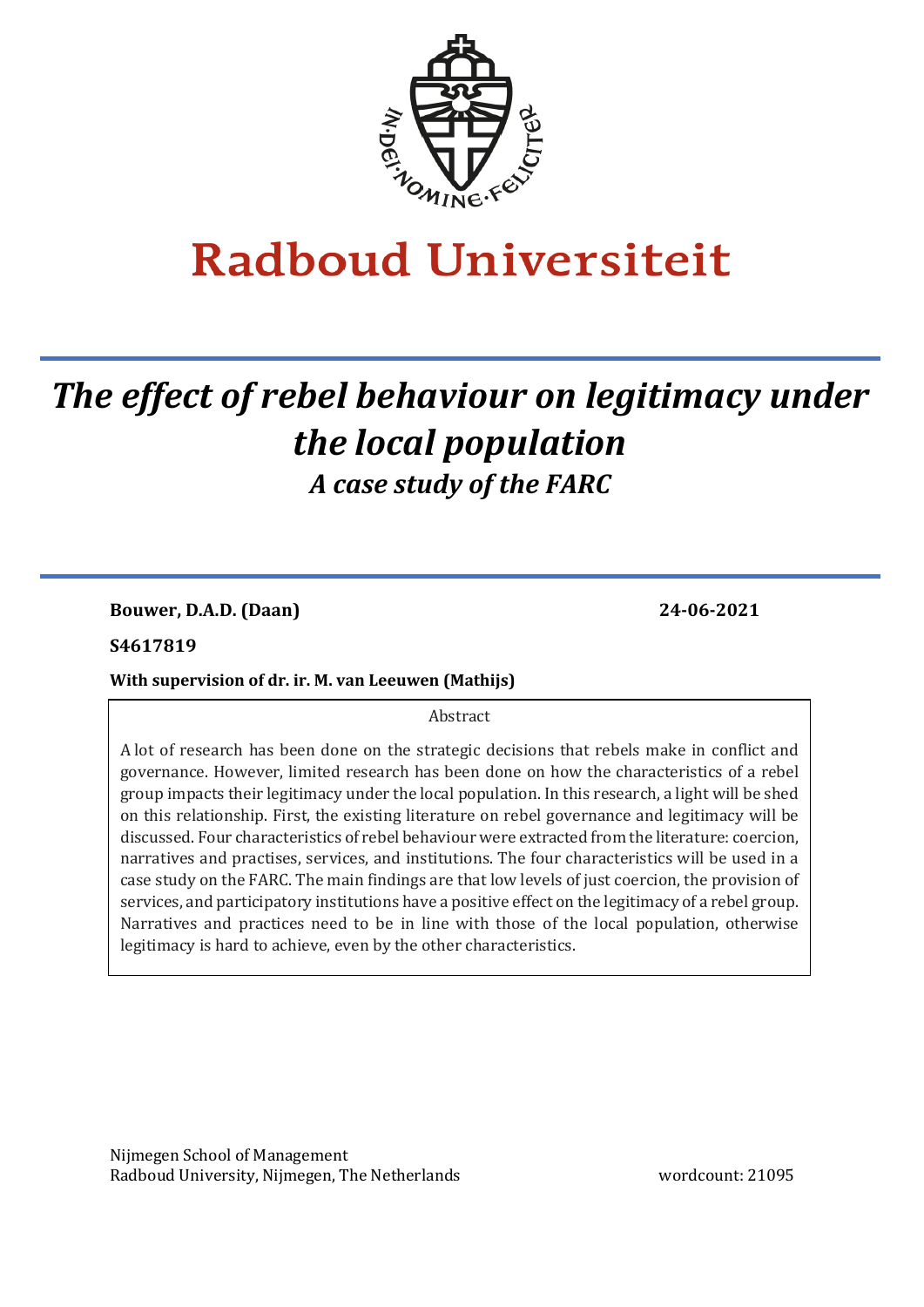### **Acknowledgements**

First of all I would like to thank my supervisor Mathijs, for always asking the right question. Your questions have helped me see more clearly what I wanted and where I should focus on. I further want to thank all the people who let me bore them to dead, with my endless monologues on the FARC and rebels. In this regard I want to specially thank my father and Lily for taking the time to correct my spelling errors, which where a lot. At last I want to thank all my friends who joined me on the endless amount of coffee breaks I took.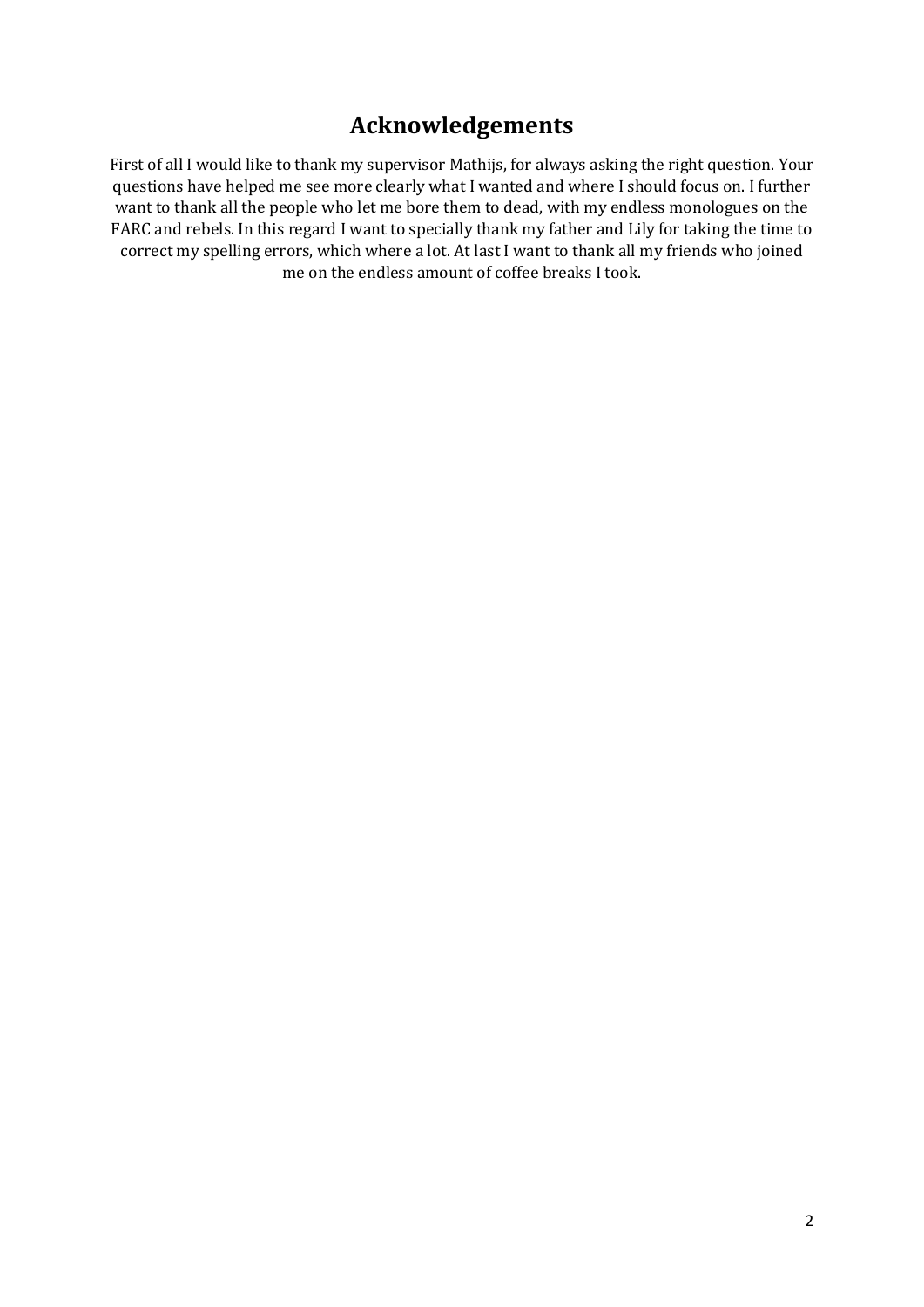## **Table of Contents**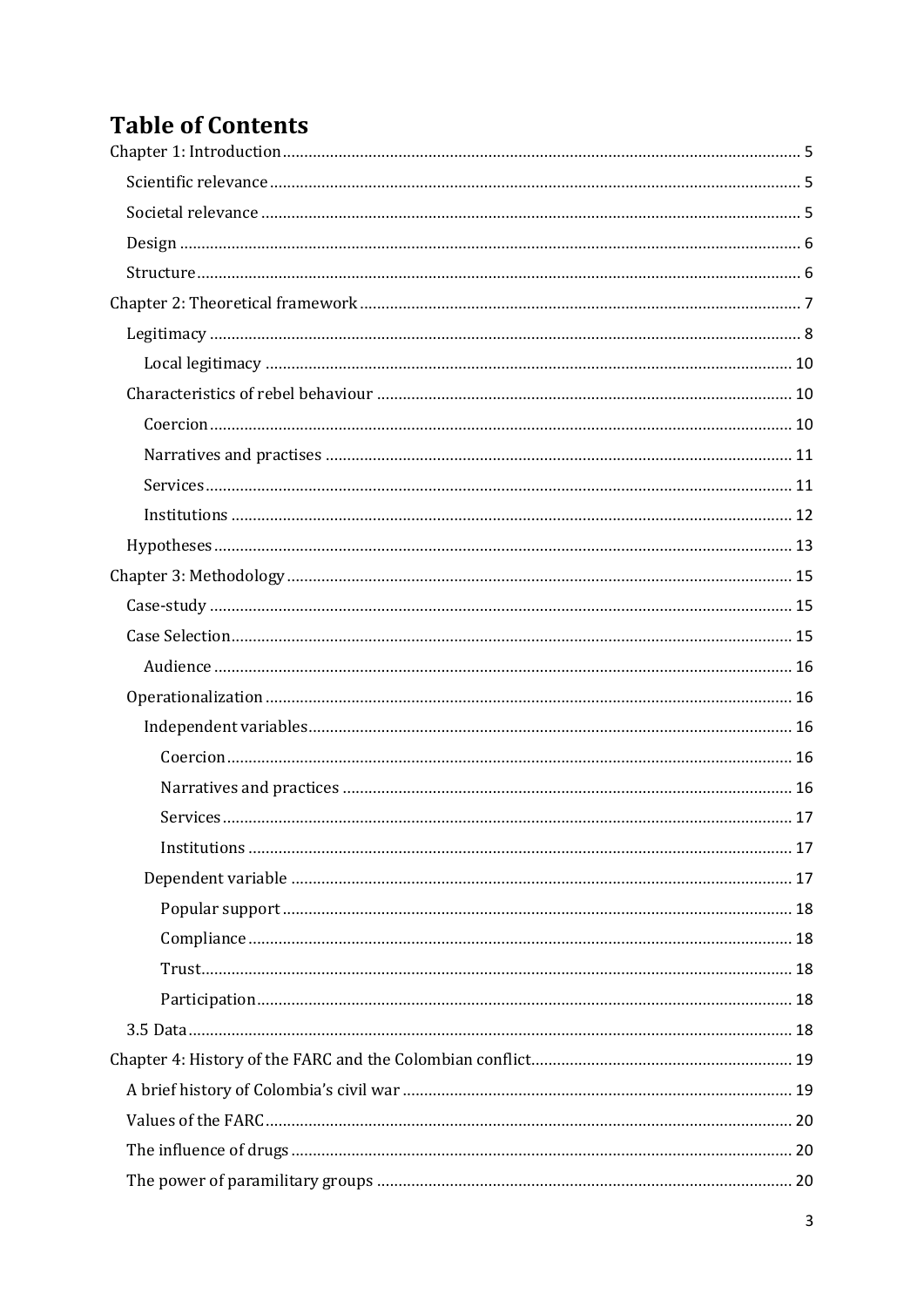| Influence of drug trade manufactured contain the contract of drug trade manufactured contains and the contact of the contact of the contact of the contact of the contact of the contact of the contact of the contact of the |  |
|-------------------------------------------------------------------------------------------------------------------------------------------------------------------------------------------------------------------------------|--|
|                                                                                                                                                                                                                               |  |
|                                                                                                                                                                                                                               |  |
|                                                                                                                                                                                                                               |  |
|                                                                                                                                                                                                                               |  |
|                                                                                                                                                                                                                               |  |
|                                                                                                                                                                                                                               |  |
|                                                                                                                                                                                                                               |  |
|                                                                                                                                                                                                                               |  |
|                                                                                                                                                                                                                               |  |
|                                                                                                                                                                                                                               |  |
|                                                                                                                                                                                                                               |  |
|                                                                                                                                                                                                                               |  |
|                                                                                                                                                                                                                               |  |
|                                                                                                                                                                                                                               |  |
|                                                                                                                                                                                                                               |  |
|                                                                                                                                                                                                                               |  |
|                                                                                                                                                                                                                               |  |
|                                                                                                                                                                                                                               |  |
|                                                                                                                                                                                                                               |  |
|                                                                                                                                                                                                                               |  |
|                                                                                                                                                                                                                               |  |
|                                                                                                                                                                                                                               |  |
|                                                                                                                                                                                                                               |  |
|                                                                                                                                                                                                                               |  |
|                                                                                                                                                                                                                               |  |
|                                                                                                                                                                                                                               |  |
|                                                                                                                                                                                                                               |  |
|                                                                                                                                                                                                                               |  |
|                                                                                                                                                                                                                               |  |
|                                                                                                                                                                                                                               |  |
|                                                                                                                                                                                                                               |  |
|                                                                                                                                                                                                                               |  |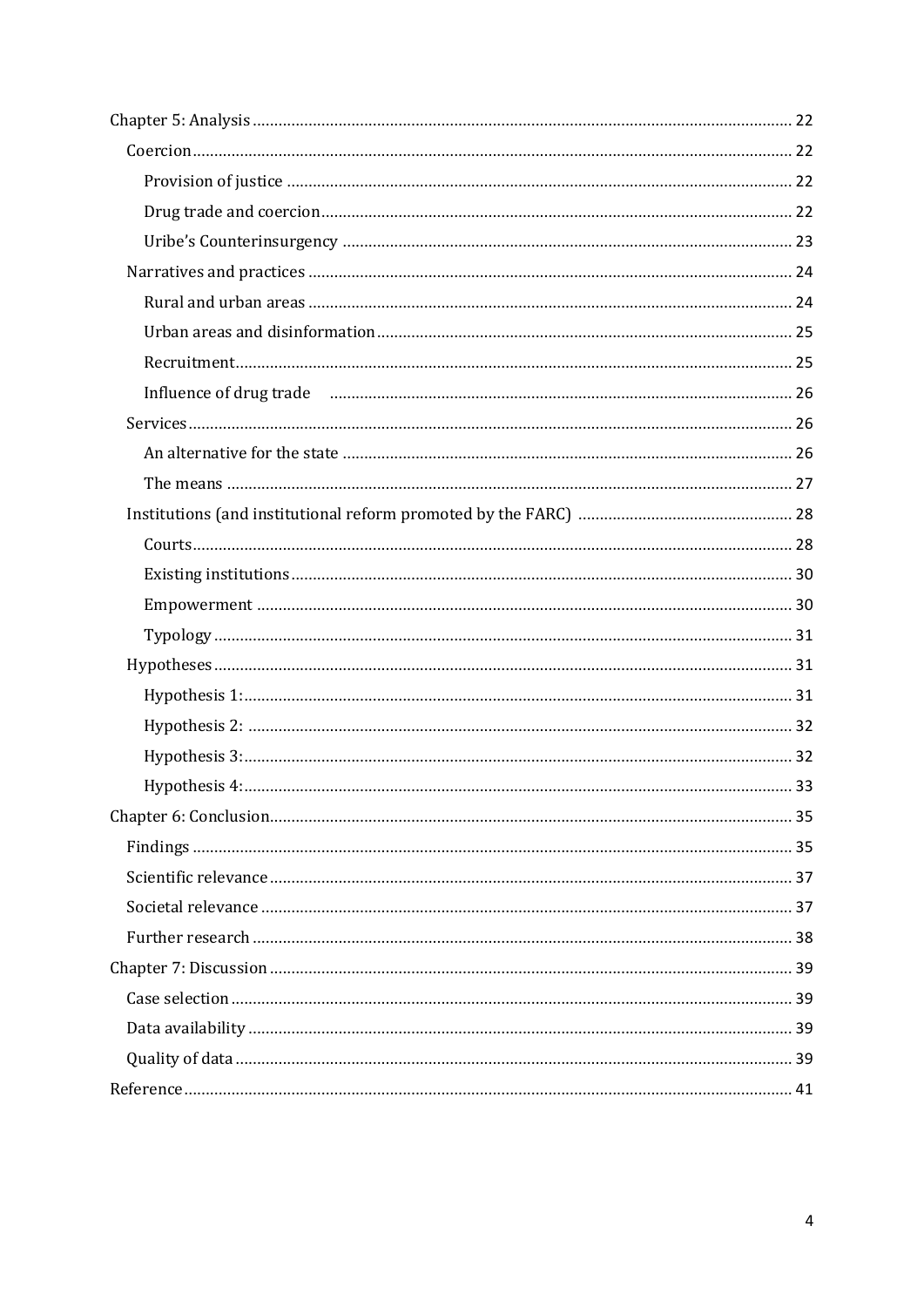### <span id="page-4-0"></span>**Chapter 1: Introduction**

Recently there has been a strong interest in conflict studies for the phenomenon of rebel governance. Research has shown that some rebel groups are able to create effective and even legitimate governance structures. The creation of governance structures by rebels can make them an alternative to governance by the state. The scope and limits of these governance structures by rebels' groups varies depending on resources, goal, and structure of the group (Arjona et al., 2015). Some only engage in providing security, where others become a clearer alternative for the state, even going as far as providing education and healthcare. One of these groups is Hamas that has taken control over many institutions in Gaza, and now provides education and healthcare to the local population through these institutions (Berti, 2015).

### <span id="page-4-1"></span>**Scientific relevance**

The research on rebel governance has mainly focused on the behaviour of rebels. Questions like why they engage in the provision of services or how they shape and use institutions. These themes are important as is shown by the work of for instance Arjona (2016). She found that civil war is often not the chaos we believed it was. She found that armed groups try to impose some social order in areas under their control. She also found that if groups had long-term goals, they were less violent against civilians, in comparison with armed groups who only focussed on the shortterm objectives. This showed that rebels make strategic choices in their behaviour. This strategic behaviour is further underlined by research on the dependence of rebel groups on the local support for their survival. Support from the local population, in shelter, resources, recruits (Arjano et al., 2015). Keister and Slantchev (2014) have looked at different strategies rebel groups used in governing. Comparing strategies with a heavy use of extortion with strategies that tried to please civilians. They found that ideological extreme groups are more brutal towards civilians, as they find compromising too costly. What all these researches have in common is that they focus mainly on the rational of rebel actions.

However, little research has been done on how the tactics of rebels effect the perception of civilians. Rebels need some legitimacy in the eyes of the local population to get support. But also, to achieve their long-term goal which often is replacing the current government. It raises the question how rebel's behaviour towards the local population, effects the perception of the local population, and effects their legitimacy amongst the local population. Currently there is a lack of information and scientific understanding on how this relationship works. In this research I will assess this lack in scientific knowledge, by giving new insights in how this relationship works. The relationship between rebels and population is a crucial part in the puzzle of civil conflicts and can give a better understanding on past and current conflicts.

### <span id="page-4-2"></span>**Societal relevance**

Understanding the perceptions of civilians towards rebels is not only important for the scientific community. It is also crucial from a societal viewpoint. We live in a time in which we see less and less war between states, but an increase in intrastate conflicts. In these conflicts' governments launch counterinsurgency operations to deal with rebels. These operations are often not very effective and lead to high collateral damage. These counterinsurgency operations often fail because of the support rebels have under the population, making effective operations difficult. Failed counterinsurgent operations can also estrange the population, increasing the legitimacy of rebels as an alternative for the state (Provost, 2017). An example of this is the counterinsurgency operation in Afghanistan by the US. The deployment of troops and drone attacks on insurgence did not help to stabilize the country (Eikenberry, 2013). The US is now planning on leaving the country, which will likely lead to the Taliban retaking control of Afghanistan (Wolff, 2021). With this research I target to give more insights on how the perception of civilians towards rebels are shaped by their interactions.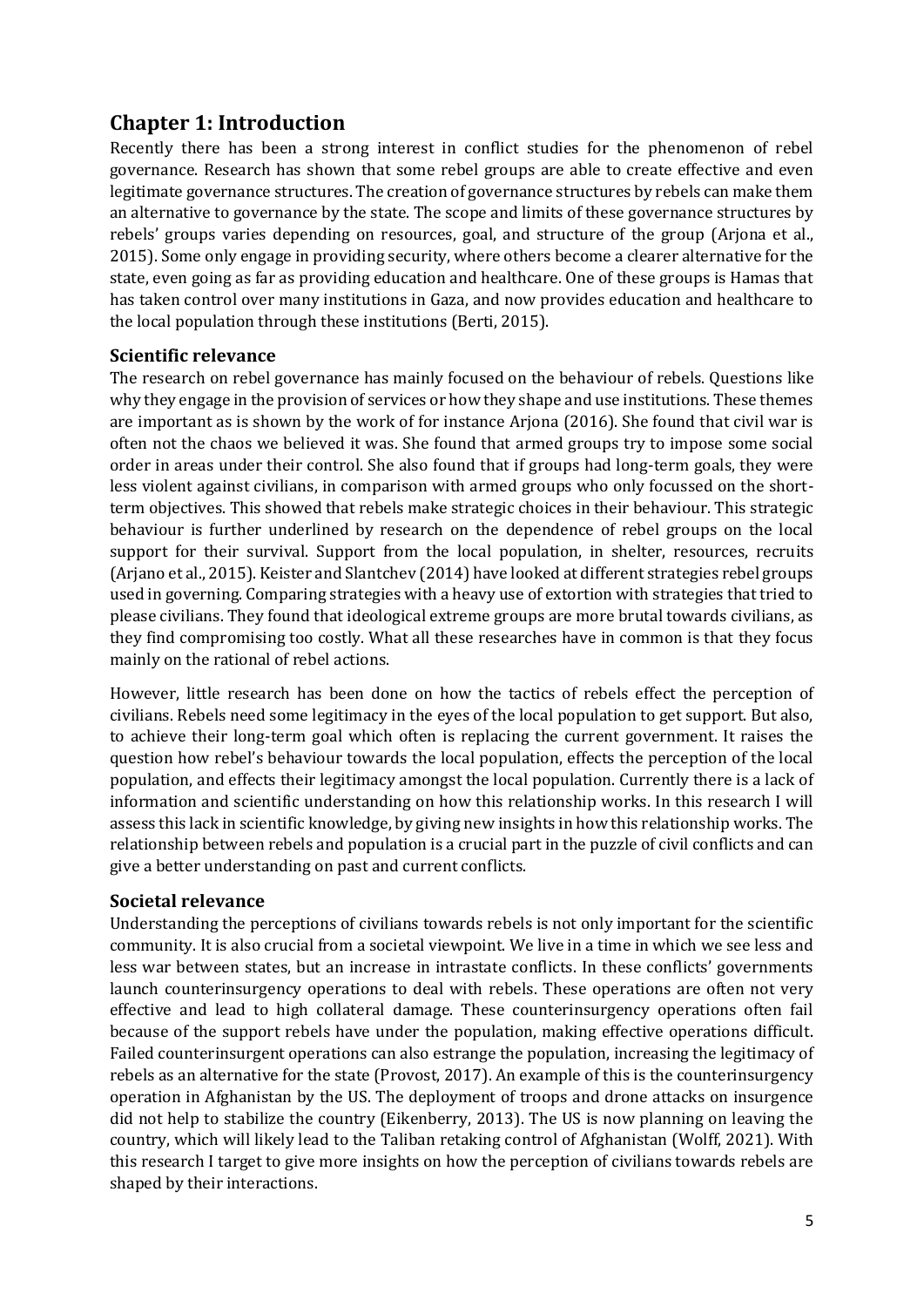It's only a small part of the puzzle, but it can be a first step in creating better policies regarding counterinsurgency. If it is known how rebels achieve local support, then it might be possible to take these opportunities away. In a way that is more effective, than launching massive counterinsurgency offensive that often leads to more violence. Policy could be shifted towards tackling the problem at its roots, or even preventing breeding grounds for rebel groups to arise. It will not only help to make the conflict less violent but could also help to deescalate a conflict and prevent massive refugees flows to other countries.

Not only counterinsurgency policy could be improved, but it might also help to address grievances under the population that support rebels. If research shows that a rebel group has strong political support amongst the population, then the feelings of the population that lead to this should be taken serious by the state. As a rebel group represents an idea or feeling that lives under the population, the government should address these ideas and feelings. This could be by negotiating with a rebel group that has such support. Understanding why a part of the population support rebels is crucial in this regard, as it helps to identify the underlying problems that need to be addressed.

I will address an answer to the problem, I have discussed above with the following research question:

*How does rebel behaviour influence the legitimacy of rebels amongst the local population?*

### <span id="page-5-0"></span>**Design**

To find an answer to the research question, I will build on the existing scientific literature regarding rebel governance and rebel strategies. Besides literature on rebels, I will also make us of literature regarding legitimacy, as this will be the dependent variable. Based on this literature review I will extract independent variables, and indicators for the dependent variable. The independent variables being the actions rebels can undertake towards the local population. The dependent variable will be the legitimacy of rebels amongst the local population. I will conduct a case study on the FARC to observe how the relationship between rebels and civilians regarding legitimacy works.

### <span id="page-5-1"></span>**Structure**

As I mentioned earlier, I will first do a literature review on rebel behaviour and legitimacy, this will be covered in chapter two. From this literature review, I extract different independent variables and indicators for the dependent variable. These will be operationalized in the method section in chapter three. In chapter three I will also discuss the research method, case selection, and hypotheses. Before the analysis in chapter five, in which I will discuss my findings, I will first give a short overview in chapter four, of the historical context of the FARC and the conflict in Colombia. I will conclude this research with a conclusion in chapter six, in which I will present my findings and formulate an answer to the main question. This will be followed by a reflection on the research process in chapter seven.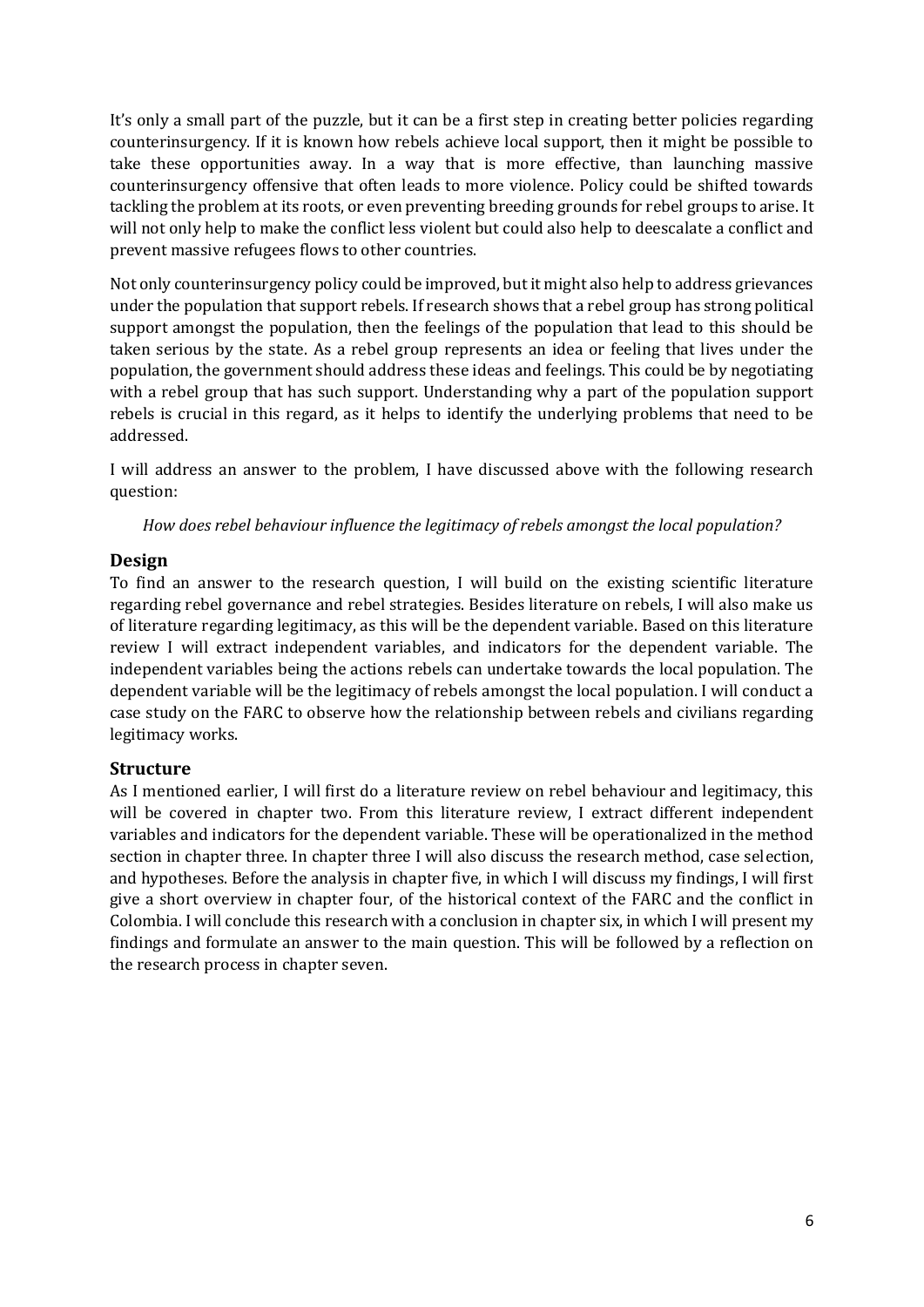### <span id="page-6-0"></span>**Chapter 2: Theoretical framework**

Most research regarding civil conflicts focuses on the start or the outcome of a conflict. But less research is done on how the conflict evolves and affects the civilians in their day-to-day life (Keister & Slantchev, 2014). Recently there has been a shift in which scholars have started looking into dynamics within the conflict, more looking at tactical choices by rebels and insurgents (Ibid.). This still leaves the perspective of civilians and the impact these different tactics and strategies remain unexplored. This paper will address the effectivity of the different rebel strategies regarding legitimacy and compliance from the perspective of the local population.

If we look at the dynamics of a civil conflict, we see that rebel groups often provide some form of governance or services, with the goal to create compliance and legitimacy. Rebels are dependent on civil cooperation (Ibid.). In exchange for this, rebels hope to get support in recruits, resources, or information. There is a lively discussion regarding why civilians would support rebels in the first place. A differentiation will be made between three main reasons why civilians would support rebels, although scholars disagree on the impact they have.

First, the rational choice argument. Some scholars argue that civilians can make logical decisions based on what benefits them the most. Joel Midal's work provides the following argument: the relationship between civilians and rebels is a simple exchange of goods and services. Civilians lend support to the rebels in exchange for tangible benefits (Malthaner, 2015). This reasoning holds that civilians are willing to help rebels if they get something in return. The social and economic situation in a country can create a breeding ground in which rebels can gather support easily, for example by economic or social deprivation and a weak state (Ibid.). Samuel Popkin agrees with this assumption. He doubts that civilians support rebels for their revolutionary ideology. He argues that civilians follow a rational logic of self-interest, which is centred on local issues and short-term benefits and especially on the fear of loss and injury (Ibid.).

Kesiter and Slantchev (2014) disagree with this notion. They argue that although service provision by rebels helps to create legitimacy, this effect will be very limited if their ideologies are not aligned. All actions the rebels will undertake will be met with suspicion. Because of the limited amount of trust between the civilians and rebels, the rebels are more likely to use force. On the other hand, civilians are more likely to oppose the rebel's rules and collaborate with the state. Arjano, Kasfir, and Mampilly (2015) stress the point that, even though the choices civilians have are limited, they do have choices. One of these choices is partial resistance against rebels. Full resistance is unlikely, since the cost are extremely high for civilians. The main argument here is that rebels will need to take into account ideological fit with the population. Otherwise, they might be met with high levels of suspicion, or even partial resistance. A lack of ideological fit would also lower the impact of service provision on legitimacy according to Kesiter and Slantchev (2014).

A third reason put forth by Kesiter & Slantchev (2014) for civilians to support rebels, is coercion. Coercion works both directly and indirectly. It works directly in the sense that it eliminates those who oppose the rebels, or by punishing civilians who do not comply with their rule. It works indirectly by warning civilians what will happen if they oppose the rebels. So, coercion does not automatically mean the use of violence. It's about the threat of violence being used. One could compare it with speeding tickets. The fact that you can get one is enough reason for most people to not exceed the speed limit. In this case coercion is more used to achieve compliance, then support of the population. Coercion can also gather support for rebels if it is used to address grievances (Loyle, 2021). This can be done by creating a justice system. This is a service rebels can provide. But this service also has a coercive side, rebels often use justice systems to deal with collaborators and people who disobey the rebels. Showing a more coercive side, disguised as a service.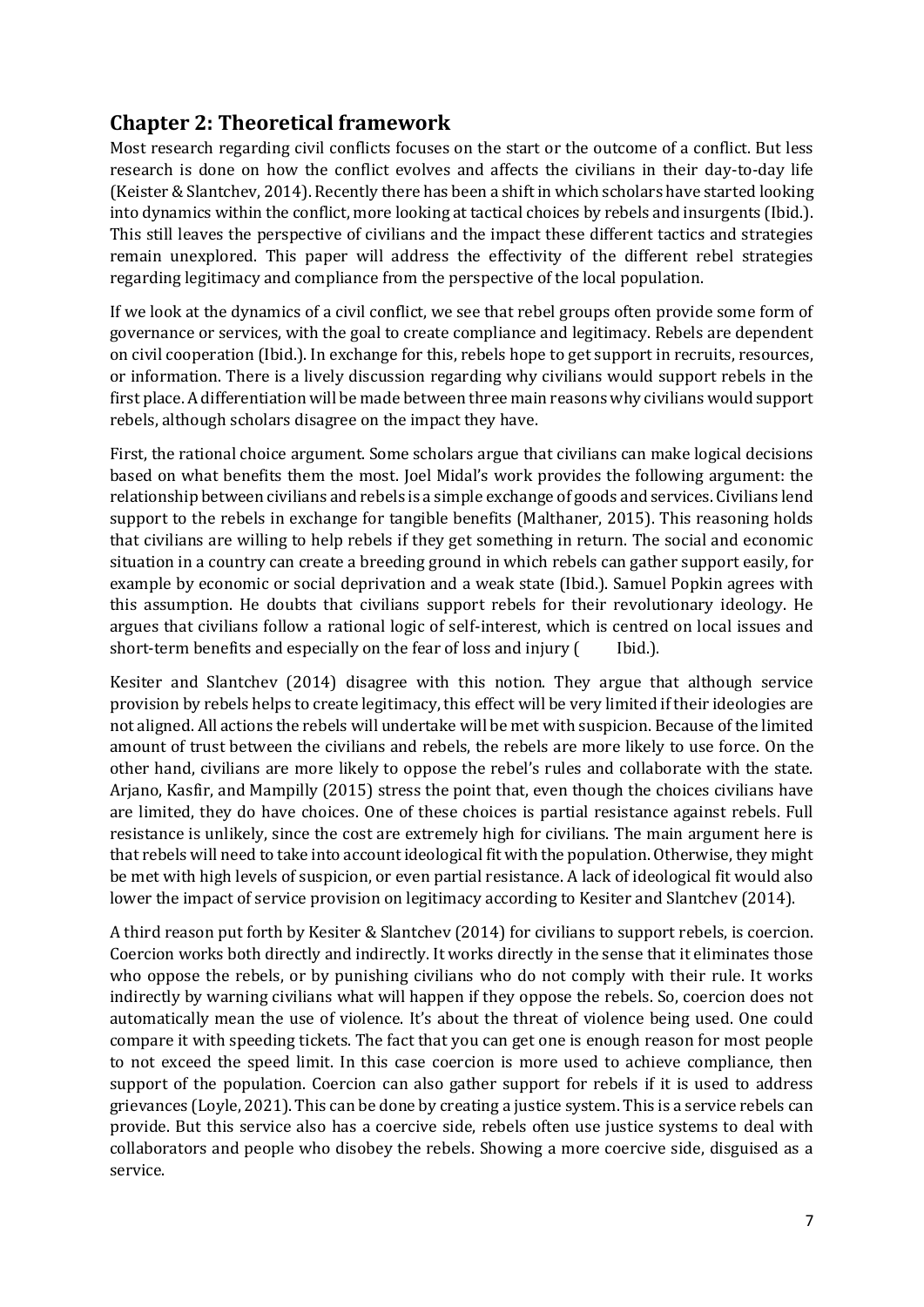A fourth reason is the shape of institutions used by rebels. Institutions that are more inclusive and leave more room for civilians to participate are expected to be seen as more legitimate by the local population. Mampilly and Stewart (2021) have created a typology based on four dimensions to address what kind of institutions rebels use. I will discuss these typologies later in more detail.

I have decided to name these variables that influence the legitimacy of rebels amongst the local population; the characteristics of rebel behaviour. I first named them instruments, but that lays too much focus on a rational choice argument. I wanted to stay clear of the rationales behind rebel's behaviour and focus on the impact they have instead. Naming them instruments would also not do justice to values like ideology and the shape of institutions. As these are characteristics of a group, and not instruments that can be used.

These four broad characteristics of rebel behaviour that can lead to support, compliance, and legitimacy under the civilian population gives us some insight how rebels can operate. I will later discuss these characteristics in more detail. First, I am going to discuss legitimacy as it is crucial for understanding how the relationship works and how it can be observed.

### <span id="page-7-0"></span>**Legitimacy**

Most literature on legitimacy in political science looks at states and their government (Weatherford, 1992). Rebel groups operate in a different context then state do, namely the context of civil war. This makes addressing legitimacy different when looking at states or at rebels. While the main literature on legitimacy focuses on western institutions and democracy, research by Arjano (2016) and many others show that rebels are also capable of governing and creating their own institutions.

Before I discuss legitimacy in the context of civil war, I should first discuss what rebels are and when to speak of rebel governance. The main criteria to speak of rebels are: territorial control, a resident population and violence or a threat of violence. Arjano, Kasfir and Mampilly (2015) make these three criteria more specific. Firstly, a rebel group must hold some territory in the state against which it is rebelling, the level of control may fluctuate over time. Secondly, there must be a civilian population residing in the controlled area. Thirdly, the group must use an initial act of violence against the sitting government, after this they must keep using violence to be a credible threat to the sitting government (Ibid.).

The presence of governance by rebels is harder to determine. For the state, the presence of governance is mostly taken for granted as sovereignty is the most important aspect and is achieved by being internationally accepted (Arjano, Kasfir & Mampilly, 2015). Research shows that rebellions happen mostly in states that are sovereign only by the acceptance of the international community, these states lack legitimacy amongst the population (Jackson, 1990). Speaking of sovereign rebels would be confusing as juridical they are not, but empirically they might be. Because of this Kasfir suggest to look at domination when discussing the level of governance by rebels (2015). He defines domination as the degree of civilian compliance in an area under the control of a rebel organization. This differs from territory which only says something over the control a rebel group in an area has in comparison with the enemy, and not about the control over the population. The control of territory is a necessary condition for domination of that area.

This brings us to the point of legitimacy. Even though legitimacy based on western states does not fit the context in which rebels operate it still has some important concept, which can be used to address the legitimacy of a rebel group. The Western experience brings forward three main mechanisms of legitimacy that are interesting when looking at non-state armed actors (Duyevestein, 2017).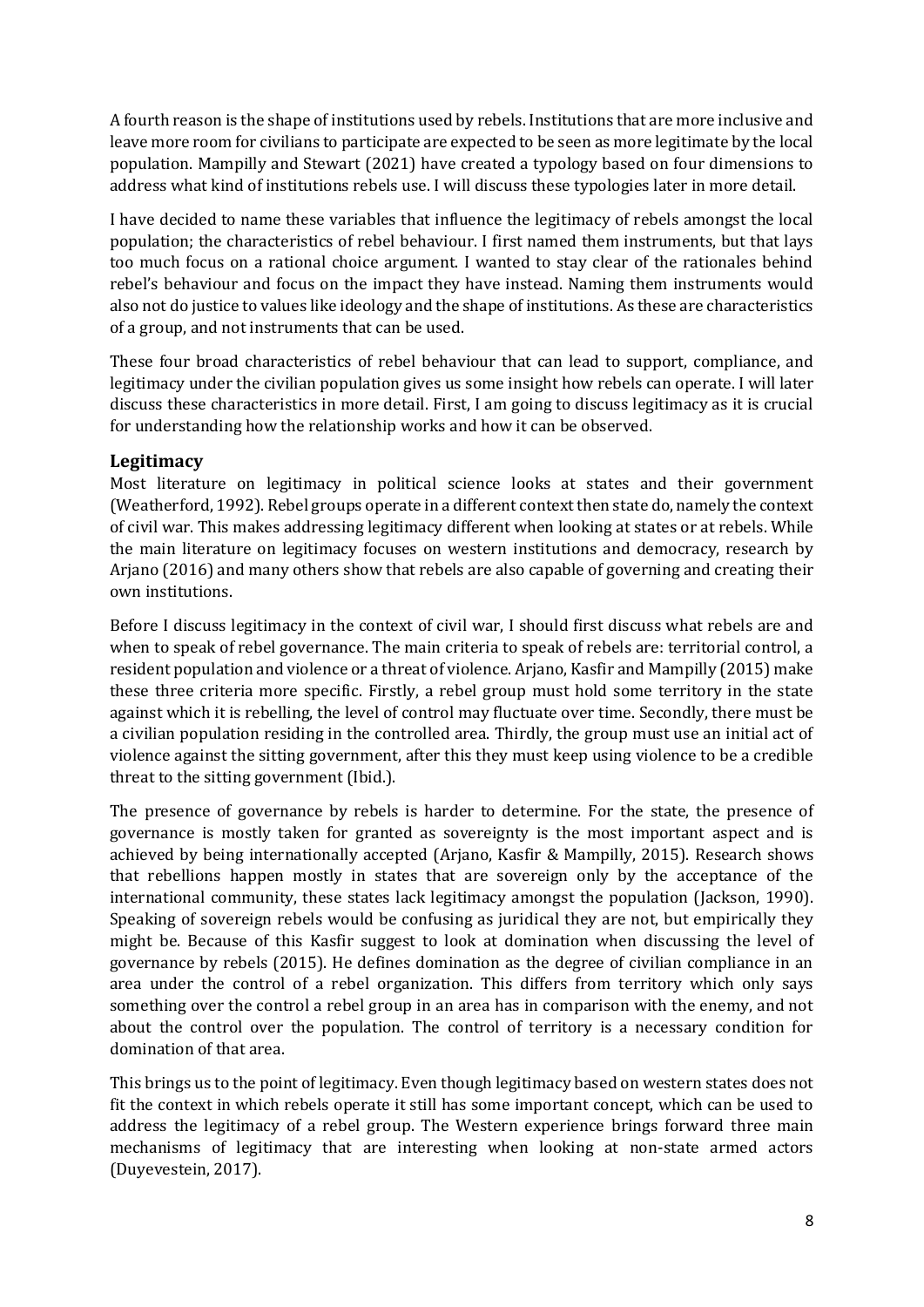The first mechanism is based on the theory of a social contract. By creating social order and predictable social relations legitimacy can emerge for this actor that is seen as responsible (Ibid.). In the context of civil war this means that if non-state armed actors are capable of creating order, then this starts the legitimation process. if this leads to civilians and others to take part in this order, then this will confirm the existence of some sort of legitimacy (Ibid.). This creation of order can be done with coercion for example.

The second mechanism focuses on governance. This mechanism looks at the output of an actor. By showing good and transparent governance people will get more trust in governance institutions. Which makes them willing to accept? to these government institutions, like police, courts and taxes (Ibid.) The idea behind this is that by delivering good governance, civilians will comply to these institutions and find them legitimate. This is often called output legitimacy. The problem for rebel groups is that they have limited capacity and funds to create these kinds of institutions, which might ask to many resources. The only advantage they have is that in a civil war the expectation of civilians might be lower. Creating some sense of safety could already create a level of support and trust, dependent on how strong the state institutions still are.

Third mechanism: in western state, building democracy has a vital role in enabling people to express themselves. It gives them the opportunity to influence policy and participate in government. This process of legitimacy is focused on carrying out the will of the people and is often called input legitimacy (Ibid.).

The first point described by Duyevestein can be called empirical legitimacy, it shows that the rule of a certain group is legitimate by people accepting it and being part of it (2017). The second point can be called performance legitimacy or output legitimacy. This is legitimacy based on the perceived performance by the population. Of course, the performance in civil wars will be lower than in times of peace. Performance legitimacy can add to the empirical legitimacy. If governance structures by rebels perform well, more civilians will use them. By using these the empirical legitimacy grows. Especially empirical legitimacy is interesting when researching non-state actors, by looking at the relationship between different parties it becomes possible to address their legitimacy. The third point can also be seen in rebel governance, it mainly has to do with how much access there is for civilians in participating in governance. I will discuss later in more detail how institutions and inclusiveness vary between rebel groups.

Podder (2017) makes an interesting difference between judicial legitimacy and empirical legitimacy. Judicial legitimacy means that because of international relations an actor is seen as legitimate. These are states and their government. In some cases, it can be enough to control the capital of a country to be seen as the legitimate government. Rebels do not have this kind of legitimacy until they have toppled the current regime. This makes the term un-useful in civil war, Podder suggests looking at empirical legitimacy instead (2017). Empirical legitimacy is legitimacy we can see based on interactions, which can show for example compliance, support, and trust. Podder looks at three levels of compliance which all lead to different levels and forms of legitimacy: voluntary, quasi-voluntary and coercive compliance.

Voluntary compliance is when commands are perceived to be of interest to the community as a whole (Ibid.). To achieve this, rebel groups must adapt their actions to historical values, norms and beliefs of the community. At the same time voluntary compliance is not free of control. Control in symbolic and coercive sanctions stays intact. This can for example be the use of police and courts. Rebel groups will try to maximize compliance of civilians and will try to minimize defection to other actors, being the government or other armed groups.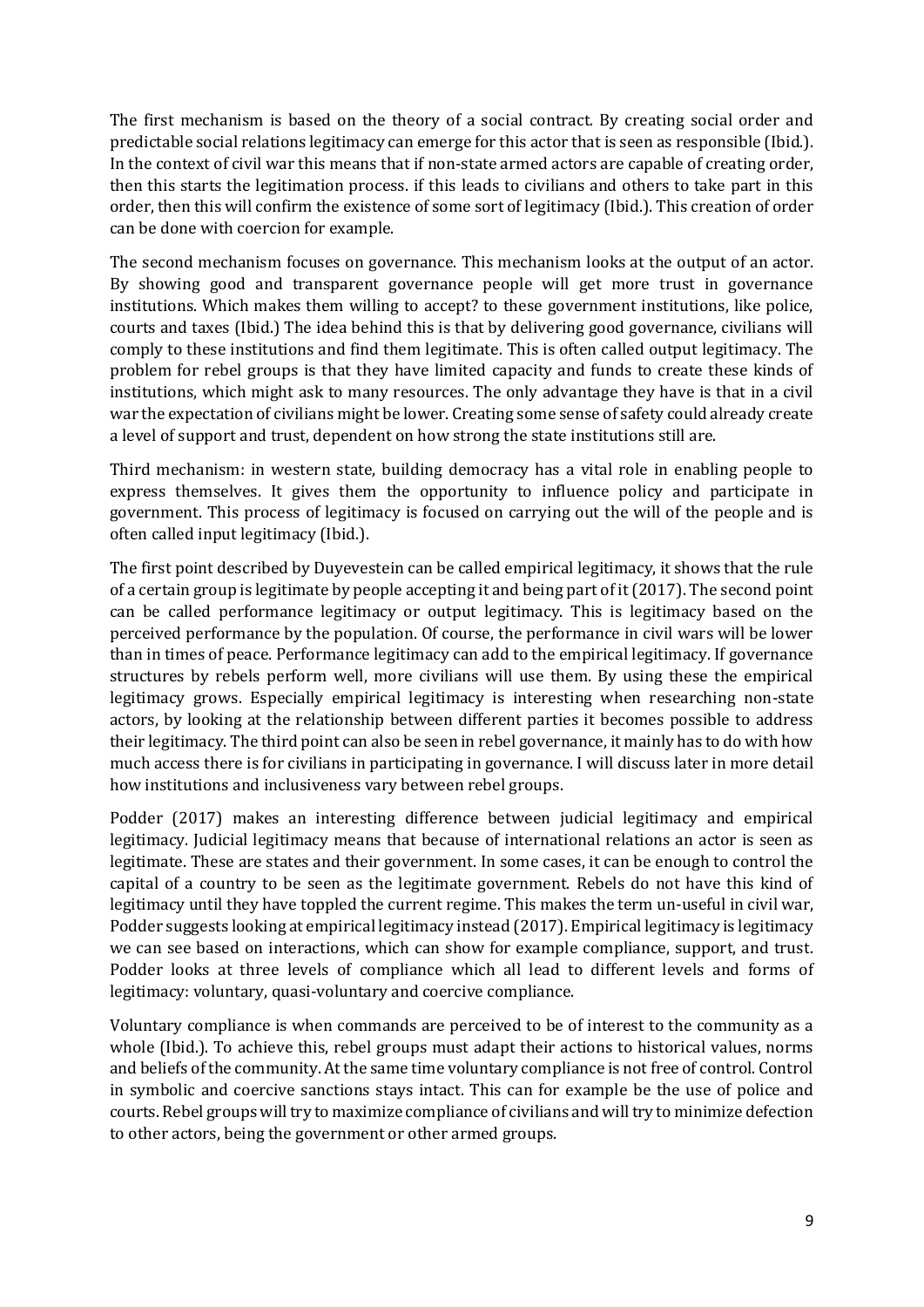When coercion becomes stronger in this process, voluntary compliance turns into quasi-voluntary compliance. This involves stronger social control and more severe punishment. An example of this is IS (Islamic State). At first, they were seen by the Sunni population in Iraq as liberators from the occupying Shia army. After a while IS started to impose stronger rules based on religious values. These new rules were enforced by strong punishment. Soon IS became an oppressor in the eyes of the population (Ibid.). In this case the use of police force and courts is no longer seen to be in the interest of the whole community but in the interest of mainly the rebel group.

This ties in with the third type of compliance, coercive compliance. Coercive compliance is the standard method for most armed groups. The relationship between civilians and rebels is based on coercion. The opinion of civilians is completely disregarded and is no longer based on shared beliefs or perceptions about decision processes. Resource rich groups often use this method, where resource poor groups are more dependent on their relationship with the population, leading to a relationship-based on voluntary or quasi-voluntary compliance (Ibid.).

Podder (2017) concludes that voluntary compliance leads to higher levels of empirical, normative, domestic and international legitimacy in comparison to quasi-voluntary or coercive compliance. Quasi-voluntary or coercive compliance has a negative impact on legitimacy unless they are seen as justifiable by the population. An example of this is maintaining law and order, in which some coercion is used.

In this research empirical legitimacy will be mainly of interest when the relationship between rebels and the local population can show how legitimacy between them works. For example, by looking at interactions and reactions towards each other.

### **Local legitimacy**

<span id="page-9-0"></span>This research project will focus itself on local legitimacy or domestic legitimacy. This is a form of empirical legitimacy from the perspective of the civilian population under rebel control. As earlier described the dependence on local support varies greatly between rebel groups. Rebel groups relying on local support can have different reasons for this. The first and most common reason is their dependence on local support for intel, resources, and recruits. Local support makes it also harder for the government to defeat the rebels. Another reason can be ideology, some rebel groups are driven by ideological goals against for example a corrupt government. It can be part of their vision to include the local population. Not all rebel groups are dependent on the local population for resources but get these resources from the international community. In some cases, a condition for these resources is that rebel groups behave with respect towards civilians and try to get their support. This can give them more international legitimacy.

Rebels that have international backing are less dependent on local support, but are dependent on the donor country. Some states find it important that they have local legitimacy, for others this is less important. Rebels that are backed by states that are not interested in local legitimacy of the rebels are often much more coercive, and use more violence towards civilians (Kalyvas, 2006).

### <span id="page-9-1"></span>**Characteristics of rebel behaviour**

From the literature on rebel strategies regarding their relationship with the population four main characteristics of rebel behaviour can be observed. Coercion, narratives and practises, services, and institutions. I will discuss each characteristics bellow.

### **Coercion**

<span id="page-9-2"></span>Loyle (2021) describes that rebels often create a legal system, to provide an alternative for the state. In such a system rebels can use coercion to bring justice, which can create stability in a place. If there is stability in a region, through security and law enforcement by rebel's, economic activity will rise (Podder, 2017). Markets will open again, farmers will start working the land. This only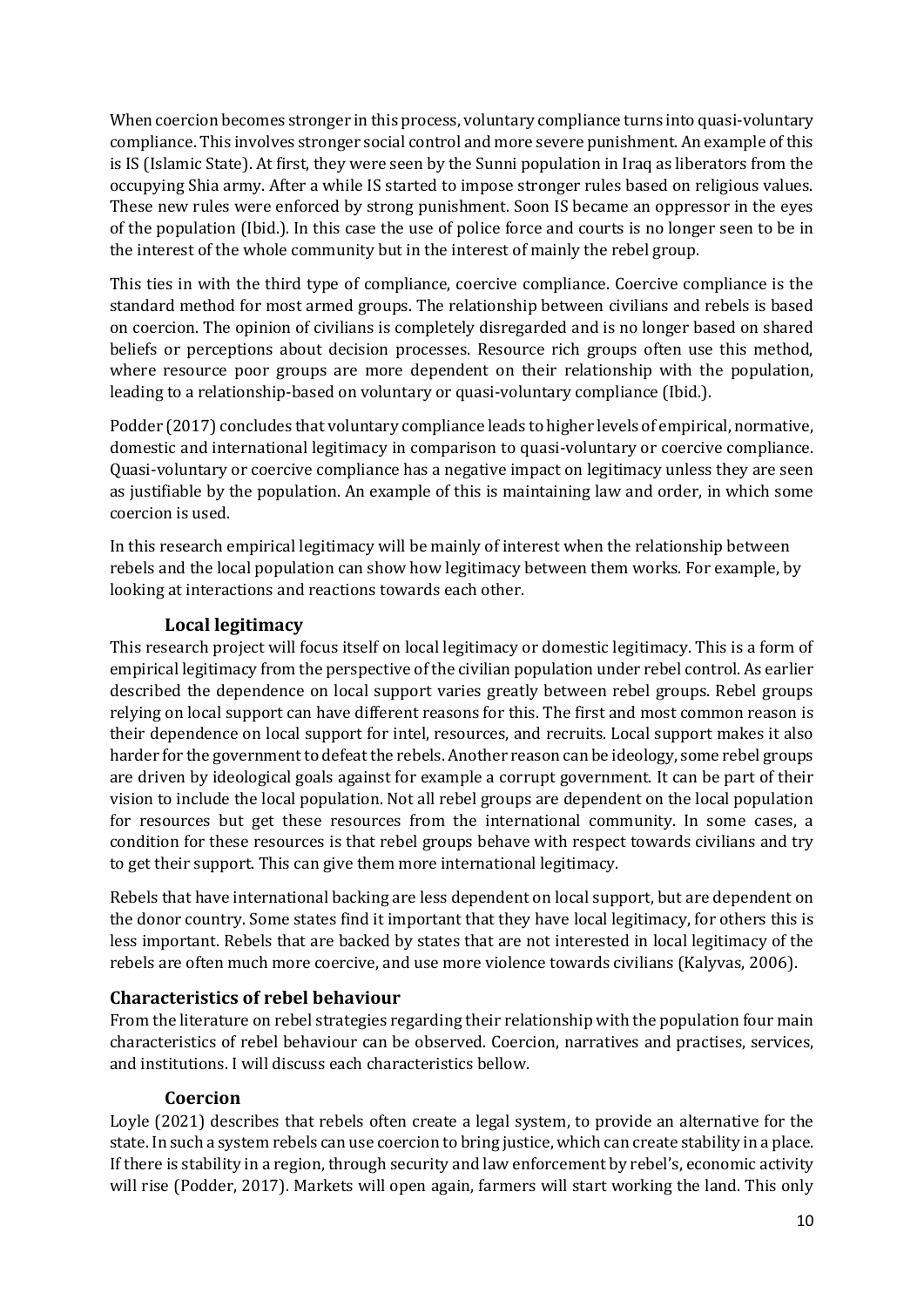happens when civilians perceive some form of stability in which they are willing to invest time and effort. Some level of coercion can be important to bring stability to a region. Stability increases the economic situation, which gives the rebels performance legitimacy (Ibid.). It is important to make here the distinction in justifiable coercion and unjustifiable coercion. Coercion like policing, keep law and order is justifiable and can increase the stability in a region. Which could improve the legitimacy of a rebel group under the local population.

Unjustifiable coercion can also be instrument to achieve compliance on the short term. This can be done by creating quasi-voluntary or coercive compliance, although on the long-term unjustifiable coercion will lose compliance and support (Podder, 2017). Kalyvas (2006) adds to this that rebels often make use of very strategic and tactical violence. They will often only target small groups to create examples, if civilians do not comply. Rebels that use violence on a bigger scale are not trying to achieve compliance, this often leads to displacement as they fear the violence. Targeted violence against criminals or collaborators sends a message against the local population about who is in control, making clear to not defy their control. This does not automatically lead to resentment under the local population. Only when the punishment is seen as to brutal and unjust, as was the case in some place under IS control (Podder, 2017). In the case of IS severe violence against civilians was used for minor infringements, punishments like whipping or even beheadings.

Interestingly rebel groups that provide more extensive services are also often more violent. These rebel groups are not scarred of using extreme tactics, like suicide terrorism. they use more extreme violence because they enjoy high levels of public support and are internally strong (Heger & Jung, 2015). The use of extreme levels of violence might lead to a deterrence of public support as was the case under IS.

### **Narratives and practises**

<span id="page-10-0"></span>Another interesting characteristic is narratives and practises like nationalism, religion, or ideology. Some rebel groups have strong narratives or practices. for example, Marxist views on how a society should be shaped or more religious values around sharia law like IS. These beliefs can help a rebel group in gathering support, but can also work against a group. Ideology can help a rebel group if it fits with the ideas, believes, cultural, and religious norms the civilian population have. It can create legitimacy out of this. If a group has an ideology that does not fit with the population, it will lead to friction and undermine their support. A group that used ideology or maybe the lack of a strong ideology in their advantage are the Free Ache Movement (GAM). They did not have a strong ideological objective. Because of this they managed to build a relationship in rural areas with Islamic teachers for support, while in more urban areas they dependent on political activist for support (Mampilly and Stewart, 2021). Podder (2017) adds to this that rebel groups who are unlikely to achieve international support are likely to build on a narrative for more local support through, nationalistic, religious, or ideologic motives.

If a rebel group has a strong agenda on religion, ideology, or nationalism, it will try to convince the local population of this narrative (Arjona, 2017). If the rebels succeed in this it will lead to more support and a stronger internal cohesion. Rebels that are fighting for a greater good are often less violent against civilians, then rebels fighting for wealth (Ibid.). If there is no fit between the narratives and practices of a rebel group and the population, support will be harder to achieve. It's not only important that the narrative is in line, but also that they practices them. The actions of rebels need to show it.

#### **Services**

<span id="page-10-1"></span>Most rebel groups provide services to the population under their control. These services range from delivering justice and security to more complicated service like education and healthcare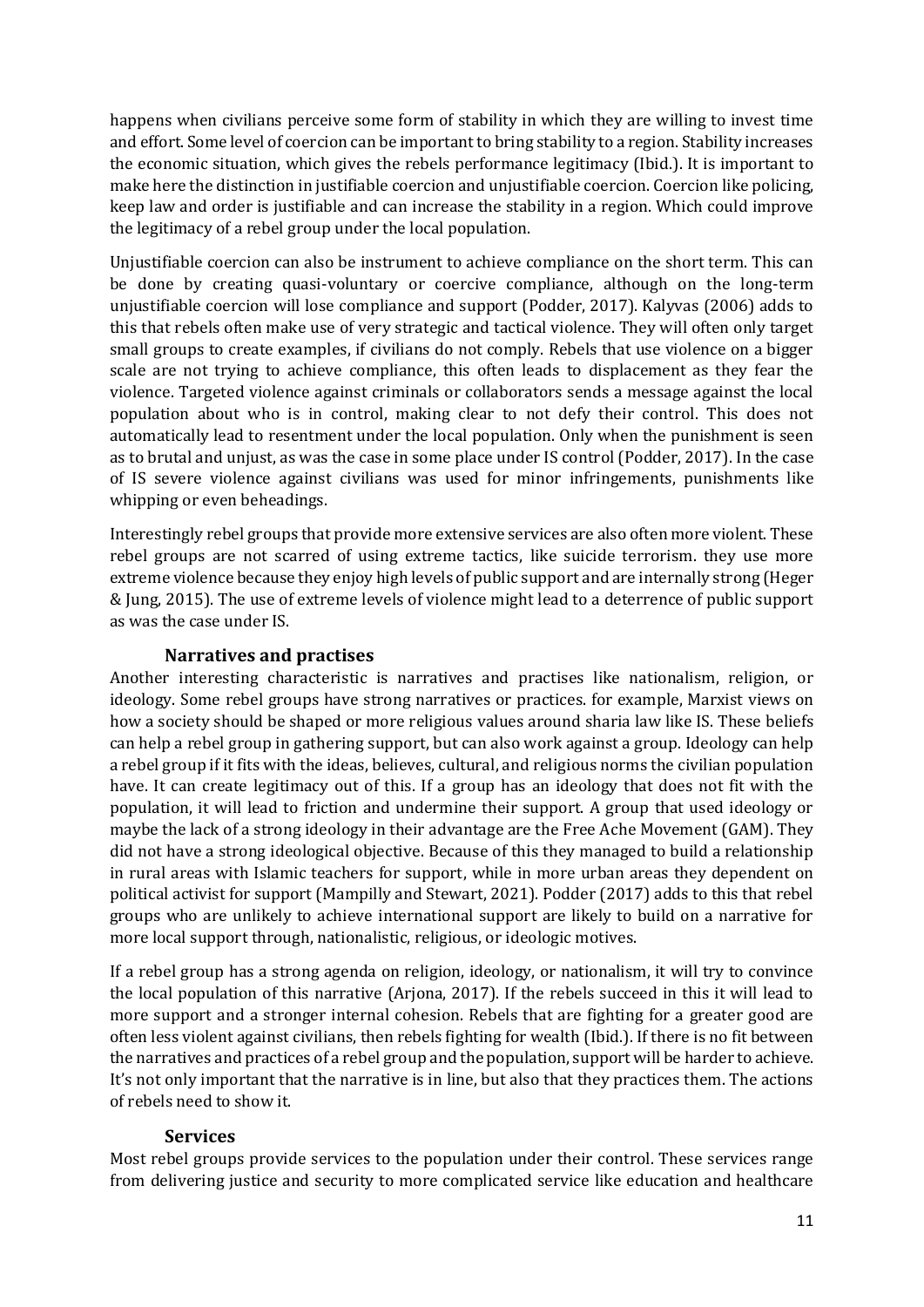(Heger & Jung, 2015). The level of service provision is dependable on the strength of a rebel group, more and complex services need more resources. The reason rebels chose to deliver services is that they greatly benefit from them. The provision of services makes recruitment easier, reduces cooperation between counterinsurgents and civilians, and increase the legitimacy of a group (Ibid.) Interestingly there are some main points on which is consensus between scholars regarding service provision. First, groups that provide services have a larger base of civilian support, especially if governance by the state is weak. Second, service provision implies that rebels have a clear command structure, and are more cohesive. Which translates in less violence against civilians. To be able to provide services a rebel group must have a strong command structures, as providing services ask logistical planning and resources of a group. Weak rebel groups often lack both.

Loyle (2021) looks more in depth at justice delivered by rebel groups. She finds that rebel groups take on the task of creating a sort of judicial system, because they want to be an alternative for the government. With the creation of judicial system, a rebel group can address grievances in areas under their control. This helps to stabilize their territory. What is very interesting is that Loyle (Ibid.) finds another reason why rebel groups create such a system. It enables them to punish civilians that are cooperating with other groups or the government in a more legitimate fashion.

When providing justice it is important to create a sense under the population of being more just than the government. This gives a group more local support, as was the case in Iraq. Revkin (2020) found that civilians that perceived IS as being more just than the Shia government where more likely to stay when their territory was captured by IS. she also found that if civilians had been threatened bad and unjust by the government, they are also more likely to stay in rebel-controlled areas instead of fleeing. It must be noted that the are a lot of other factors that influences the decision of staying or leaving.

### **Institutions**

<span id="page-11-0"></span>Mampilly and Stewart (2021) have created a typology for different kinds of institutional arrangements created by rebels. This typology can be linked to voluntary, quasi-voluntary, and coercion compliance I have discussed earlier. They have done this based on four dimensions; power-sharing, integration, innovation, and inclusion. On basis of these dimension rebel institutions can be categorized. According to Mampilly and Stewart (Ibid.) Martial Law is the default approach of a rebel group. All rebels start use coercion in the beginning (Mampilly, 2007). As example Mampilly and Stewart (2021) use the Rwandan Patriotic Front (RPF), which never shifted away from unitary rule in Northern Rwanda in the period from 1990 until 1994. There are two reason why the RPF did not shift away from their autocratic way of governing. First, when the RPF captured the territory they drove out the Hutu part of the population. This smothered opposition voices, which took the necessity of power-sharing away according to Mampilly and Stewart (2021). The second reason was that the RPF had no revolutionary agenda and a strong military advantage, so there was no need to actively engage with the remaining local population (Ibid.)

The second category is Partial Subjugation. An example of this IS (Islamic State), in some towns under control of IS the rebel group chose to leave room for local forces and their relatives to run day-to-day business. IS did this because they didn't want to micromanage the area. By giving room to local players IS hoped to win popular support and persuade the local population into its ideology (Khalaf, 2015). It must be noted that most towns under IS rule were ruled in a more martial law way. Mampilly and Stewart (2021) also argue that the rule of partial subjugation was not the end goal of IS but short-term solution, as they were lacking the resources at the time to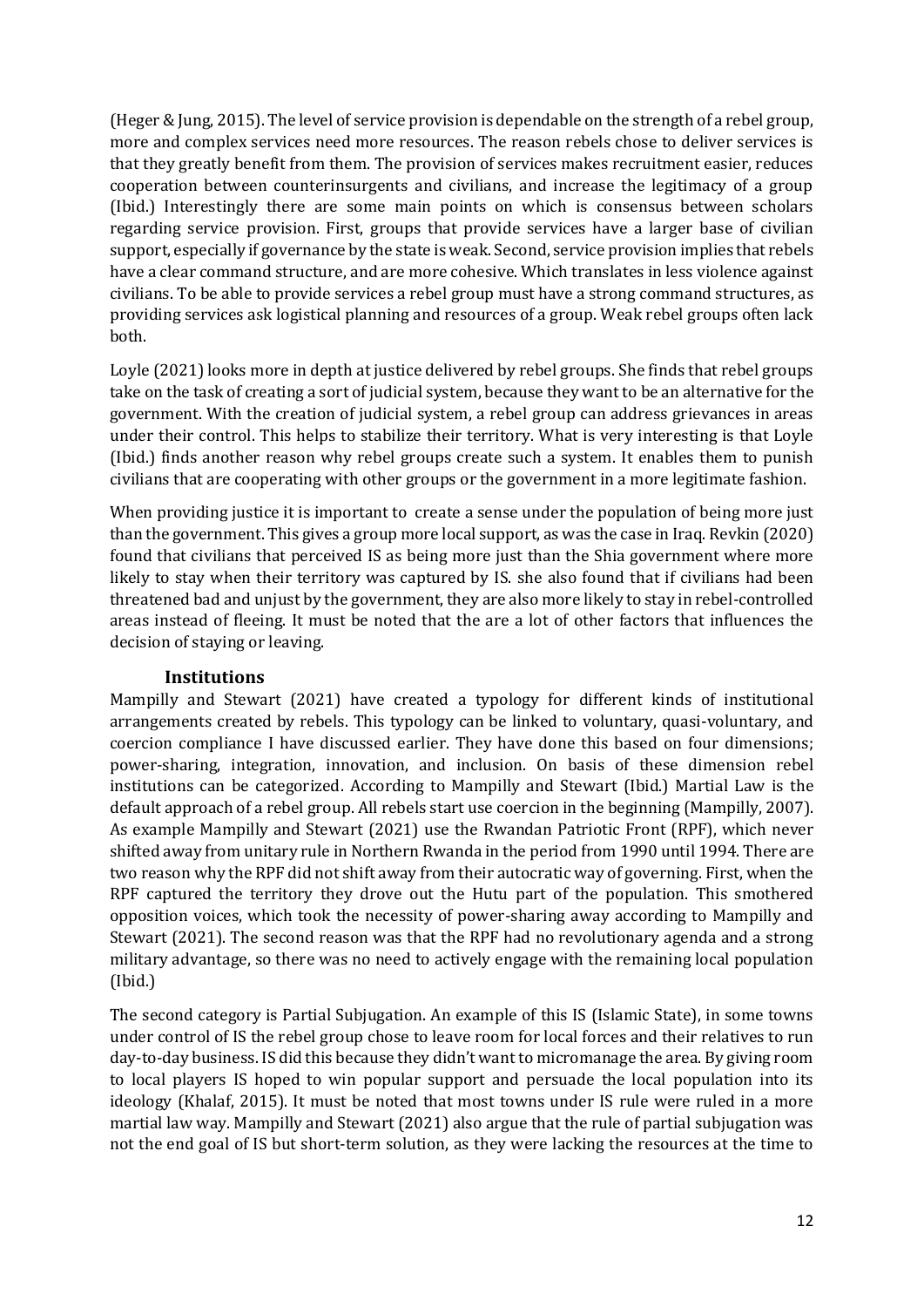take full control over all conquered towns. This way they could use their resources in fighting instead of controlling.

Third, the status quo. In this scenario when a rebel groups takes control over an area, they keep the same structures in place. This can be governance practice but also cultural traditions. Mampilly and Stewart illustrate this with two cases, the Eritrean Liberation Front (ELF) and the Gerakan Aceh Merdekafree (GAM). Which is interesting about this case is that under the ELF use of the status quo led to the creation of a form of governance that was less inclusive. Whereas the GAM creates a governance based on the status quo that was more inclusive.

Fourth, Transformative (less inclusive). This category holds rebel groups that want to change the current institutions, often ideological driven. As example Mampilly and Stewart (2021) take the Khmer Rouge (KR) in Cambodia. The KR was ideological driven, their goal was to create a societybased Moa's communist idea with a mix of Khmer nationalism. Though the created completely different institution based on large commune and agricultural society, they had no intention of facilitating participation of civilians in these institutions (Ibid.).

The fifth, and last category is transformative (more inclusive). These kind of rebel groups want to change the current institution. They are often ideological driven just as with the KR, but want to be more inclusive and participatory towards the whole population. An example is the African Party for the Independence of Guinea and Cape Verde (PAIGC), which strived for the independence of Portuguese Guinea. They replaced the colonial institutions and reshaped society, but they did this by cooperating with various ethnic groups. The PAIGC believed that cooperation was a better way, then coercion. It later held democratic election in which all groups where included. The institution created by the PAIGC also allowed for greater civilian participation (Ibid.).

These five categories give a good insight in different institutions rebel groups try to create and why they chose certain forms. These typologies are interesting as civilians are more likely to support institutions in which they are included and can participate. Which are transformative (inclusive) institutions, or status-quo institutions if they already are inclusive.

### <span id="page-12-0"></span>**Hypotheses**

I have created four hypotheses based on the four characteristics of rebels that might affect their legitimacy under the local population. I will operationalize these characteristics in the next chapter. The dependent variable, empirical legitimacy, will be divide in four more practical categories. This will help to reject or accept the hypotheses. I will discuss these categories in more detail in the next chapter. The literature review has led me to the following hypotheses:

Hypothesis 1:

*The local population under control of a rebel group will perceive the rebels as more legitimate, if they use low levels of coercion on the local population*

Hypothesis 2:

*The local population that is under control of a rebel group will perceive the rebels as more legitimate, if the rebel group uses and practices a narrative that is in line with the views of the local population.*

### Hypothesis 3:

*The local population under control of a rebel group will perceive the rebels as more legitimate, if they provide services to the local population.*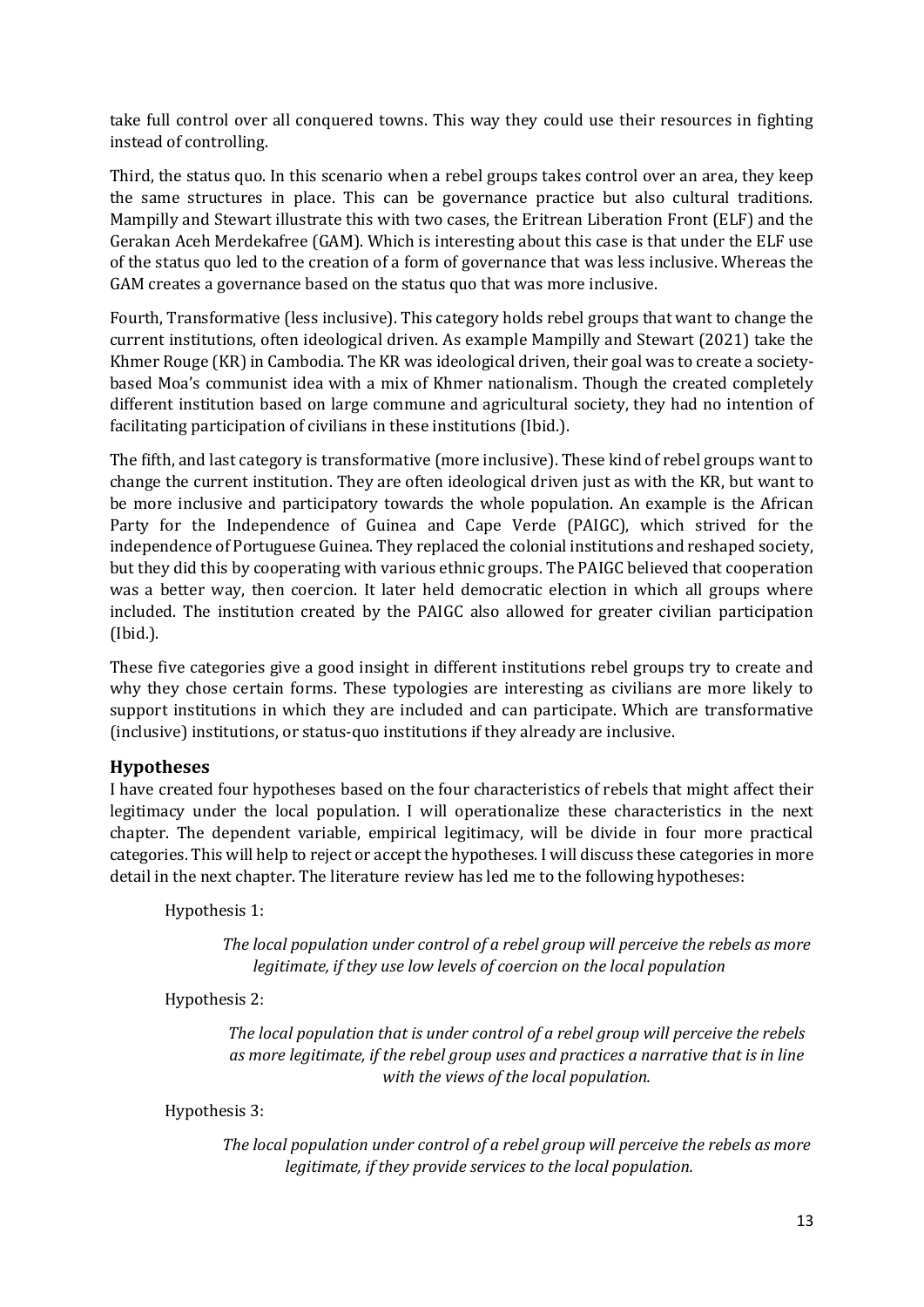### Hypothesis 4:

*The local population that is under control of a rebel group, will perceive the rebels as more legitimate if they create or make use of institutions that allow room for civilian participation and interest.*

> *.* $\hat{\mathcal{L}}$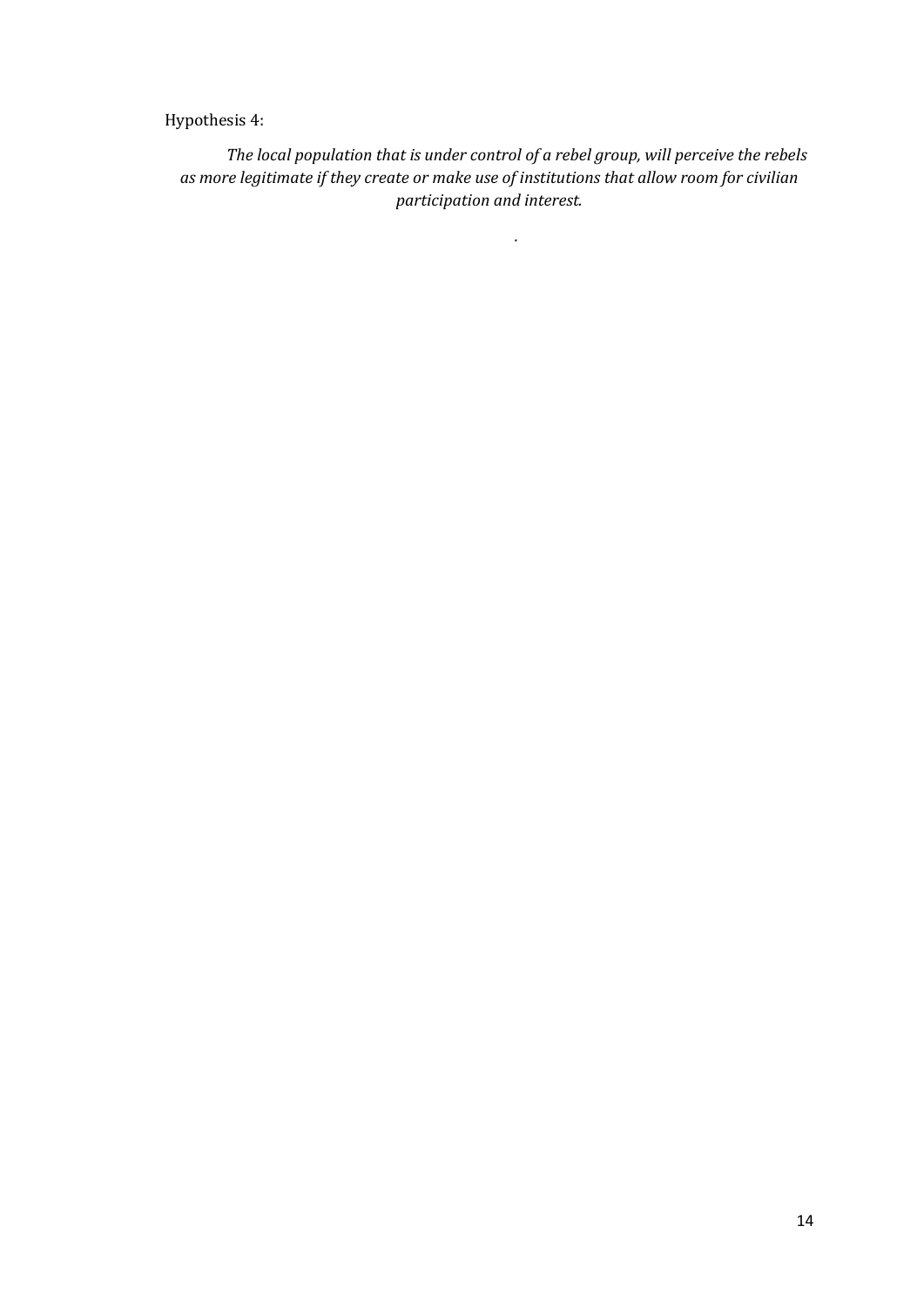### <span id="page-14-0"></span>**Chapter 3: Methodology**

In this chapter, I discuss the research method I will be using. Furthermore, I explain why I have chosen to use FARC as case. I then operationalize the independent variables and the dependent variable. Lastly, I discuss which data I will be using for this research, and why.

### <span id="page-14-1"></span>**Case-study**

When doing research, it must be determined how broad the scope of that research should be, and how in-depth one wants to study a single unit of observation. This is a consideration one has to make between large-N cross case analysis or small-N case study. A large-N cross case analysis would provide answers that are more generalizable, but would lack in-depth knowledge. This indepth knowledge can be found when doing a small-N case study (Gerring, 2007). In such a study, there is more room to look in-depth, and to find answers to how certain mechanisms work. It can provide insight into the black box of causality.

From the wide variety of research methods, I have chosen for a case study approach. When looking at the current literature, a clear distinction can be made between four different 'characteristics' that have an effect on the legitimacy of a rebel group. These characteristics are mainly looked at from the perspective of the rebels, as rational actions, leaving a knowledge gap from the perspective of the civilians. A case study can provide the in-depth knowledge on how these characteristics affect civilian perception towards rebels. The characteristics lead to four different pathways to legitimacy. My goal is to establish the importance and strengths of the different pathways.

This research will build on the existing theories around legitimacy and rebel characteristics, but looks at them from a civilian perspective, instead of the rebel perspective. It can be seen as theory testing approach (Gerring, 2007). This research aims to identify how the characteristics of rebels affect the civilian perspective, taking the theoretical base of strategic actions of rebels, but focusing on civilian perspective instead. I will trace empirical events to see which characteristics are visible, and how these affect the attitudes of the local population under rebel control. The research has an x1/y centred approach, which means that the focus will lay on the relation of the independent variables with the dependent variables (Gerring, 2007).

### <span id="page-14-2"></span>**Case Selection**

The selected case is the Fuerzas Armadas Revolucionarias de Colombia—Ejército del Pueblo (FARC), which I will further refer to as the FARC. The FARC is a socialist/Marxist rebel group that has its origins in the mid 60's. It has been the largest and one of the most powerful rebel groups in the Colombian civil war. In 2016, the FARC signed a peace agreement with the Colombian government, and from 2017 onwards, the FARC ceased to exist as an armed group. FARC is one of the oldest rebel groups and has had a strong influence on the lives of Colombians during it existence.

I have chosen for the FARC as I was searching for a case that would be as representative as possible, while also including all characteristics I have extracted from the theory. The FARC can been seen as a typical case. According to Gerring (2007), a typical case is one that has a typical set of values for the phenomenon that is of interest. The FARC has had control over areas and governed these, making it an excellent case to look at the relationship between civilians and rebels. I will mainly focus on the time period from 1980 until 2016. During this time period, the FARC rose in power, helped by their involvement in drugs trade. The FARC reached its peak by the end of the 1990s. From 2000 onwards, they started losing territory and members. It will be interesting to see how this rise and fall in power affected their behaviour and that of the local population. I will refer to some earlier moments in the 60s and 70s, as they can be important context, but I have chosen to exclude them from my time period because data availability of the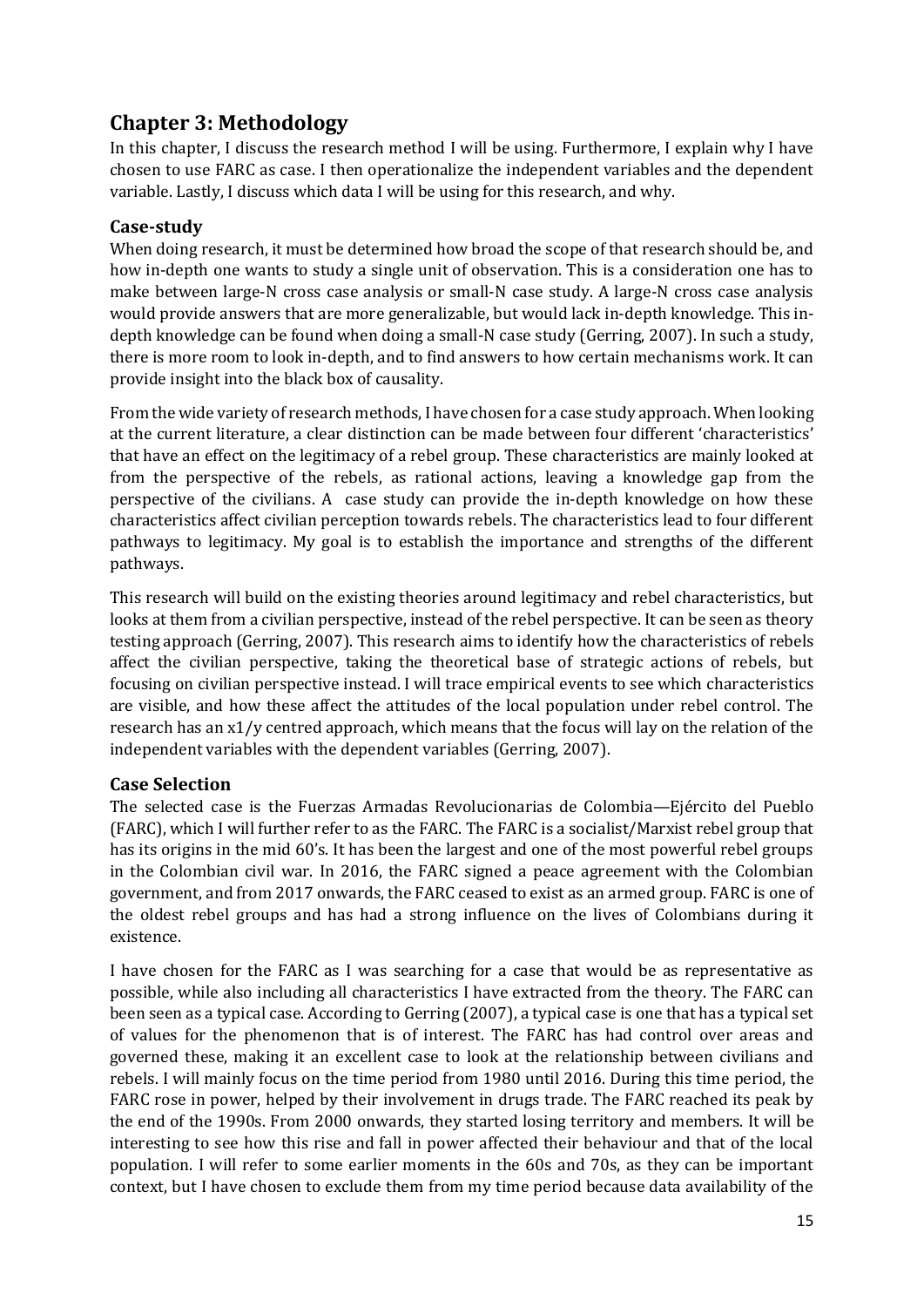60's and 70's is low. I will also not address the peace talks between the government and the FARC that led to an agreement in 2016, as the peace agreement is not within the scope of my research.

On a side note: at first I wanted to also include the ELN, another Colombian rebel group, but because of a lack of data regarding actions towards civilians and civilian perception on this group, I have chosen to only focus on the FARC, on which more data is available.

### **Audience**

<span id="page-15-0"></span>While a lot of research has been done on the strategies used by rebels groups to achieve legitimacy or other goals, this paper focuses mainly on the perception of civilians. The goal is to find out how different characteristics of rebels affect the empirical legitimacy of such a group from the perception of the local population. In this research, the local population will be defined as all the people who are non-combatants living in an area under control or partly under control of a rebel group; in this case under control or partial control of the FARC.

### <span id="page-15-1"></span>**Operationalization**

In this paragraph, I will operationalize the different independent variables and the dependent variable. The independent variables are the four characteristics: services, coercion, narratives and practices, and institutions. These characteristics can affect the dependent variable, legitimacy. I have divided the dependent variable into four categories. In the conceptual model on the right (figure 1) the expected interaction is shown.

### <span id="page-15-2"></span>**Independent variables**

In this paper, I make a distinction between four characteristics of rebels which can influence their level of legitimacy under the local population. These four characteristics should be seen in combination with each other, and affect the views of the local population regarding the rebels. The goal is not to see which characteristic is the most influential in comparison to another characteristic, as this will be dependent on the rebel group and the context in which it operates. I have chosen not to use categories to show to which degree a characteristic is visible, but to describe the visibility of each characteristic and link this to the context. This way, I hope to explain how a characteristic works, while taking its context into account.



#### *Coercion*

<span id="page-15-3"></span>When using the term coercion, I look at the use or threat of force to achieve a certain goal. This goal can be in agreement with the local population, but it doesn't have to be. Use or threat of force can be seen in actions like taxation (extortion), order, punishment (just or unjust), and more. It is important to note that force does not have to be used, but the threat of force is enough to influence the behaviour and attitudes of civilians. Coercion may contribute to legitimacy of rebels amongst citizens if its seen as just, like punishments for criminal behaviour. Coercion might undercut rebel legitimacy if it's seen as unjust, like plundering or forced labour.

### *Narratives and practices*

<span id="page-15-4"></span>With this characteristic, I will look if a rebel group has an ideology, religion, or uses other narratives – such as nationalism – to create a sense of belonging and justification for their goals and actions. I will not only look at these narratives alone, but also if these ideas are put in to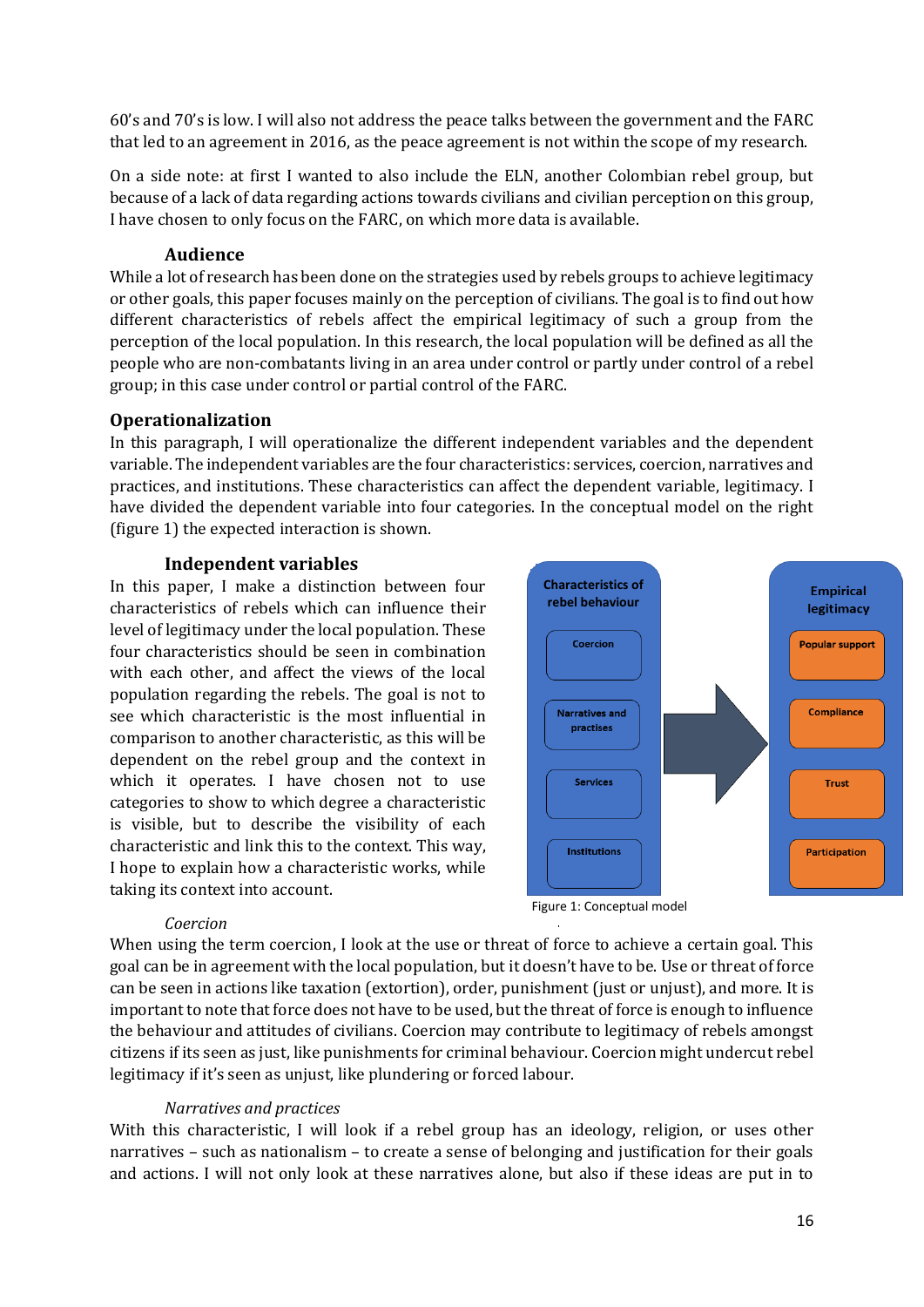practice. Furthermore, I will try to assess to what extent a narrative is in line with the views of the local population. Narratives and practices may contribute to legitimacy of rebels amongst civilians if they are in line with those of the civilians, narratives and practices might undercut rebel legitimacy if they are not in line with those of the civilians.

An example could be the Sharia police by the Islamic State (IS) in Syria. IS is a religious group that follows a very conservative notion of the Islam. In their view the Sharia law – an Islamic law that is based on ideas from the Quran – should be the general law. When IS took towns in Iraq and Syria, they implemented these laws and enforced them. Some civilians might be in favour of these laws; others might oppose them. By building on a certain view, being religion or ideology, a group can draw a certain legitimacy or justification for their actions out of the narrative. This is, however, strongly dependent on if the narrative is in line with the views of the local population.

#### *Services*

<span id="page-16-0"></span>The provision of services can vary widely from one rebel group to the other. The services provided by rebels can range from dispute resolution to more complex service provision, like healthcare and education. To see if a rebel group is providing services, I will look at anecdotal evidence. The bare minimum to speak of service provision starts with dispute resolution, but service provision is often more extensive (Heger & Jung, 2017). Another condition to speak of service provision is that it must be visible for the population that it is delivered by the rebels, or indirectly by actions rebels undertook. Service provision may contribute to the legitimacy of rebels amongst civilians if the rebel group provides services that are useful for local population. This can involve minor things, like food distribution and dispute settlement. Services can also be more extensive, like healthcare and education. I will look for signals that the rebel group undertakes these actions, and how extensive they are.

### *Institutions*

<span id="page-16-1"></span>Institutions can be seen as the long-term objectives a rebel organization might have. Some rebels only focus on short-term goals, but other rebels group might have a view on what society should look like after the conflict. An example can be a rebel group that fights an authoritarian leader and envisions a more democratic country, where everyone is equal and al can vote. Rebels can start shaping this during the conflict by creating institutions. Institutions differ from services, as they are more based on beliefs of how society should look and are more long-term. Services can be used as strategic action, but this is more difficult with institutions. Institutions are more longterm, and grow more organically. To see what a rebel group does when it comes to institutions, I will follow the typology by Mampilly and Stewart (2020), which I have discussed more detail in the theoretical framework. I will look if the FARC uses institutions that enables the participation of civilians, and assess how inclusive they are. Institutions may contribute to the legitimacy of rebels amongst the civilians, if the institutions used or created by rebels are more inclusive than those of the state. Institutions might, however, undercut rebel legitimacy amongst civilians, if the institutions used or created are less inclusive for civilians.

### **Dependent variable**

<span id="page-16-2"></span>The dependent variable is legitimacy. With this term,I refer to empirical legitimacy under the local population, that lives in an area controlled by a rebel group. In this case, under control of the FARC. Empirical legitimacy can be observed from interaction between the rebels and the population. By taking part or making use of rebels services, institutions, narratives and practices, the population acknowledges the legitimacy of the rebel group. Since empirical legitimacy is a very broad term, I will divide it into four variables which are part of empirical legitimacy. By splitting empirical legitimacy into four variables, it will become clearer how the different independent variables influence different parts of empirical legitimacy.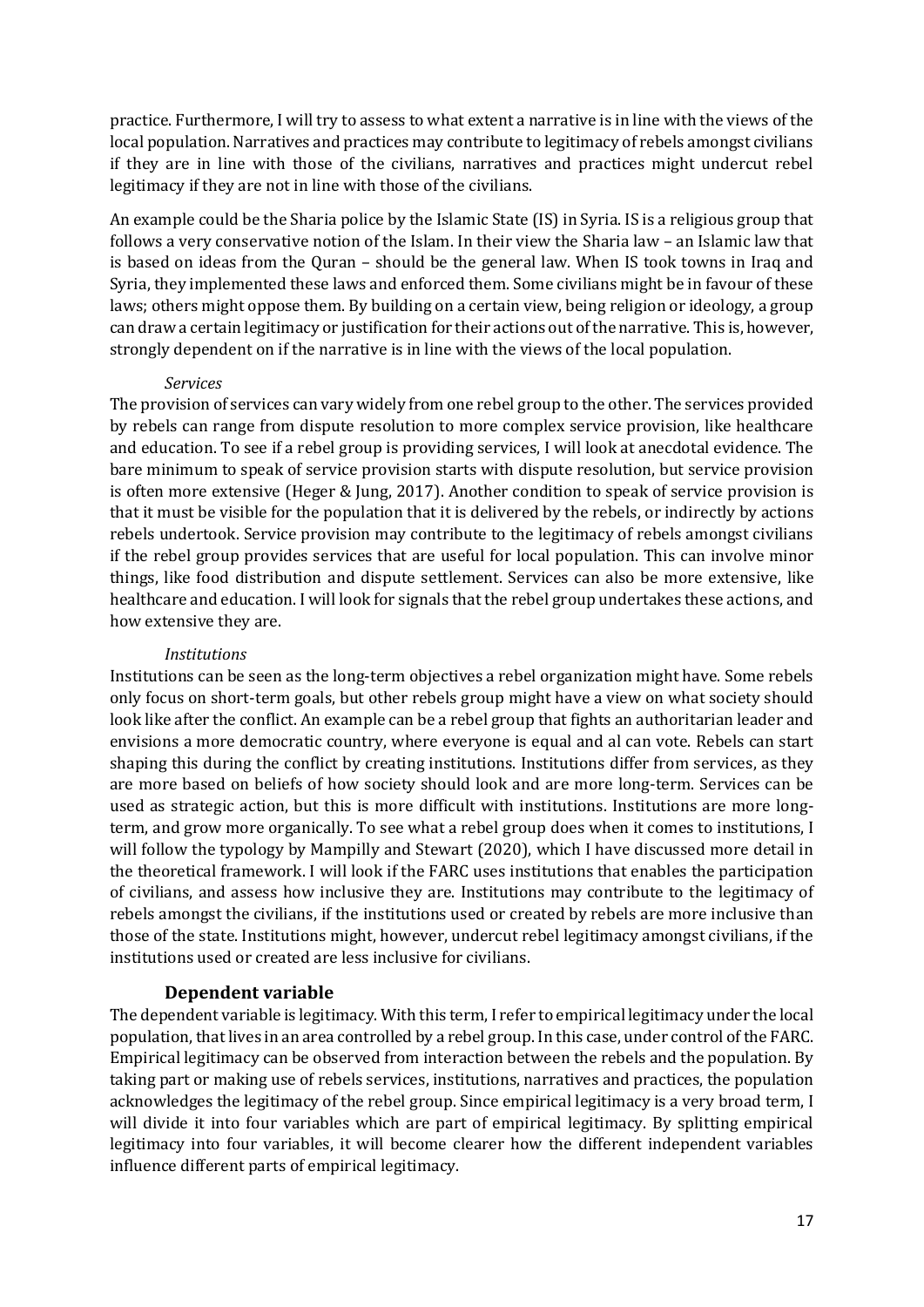#### <span id="page-17-0"></span>*Popular support*

For popular support, I will look at the support for rebels under the local population, who are under control or partial control of these rebels, to see if the local population is in favour of rebels. Popular support can be seen by looking at signs, action, and statements by the local population regarding a rebel group. These can be positive, for example the showing of symbols that are linked to a group, or choosing to make use of rebels services instead of state services. Demonstration against rebels can also been seen as a lack of support.

#### <span id="page-17-1"></span>*Compliance*

Compliance is part of empirical legitimacy. It shows how cooperative civilians are towards the rebels and their rules. Compliance can be observed when civilians adhere to rebel rules. This can be the paying of taxes or respecting dispute settlements. There are also more daily visible signs; for example IS imposed sharia law in some towns under their control. Part of the sharia law was that women should be covered when in public. Most of the civilians complied to these rules.

#### *Trust*

<span id="page-17-2"></span>Trust is an important factor in legitimacy. It shows whether civilians have faith in rebels and will undertake actions based on support for the group, instead of fear. Trust can be observed when civilians engage out of their own initiative with rebels. This can for example be using rebels dispute settlement, instead of the governments courts.

### <span id="page-17-3"></span>*Participation*

Participation takes it a step further than only supporting rebels. By participating, civilians actively seek a role in the rebel control over a territory. Participating can be helping to collect taxes, logistical help, political support, and taking part in rebel institutions. To observe participation, I will look at the stated examples above, but it will not be limited to those. I will consider all acts that require an active choice and active actions towards a rebel group with a supportive intention, as participating.

It's important to mention that empirical legitimacy is difficult to properly assess. Actions of civilians can be influenced by force or the threat of it. Compliance, for example, can be coerced, and this holds for all indicators. Because of this, it is important to look at the context, to see if there might be a threat or use of force that influences the behaviour of civilians. It's an important weakness to be aware of when judging the actions of civilians.

### <span id="page-17-4"></span>**3.5 Data**

This research will build on scientific literature, including case studies of the FARC and the Colombian civil war as a whole. Beside scientific literature, I will draw on reports by nongovernmental organizations that were active in the conflict, as well as news reports. When it comes to NGO reports, I will mainly focus on those of Amnesty International and Human Right Watch. These organizations have extensive reports on events that happened between civilians and armed actors. This data will then be analysed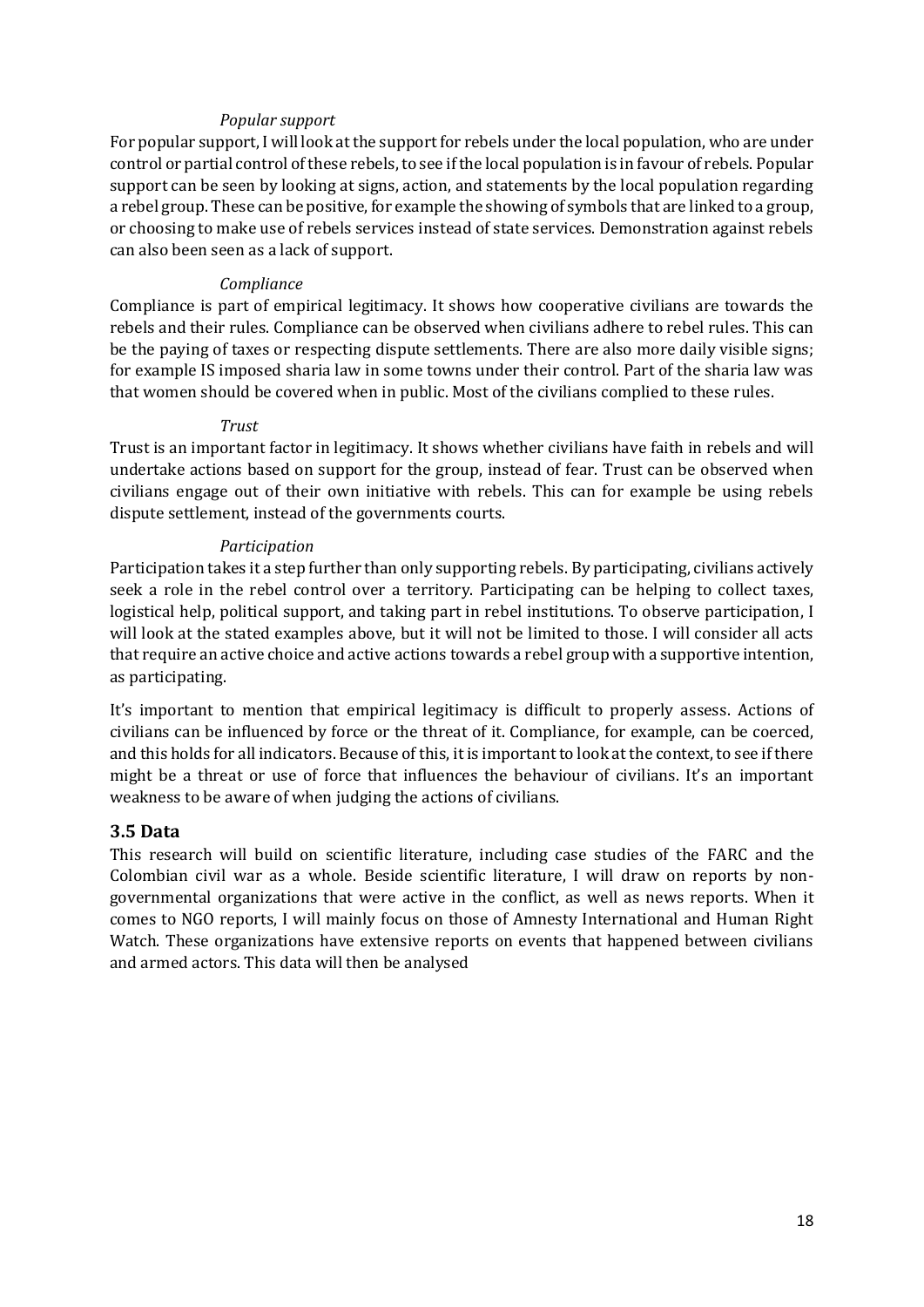### <span id="page-18-0"></span>**Chapter 4: History of the FARC and the Colombian conflict**

In this chapter, I will provide some background information on the civil war in Colombia, from its start in 1930 until the 1990's. The focus will be the role of the FARC, and how and why this group emerged. Furthermore, I will address the role of drug production and paramilitary groups in Colombia. I elaborate on some crucial developments and historic moments that have shaped the conflict. This background information is important for placing the information in the chapter that follows – the analysis – in the historical context of the conflict.

### <span id="page-18-1"></span>**A brief history of Colombia's civil war**

Colombia has a long history of violence and civil unrest. From 1930 until 1946, the liberal administration initiated great land reforms, which involved taking land from rich landowners and redistributing that land to the peasant population. In 1946, there was an internal division in the liberal party, leading their government to fall. A new conservative government followed, which incited political violence: the conservatives reclaimed the land that the Colombian oligarchs had lost to the peasants. After the assisnation of an important liberal politician in 1948, violence broke out in cities where liberals had a foothold. The conservative government responded by arming peasants under conservative control. The liberals on the other side also started arming their peasants, with help from the communist party. This period of violence is known as '*La violencia'* and took place from 1948 until 1958. The conflict came to an end because of an agreement between the conservative and the liberal elites, in which it was agreed that both parties would share public offices and alternate the presidency (Molano, 2000).

However, the agreement did not to resolve the underlying conflict, and the fighting in the countryside between landowners and peasants continued (Phelan, 2019). Both conservatives and liberals had armed peasant groups to fight each other. One of these peasant groups was the "independent republics" of Marulanda and Arenas. In 1964, their encampment was attacked in air- and land strikes of the army with 16,000 soldiers. The encampment was, however, abandoned: fourty-three guerrilla fighters had already fled to the mountains. The fighters didn't see a possibility to change the structure with legal means, and thereafter founded the FARC and declared an armed rebellion. In this time more guerrilla forces where founded, most notably the ELN and ELP.

In the 1970s, the National Front government introduced rural developments that paved the way for more concentrated land ownership, which sparked new support for the guerrilla groups that had been founded a decade before. The new government policy led to more land for the already powerful land owners and undermined the small-scale peasant producers. As a consequence, many peasant farmers invaded rural properties and divided the land among themselves. Property owners responded with public and private force, and succeeded in pushing the peasants away. This led many peasants to find their way to guerrillas' groups. Between 1970 and 1982, the FARC grew from 500 to 3000 fighters.

The FARC and the Colombian government entered peace talks for the first time in 1984, which led to a ceasefire that lasted until 1987. As part of the agreement, the FARC co-founded the Patriotic Union (UP) with the Colombian Communist Party (PCC). The UP achieved great electoral success for a left-wing party in Colombia. This success was, however, put to an end by the Colombian army and paramilitaries, who started targeting UP-politicians. It is estimated that, by 1988, up to 500 UP-politicians had been assassinated or had disappeared. Between 1988 and 1992, this number rose up to 6000 UP members, including UP presidential candidate Bernarda Jaramillo. After this,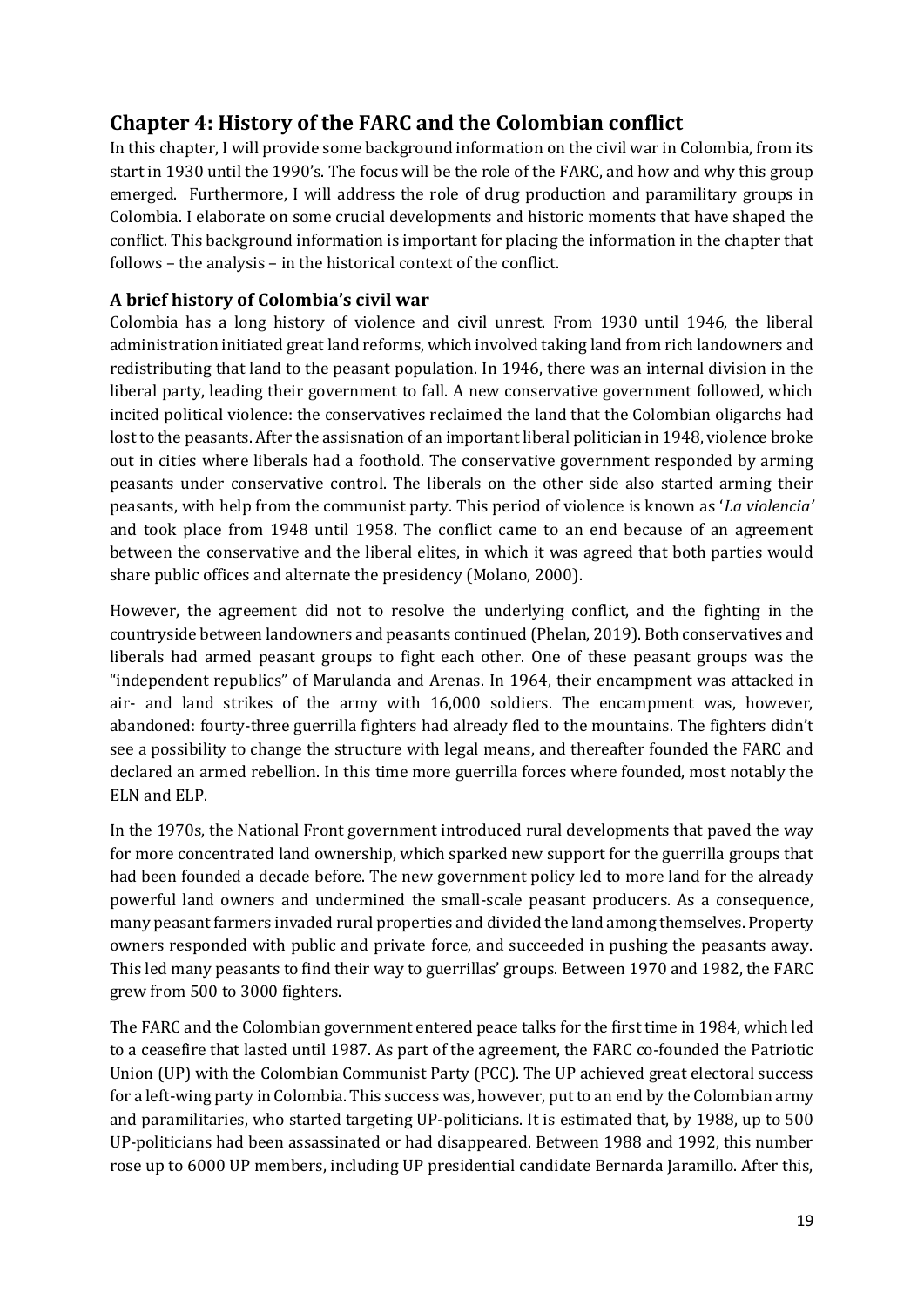most UP members fled the country and the FARC no longer believed in the changing the political structures from inside (Mapping Militant Organizations, 2019). The FARC continued its armed struggle.

### <span id="page-19-0"></span>**Values of the FARC**

The FARC was a communist-Marxist rebel group, that has it base mainly in rural areas and has support under peasant population in these areas. The goal of the FARC was to overthrow the Colombian government and seize control. They wanted more equality in society, and considered themselves fighters for the poor (Phelan, 2019). Their views where strongly influenced by other leftist movements. One of the founders acknowledged in an interview that their views were strongly influenced by work of Lenin, Bolivar and Mao during their early years (Mapping Militant Organizations, 2019). In the 1980s, the FARC shifted more to Bolivarianism as ideology (Phelan, 2019). Bolivarianism is a mixture of socialist, democratic, and nationalist values. This shift led the FARC to become less extreme and more nationalistic.

### <span id="page-19-1"></span>**The influence of drugs**

In the 1970s, guerrilla groups in Colombia struggled to sustain their operations. Modernization of the agricultural sector led to urbanization, which undermined the rural peasant base on which the guerrillas had built their support. In this time, the Colombian army was getting better at counterinsurgent operations. They declared defeat of the ELN in the mid-1970s, and the EPL and FARC saw their operational capabilities as severely limited. Additionally, the Colombian government had opened diplomatic relations with the Soviet-Union at the end of the 1960s, which led to a stop of financial support to left-wing guerrilla groups by the Soviet-Union (Offstein & Aristizábal, 2003). With diminished local and international support, the rebel groups had no choice but to find a new way to sustain themselves.

At that same time, the drug production in Colombia started to expand, as the demand from Europe and the US grew. The weakened guerrilla groups saw an opportunity there: in the beginning of the 1980s, guerrilla groups took an active role in the drug trade. The drug cartels and guerrilleros started working together. Isolated areas under control of guerrilla movements turned out to be excellent places to grow drugs. Especially the FARC became very active in the drug trade, by taxing marijuana and coca fields in exchange for protection.

### <span id="page-19-2"></span>**The power of paramilitary groups**

Conforming to the advice from the United States, the Colombian government implemented laws in the 1960s that allowed the arming and training of civilians by the army. The Colombian army encouraged the creation of so-called 'self-defence groups', in order to counter guerrillas. This legalizing and support for paramilitaries meant a sharp growth in private armies of large landowners. These groups, which were financed by large landowners, were responsible for the biggest part of the violence in the Colombian conflict. According to estimates, seventy to eightyfive percent of all killings throughout the conflict were committed by paramilitaries. Paramilitary groups had strong links with politicians, the army and cartels (Tate, 2016). The army and police often looked away when paramilitaries committed atrocities; usually they were told beforehand not to intervene.

In the late 1980s, the public pressure against paramilitaries was rising, which led to the outlawing of paramilitary groups by the government. This happened after the murder of two judges and ten government investigators. However, in 1995 they were legalized again, as private security companies. Just like the guerrilla groups, the paramilitaries were very active in drug trade. Some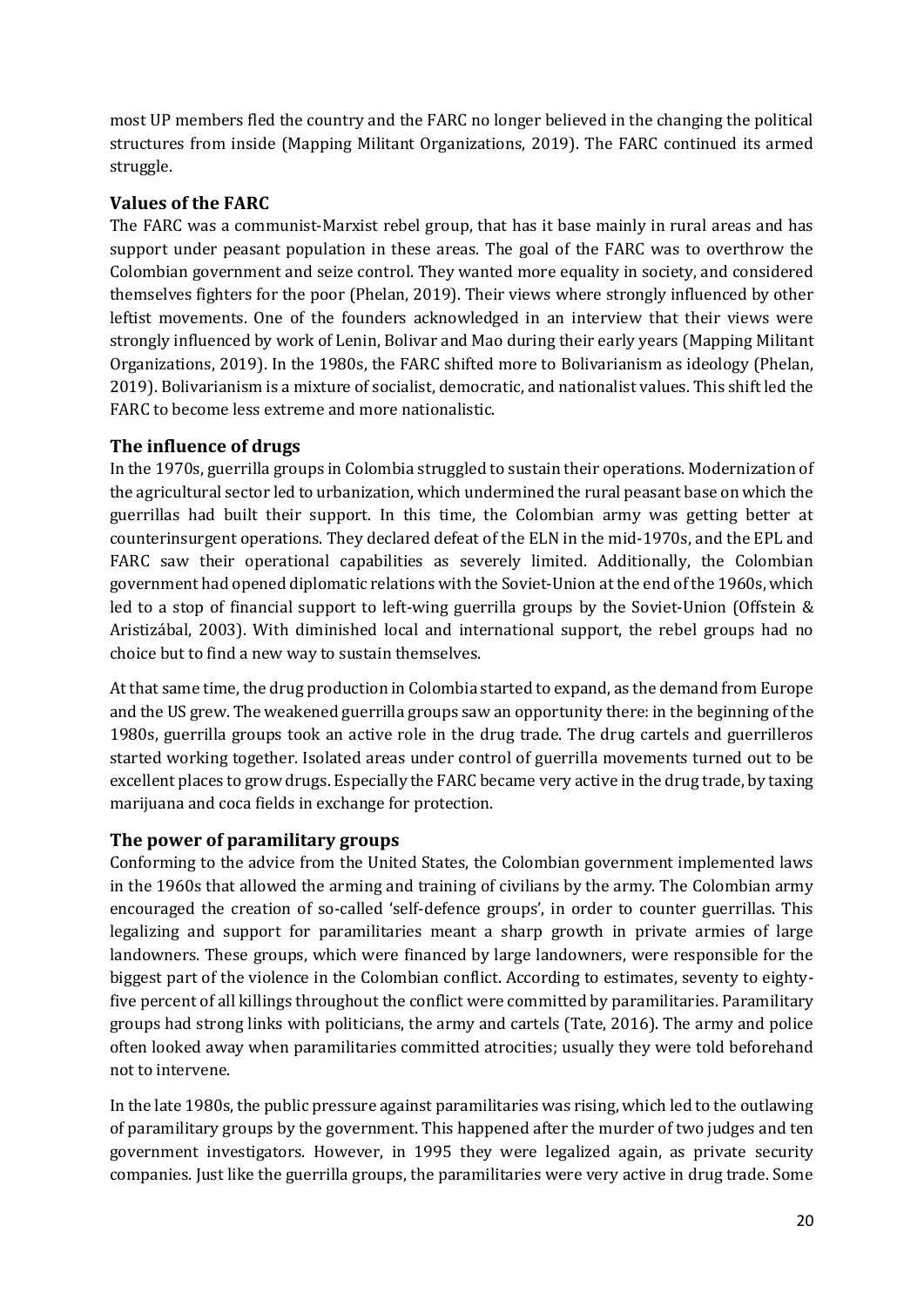paramilitary groups were linked to cartels, others had their own drug operations. Drug trade gave paramilitaries the resources to invest in modern weaponry and extensive training. The groups were even able to hire Israeli, US and British mercenaries to give special training on assassinations (Robinson, 1989).

Paramilitaries were not only used by the army and landowners to fight off guerrillas. They were also responsible for taking out politicians in the opposition, union leaders, and journalists. According to Human Rights Watch (Human Rights Watch, 1998) paramilitary groups are responsible for gruesome killings of random civilians. In one instance, paramilitaries killed twenty-two civilians, including women and babies, who were suspected of helping the FARC. The babies were nailed to doors, adults were decapitated and impaled on bamboo. Especially the excessive and horrendous violence perpetrated by paramilitaries is frightening. Many of these kinds of massacres have taken place, often with army bases a few kilometres away, but without intervention of the military. The Alto Naya massacre in 2001, for example, lasted three days and between 40 and 130 civilians were killed<sup>1</sup>. The nearby third army brigade did not respond to the massacre, and only showed up when the massacre was over. However, when the FARC attempted to take over a neighbouring town, that same brigade responded within three hours. The military was also notified before that a massacre was going to take place, but did not respond to calls for help from the local population (Miller, 2001).This shows the link between the army and paramilitary, the army allowed the paramilitaries to commit atrocities.

1

<sup>&</sup>lt;sup>1</sup> The number of casualties was difficult to identify, as most casualties were cut to pieces (Miller, 2001)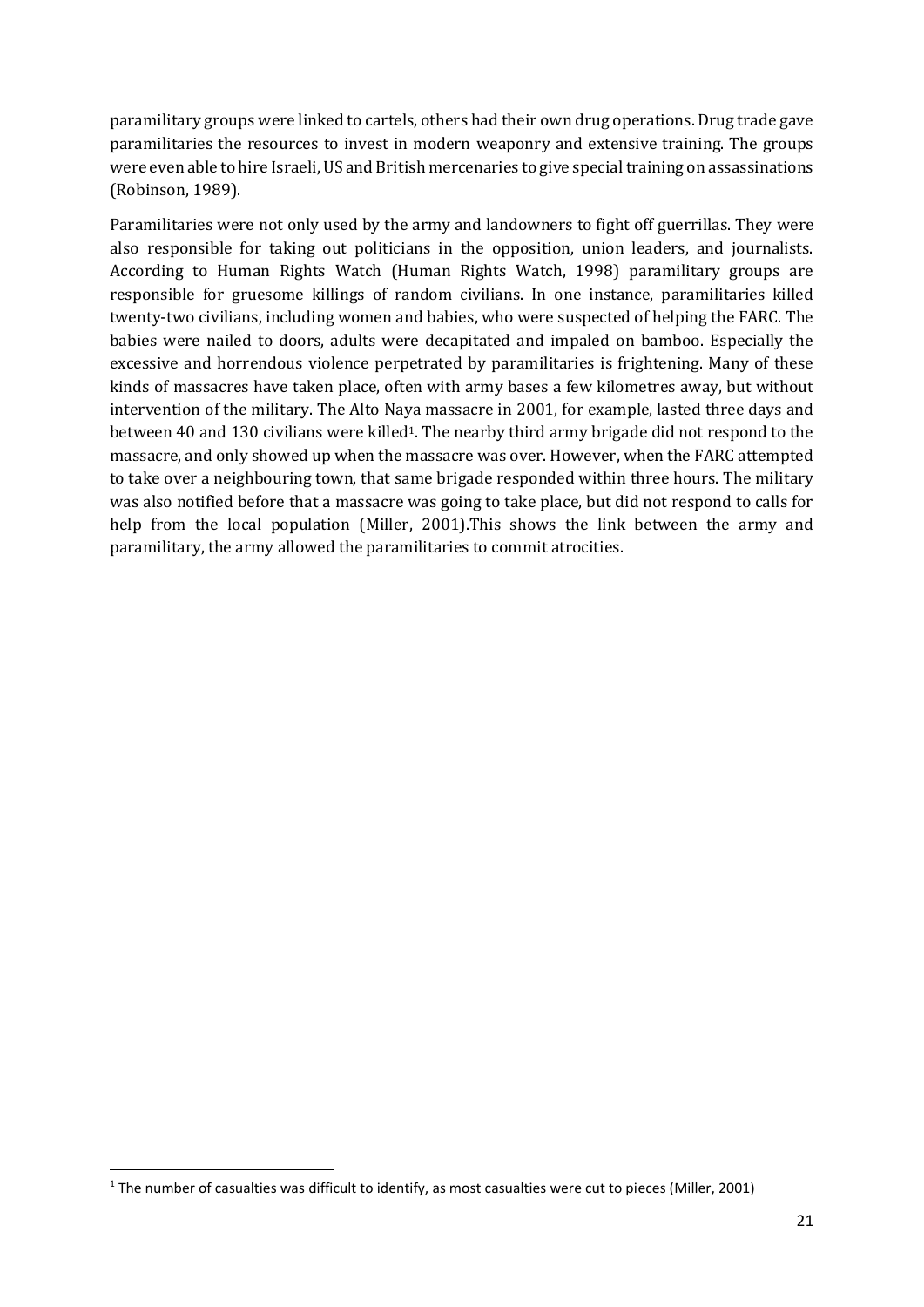### <span id="page-21-0"></span>**Chapter 5: Analysis**

In this chapter, I will analyse the case of the FARC. The analysis will focus on the entire period of the FARC's existence as an armed group, but with a more in-depth look at the period from 1980 until 2016, as this is the period in which the FARC was most visible. Firstly, I will discuss each characteristics that rebel groups have, and elaborate on how these characteristics can be observed on the FARC. In this discussion I will argue how this links to the indicator that I have established earlier. Finally, I review the hypotheses that I put forth in chapter two.

### <span id="page-21-1"></span>**Coercion**

As I have discussed earlier, coercion can be seen as the use or the threat of force. If this threat or use of force is justifiable in the view of public, for example to enforce the law, then the local population is more likely to support these actions. This, in turn, improves the empirical legitimacy of a group. In the case of the FARC, the use or threat of force is overwhelmingly visible. I will discuss here in which forms the FARC uses it, and how the local population responds to it.

### **Provision of justice**

<span id="page-21-2"></span>The FARC mainly controls rural areas. Therefore, a distinction should be made between how the FARC operates in rural and urban areas, and how this influences the response of the population. In rural areas, the government often lacks influence, which creates opportunities for the FARC. The state set up '*Juntas de Acción Comunal'* (JAC): local organizations, run by peasants from the community, to give local communities some autonomy and way to communicate with the Colombian state. These organizations are also often responsible for resolving communal disputes. Although they were created by the state, they kept an independent position and kept tight relations with the FARC in rural areas (Provost, 2017). The FARC often collaborated with the JAC for keeping law and order. The FARC created their own laws, which the JACs accepted. These laws regarded issues as free speech, labour standards, commercial trade (Ibid.). The FARC gave the communities space to settle their own disputes, but could intervene regarding more serious offenses such as fraud, rape or murder. In these cases, more severe sentences could be applied, like forced labour, banishment or even the death penalty. In a survey done by Arjona (2016), it is shown that 90% of the people knew the rebel rules and what to expect. An even more interesting outcome is that two thirds of the people stated they would turn to the FARC for justice, rather than to the government. This shows that the local population had trust and support for the FARC when it came to providing justice and keeping law and order.

What is interesting about the FARC is that they do not only have laws for the population, they also have a code of conduct for their own fighters. This code of conduct provides members with a guideline on how to interact with the local population and what their right and duties are. If a member does not adhere to these guidelines, they can be punished. Punishment can range from labour or studying of the regulation to more severe punishments like the death penalty. A member could be sentenced to death for looting, sexual violence, killing a FARC member or a civilian (Provost, 2017). I will discuss the justice process in more detail when I discuss the institutions, as it shows some interesting values. The justice system for FARC members is more extensive than it is for civilians, and it seems that punishment is also more severe (Ibid.). Norman (2017) observes that the FARC is a very well structured and disciplined organization, that resembles that of a standing army.

### **Drug trade and coercion**

<span id="page-21-3"></span>From 1980s onwards, the FARC used coercion to control the drug trade and production in their territory. At first, they were against the production of drugs, since they believed that it wouldn't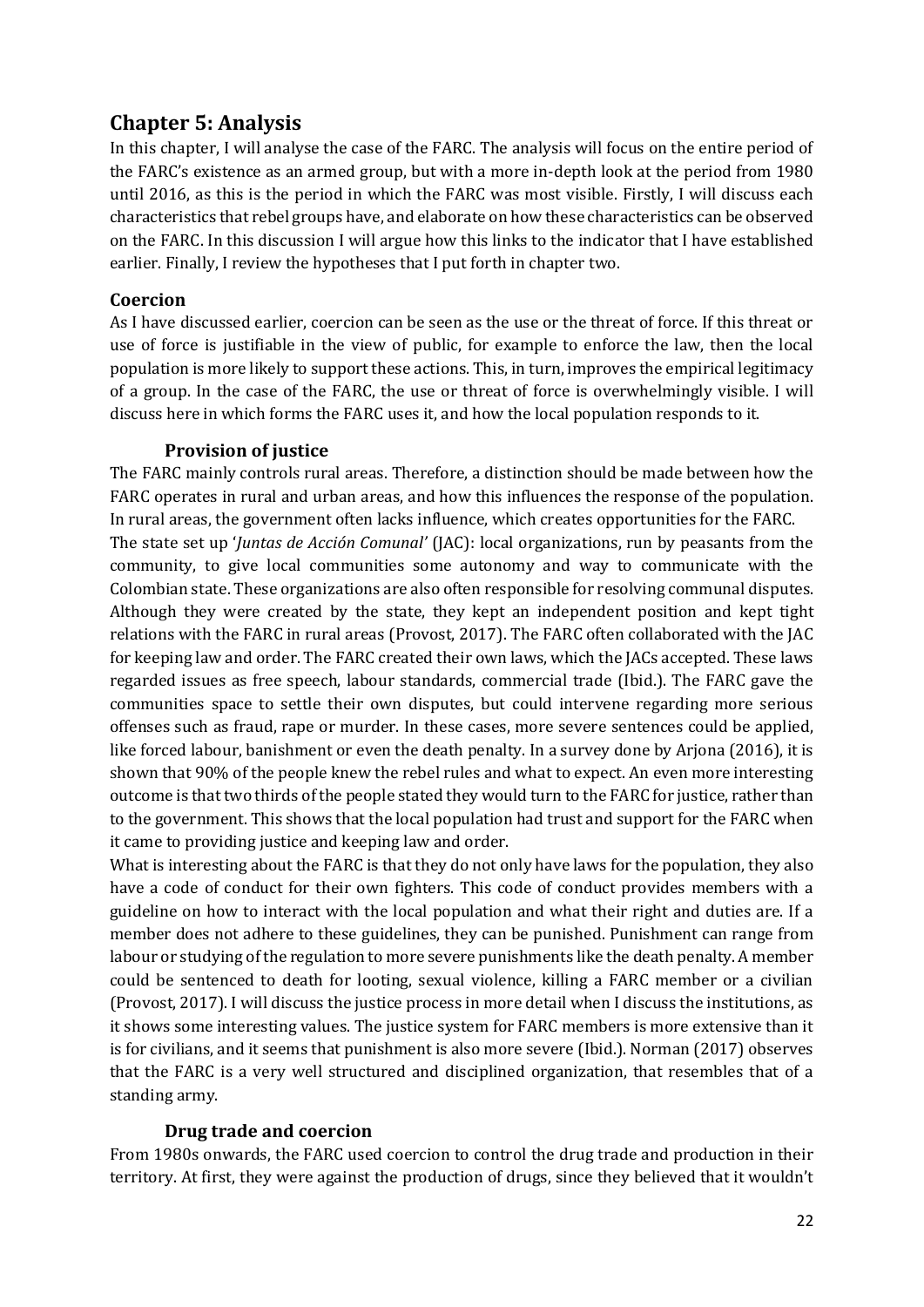benefit their cause and would deter the stability in their region. However, as the productions grew and more 'narcos' became active in their area, they start regulating it. They started taxing those narcos, and established fixed prices for farmers (Saab & Taylor, 2009). The conflict between the paramilitaries and the FARC intensified when a power vacuum was created by the government's takedown of the Medellín and Cali cartels in the 1990s, who controlled around 60% of all drug production and trafficking together (Ibid.). This power vacuum was mainly filled with by paramilitary groups and smaller cartels. In some areas, the FARC started taking a more active role in drugs productions and processing, but this was dependent on local fronts2. In this period of more intense violence between the FARC and paramilitary, the FARC became more concerned of paramilitary infiltrations. As a consequence, they started punishing collaborators (or suspects of collaboration) harder and put firmer control on their territory. They didn't allow narcos in to buy drugs anymore, as they were afraid that they might be paramilitaries (Amnesty, 2000). This led to the use of more coercion against outsiders. It seems, however, that the levels of coercion stayed the same in areas that were under the control of the FARC.

Another form of coercion the FARC often used was the taking of hostages. The FARC used this strategy for two main goals: to create revenue and to influence political decision making. The targets were often rich landowners, who they used for ransom. Other politically motivated targets were mayors who were accused for corruption (Amnesty, 1994). They had to go to trial for their corruption or unjust social policies, and were often forced to resign and return misused funds. Some mayors have been executed by the FARC (Amnesty, 1996a). These tactics led to increased violence by paramilitary groups, which in turn forced at least 20,000 people to flee. The taking of hostages as punishment or political leverage shows a higher level of coercion by the FARC. However, the victims were mostly people with important political functions or rich landowners, and therefore did not belong to the local population on which the FARC builds.

### **Uribe's Counterinsurgency**

**.** 

<span id="page-22-0"></span>A series of military defeats after 1998 and the stronger involvement in the drug trade meant that the FARC became more susceptible to potential corruption under low ranked fighters. This problem intensified when Uribe's administration launched a massive counterinsurgency offensive against the FARC in 2002 (Norman, 2017). In the period of 2001 until 2008, the groups lost approximately half its members, from 16.000 to somewhere between 6000 and 8000, according to the Colombian government. This number has been disputed by other sources, although there is consensus that the group has seen a strong decrease in fighters. The success of this counterinsurgency came from paid informants. The Colombian government paid FARC deserters, as well as civilians, for information about the FARC and their location (Amnesty, 2008). This enabled the Colombian government to make more precise attacks against FARC locations.

The Uribe's administration decision dragged civilians into the conflict even more, and was condemned for this by the UN (Ibid.) As a response on this new tactic, the FARC became more violent against civilians if they suspect them to cooperate with the government. The FARC started to use more terror attacks in urban areas, as a counter against the government. The FARC has always lacked support in urban centres, which made major military operations in cities impossible. This shows their dependence on local population for intel, resources, and other support to launch successful operation. Because of this lack of support in urban areas, the FARC made a shift towards more terrorist activity in cities. These terrorist activities consisted of

<sup>&</sup>lt;sup>2</sup> The areas controlled by the FARC are divide over so-called fronts, these fronts are responsible for the day to day control.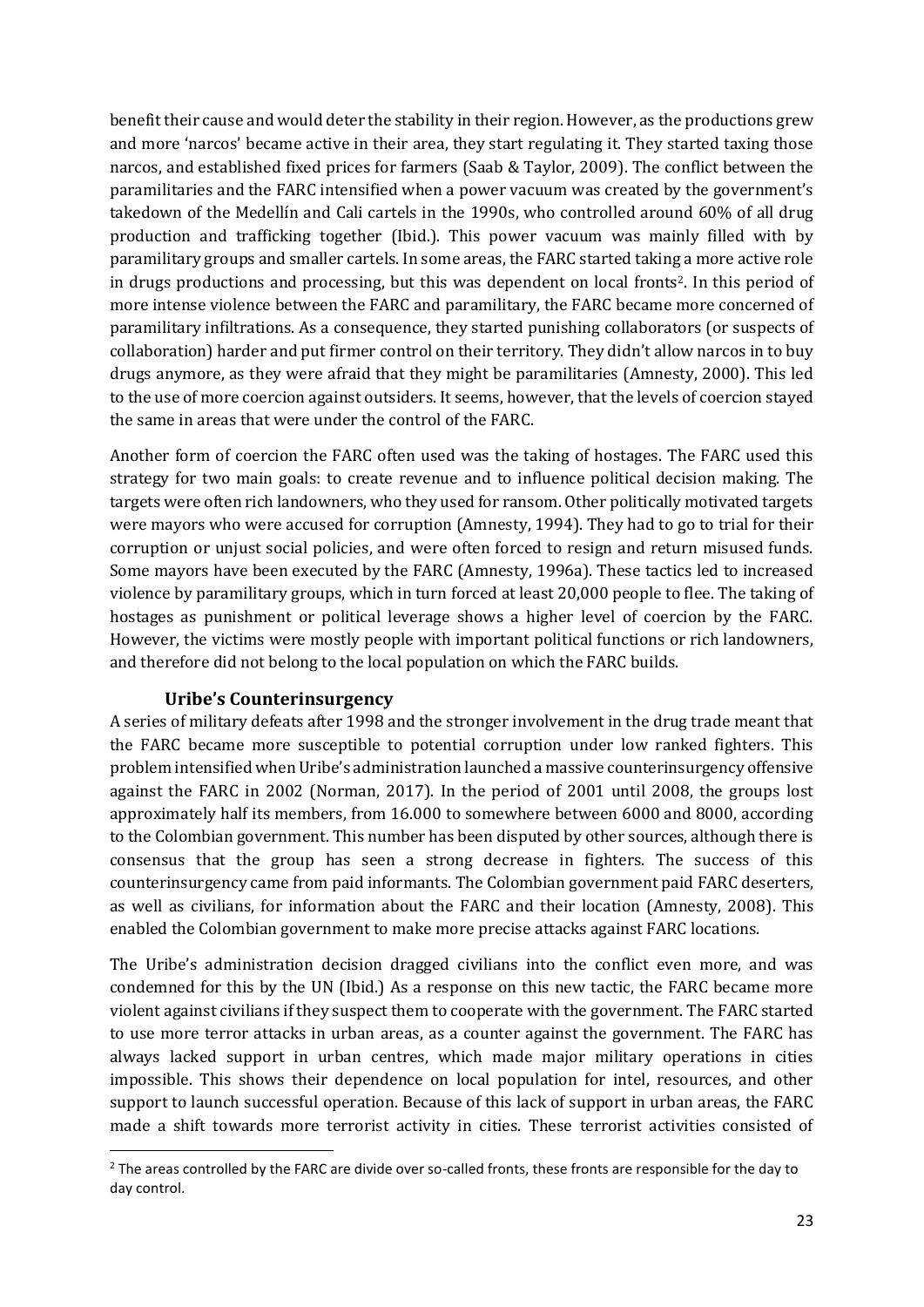kidnappings, assassinations and bombings. An example of this is an attack in September 2003, when the FARC strapped a bomb to a horse, and blew it up in the middle of a market place (Lee, 2011). The FARC also started targeting vital infrastructure like bridges and power plants.

In its attempt to slow down paramilitary forces and the Colombian army, the FARC started laying more and more landmines in contested zones, which have led to a high number of civilian casualties. In 2006 alone, this led to 1,167 people injured or dead (Amnesty, 2008). The high number of casualties caused by the FARC – by using landmines, terrorist attacks, and kidnappings – have helped opponents to portray the FARC as criminal organization. The negative picture in the media of the FARC, which I will discuss below, and the more violent course the FARC took, sparked massive protest against them. In February 2008, around two million people took to the streets in Bogotá, waving flags and wearing T-shirts with slogans that demanded the end of the FARC and its violence (Lee, 2011). This protest was followed with more protest in other places in Colombia and around the world. It can be concluded from these massive protest throughout Colombia, that the high levels of coercion the FARC used from 2000s onwards, has undermined their support.

### <span id="page-23-0"></span>**Narratives and practices**

In this paragraph I will discuss how the ideological narrative the FARC had as an armed group fitted with the local population. I will first look at the difference between rural and urban areas. After this, I will look at recruitment by the FARC. Lastly, I will discuss the influence of drug trade on the ideological narrative of the FARC.

### **Rural and urban areas**

<span id="page-23-1"></span>When the FARC was established in the 1960s, it operated mainly in rural areas and was very dependent on peasant support. Their Marxist ideology of equality and redistribution was attractive for the peasant population in the rural areas, who had little to no rights in Colombia. Their lands had been taken away during the period of '*La violencia'* by rich landowners with own military groups. This drove many farmers to these more rural areas (Molano, 2000). But even here, this group was threatened and often driven away by violence. The FARC started to control some of these rural areas, and redistributed the land under the farmers, and protected them against attacks from militias (Lee, 2011). The FARC was dependent on these peasants for supplies and intelligence. It was also dependent on peasants for recruits: research by Beltran (2015) shows that people who were born in an area that was under control or influenced by the FARC, were strongly inspired to join the FARC later on.

The Marxist ideas of the FARC fitted well in rural areas. In these areas, it was more likely to find someone affiliated with the Communist Party of Colombia, then in the more urban areas where the communist ideas didn't find any breeding ground (Cortés, 2017). In the beginning, the Communist Party and the FARC were closely linked to each other. The FARC also incorporated ideas of agrarian reform in their speeches and started educating peasant why reforms were so important.

Even though the FARC had their own strong ideas about what society should look like, and was often painted as being atheist or even anti-religion, they accepted other views and beliefs. One former FARC commander stated that they were open for all beliefs and religions, as long as people threated each other well. It is also known that a few catholic priests were active within the FARC as fighters (Ibid.) The statement of the former FARC commander didn't just concern religion, but was also about beliefs on what society should look like. According to one community leader, the FARC tried to control everything when they came, but when the villagers made clear that they had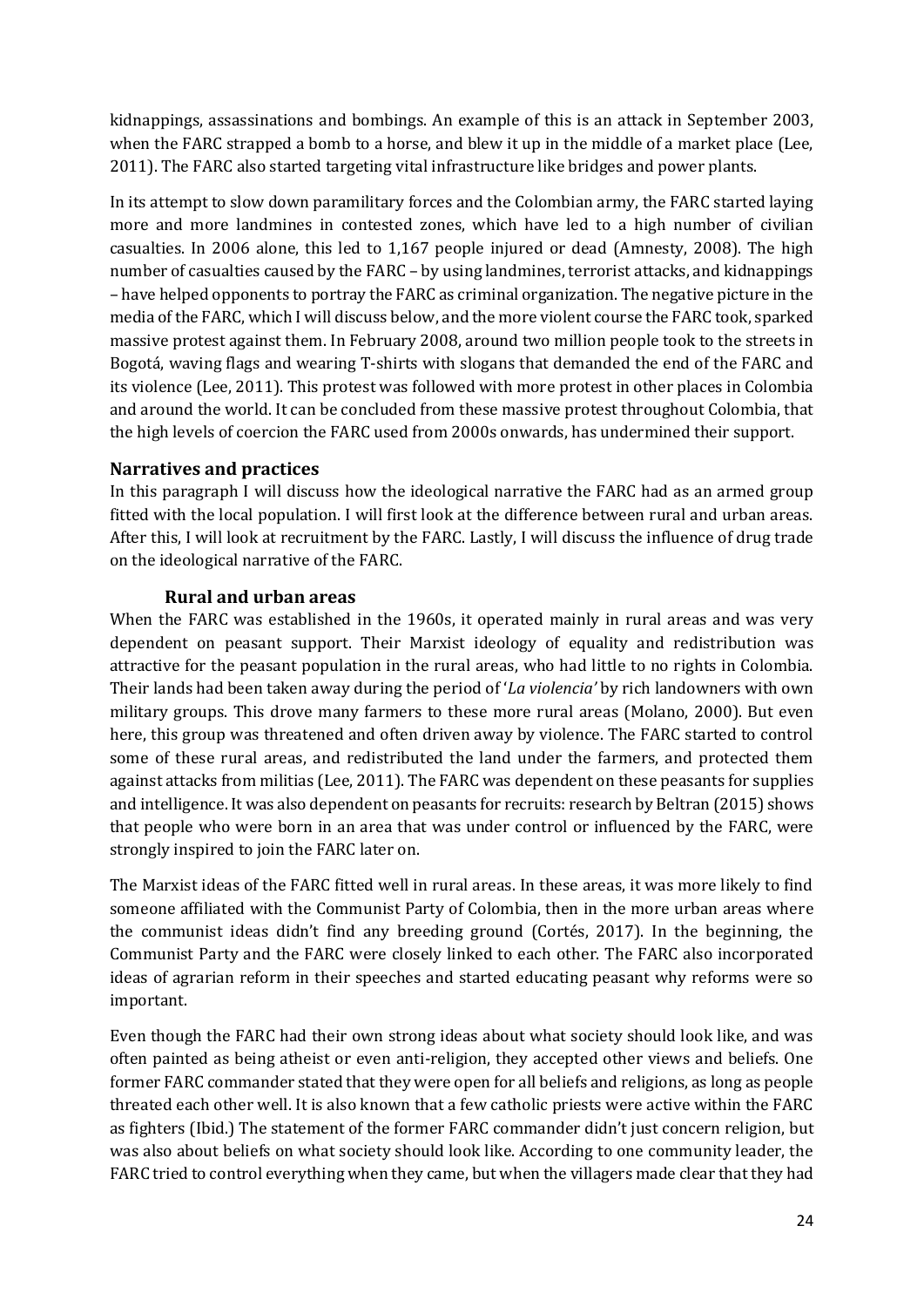their own way of keeping order and handling day to day business and didn't need the FARC for this, they respected that. They agreed to share information, but the community would not be ruled by the FARC (Provost, 2017). From early on, the FARC relied on local support, and the narrative of the FARC seems to fit well with that of the local population. The acceptance of local customs by the FARC makes for a better fit between civilians and the FARC. This is shown by relatively high levels of local support for the communist ideology in the rural area. The FARC was dependent on this support early on, when they didn't have drug revenue.

### **Urban areas and disinformation**

<span id="page-24-0"></span>Although the FARC held strong support in rural areas, this was not the case in urban areas. Most people living in urban areas have a more negative view of the FARC than those living in rural areas. There might be two reasons for this. Firstly, people living in urban areas have often never interacted with a FARC member, as they aren't present there. Secondly, the information and news that they receive about the FARC and other guerrilla groups is very one-sided. There are many examples of paramilitary groups and government troops taking part in massacres and blaming these on the FARC (Amnesty, 1996a). An example of this is the town of Toquilla in 1992, where an army patrol entered with a list of people they suspected of working for the FARC. They shot these people and painted slogans on the wall, claiming that the FARC was responsible for the killings. This was later disproved by eye-witnesses (Amnesty, 1996b). This only one example, but it is a tactic often used by the army and paramilitary groups. The statements are taken over in the media, before they are disproved and so the FARC is blamed for many attacks it did not perpetrate. Colombia ranked  $134<sup>th</sup>$  in the 2006 World Press Freedom Index, making it one of the most dangerous countries for journalist in Latin America. The main reason for this is the close relation between politicians, army, and paramilitary groups and their efforts to silence journalists (Reporters Without Borders, n.d.). It is estimated that the army and paramilitary forces together are responsible for 70-85% of all casualties (Tate, 2016), leaving 30-15% for the guerrilla groups, including the FARC.

The use of state propaganda and economic reforms and other political goals of the FARC that were clearly more focussed on rural areas, made that support for the FARC was low in urban areas. The FARC was probably viewed as a rural group that fought for peasant rights, and had little to do with people living in the cities.

### **Recruitment**

<span id="page-24-1"></span>FARC mainly recruited young, low-educated people from rural areas. In comparison to other nonstate armed groups, they had significantly more female fighters. Around 20-30% of the fighters were female (Sanín, 2017). There are different reasons as to why people might join the FARC. Surveys under demobilized FARC members show that ideology can be a motive, but the main reason is food and shelter. This is the case because many peasants in rural areas live in extremely poor conditions and the FARC is an escape out of this (Rosenau et al., 2013). However, other research shows that people joining the FARC often held good paying jobs, earning above the national average. It is therefore likely that these people often worked on coca plantations, which pays well and leads them to get in contact with the FARC (Saab & Taylor, 2009).

The FARC mainly recruited from the local population and, as showed above, some people did join for ideological reason, but people mainly joined because it improved their living conditions. This shows that the FARC's ideology was not a very important reason for people to participate in the FARC.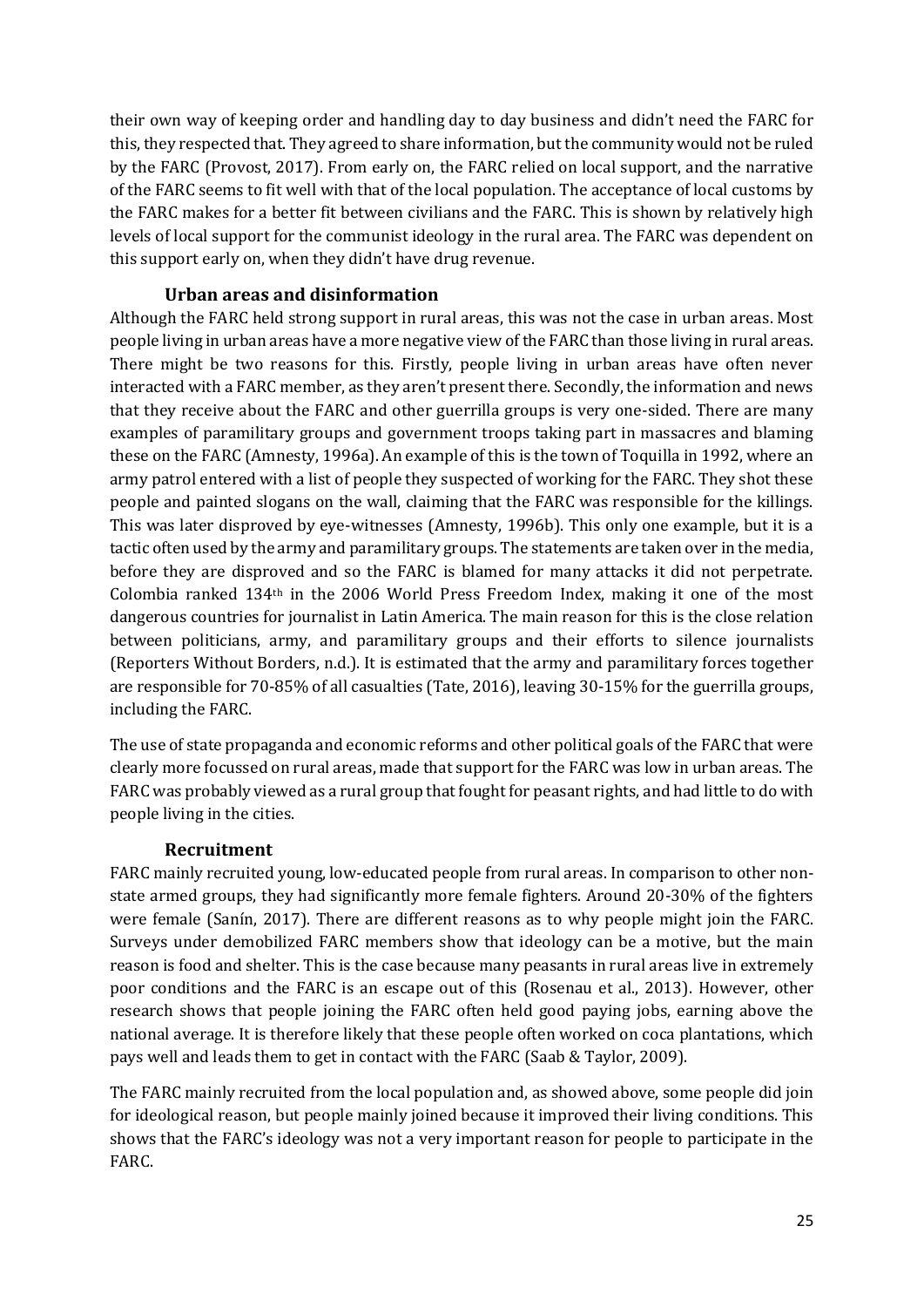#### **Influence of drug trade**

<span id="page-25-0"></span>It is often believed that, because of the FARC's involvement in the drug trade, their ideological views faded more into the background. However, this wasn't always the case. When the production of coca started in the 1980s, the FARC tried to resist it, since they saw it as a capitalist influence that would undermine their support for a revolution. But quickly the FARC saw that they were not able to prevent the production of coca, so they started regulating it. The FARC implemented regulation, such as fixed prices that narco-traffickers had to pay, taxation and labour standards (Phelan, 2019). They also promoted the growth of other crops, to prevent food shortages, and created and trained self-defence groups. These groups were a response to the rising crime and violence in areas where coca was produced, and were made up of local community members (Norman, 2017). It was later claimed that the production of coca improved the socio-economic situation of people in the rural areas. Lowering the gap between rich landowners and small farmers. Extensive socio-economic reforms fitted very well into the Marxist ideology of the FARC.

The impact of drugs and the revenue it brought was positive in the beginning, but from 2002 onwards, when the army launched a major insurgency offensive, this positive influence went away. In the period between 2002-2008, the FARC lost a lot of fighters in combat with paramilitary groups and the military. This led to a loss of experience, and was a heavy blow to the moral. Under these casualties were also important commanding figures (Lee, 2011). It seems that the ideological values became less important in this period. Some demobilized FARC members named the deviation from the revolutionary principles as one of their main reasons to leave the FARC (Rosenau et al., 2013).

I think it's important to show that the ideological values of the FARC only weakened after the successful counterinsurgency operations in the 2000s , not because of the influence of drugs as is often assumed, but mainly by the loss of experienced commanders. It's unclear how this affected the relationship between the FARC and the local population. However, many former FARC members name this as a reason why they left. As I discussed earlier, the FARC mainly recruits out of the local population and ideological reasons don't seem to be the main reason for people to join. The fact that former members now mention that the ideologic drift of the FARC was a reason to leave, could imply that, as long as the narrative fits with the view of the local population, they will accept it. But when the ideological values are no longer in line with those of the local population, they will oppose them. Of course, this assumption is based on the statements of former members, but it indicates that a narrative that doesn't fit with the values of the local population, can lead to the locals opposing them.

### <span id="page-25-1"></span>**Services**

In this paragraph, I will discuss the provision of service by the FARC, how they helped the local population, and how they became a credible alternative for the Colombian state in some regards. Furthermore, I will discuss how the FARC was able to provide these services.

### **An alternative for the state**

<span id="page-25-2"></span>The FARC provides a wide variety of services to civilians in territories under their control. This provision of services differs, however, from place to place. Its depends on the needs of a community and how strong the control of the FARC is in the area (Cortés, 2017). For example, one community lived near a severely polluted river, making it unsafe for the local population to live there. When the FARC came, the villagers asked them to help them clean the river, and so they did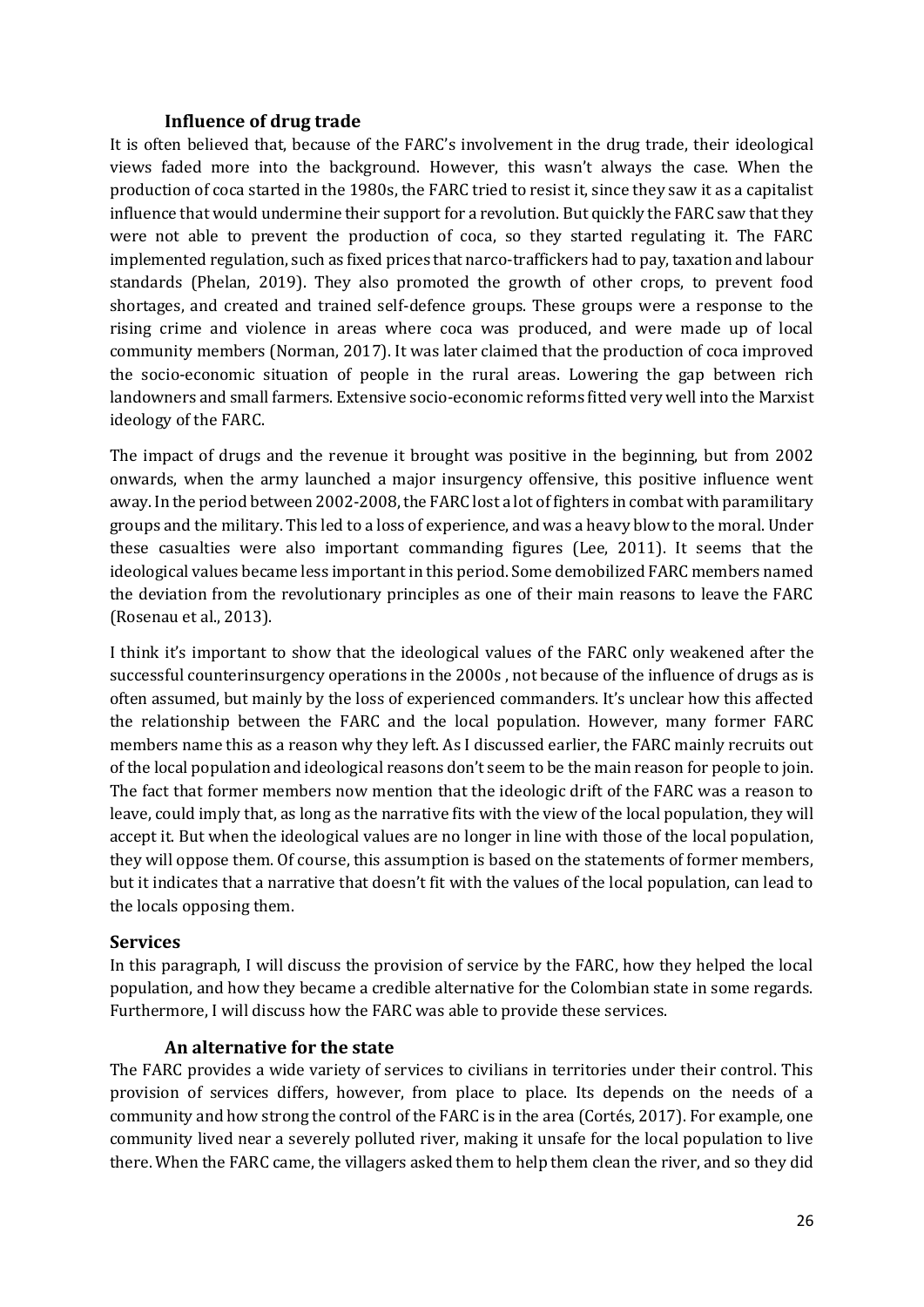(Ibid.). Other services they provided included, for example, delivering medical assistance or food supplies.

The need for service was high in rural areas, where the Colombian government had little influence. The services they provided were limited and often very costly because of corruption. This created a perfect breeding ground for the FARC, who were able to replace the role of the state by providing such services. As I discussed earlier, in the paragraph about coercion, the FARC brought law and order to many of these places. They provided safety against paramilitary and narco-traffickers, by creating militia to protect villages and by warning villagers for incoming threats. A study found that 90% of the population knew what the rules were under FARC control, and two thirds of the local population turned to the FARC for problems regarding public order (Arjano, 2016). The courts organized by the FARC were also attractive for the local communities, as they allowed dispute that concerned illegal activities, such as disputes regarding drugs. It was impossible to solve these disputes in official courts as these practices were banned by the government, making the FARC courts excellent alternatives (Provost, 2017). According to the population of La Macarena, the state institutions and judges could not be trusted. They felt that, in contrast to those institutions, at least the FARC wasn't corrupt. The FARC also regulated issues such as free speech, sexual conduct, labour standards, and trade. An example of this is the creation of fixed prices for coca, to protect the local population from being exploited (Saab & Taylor, 2009) (Lee, 2011).

The lack of state penetration in rural areas has made it easier for the FARC to become a clear alternative for the state. There was a need for certain services and the FARC provided them. When I look at the response of the local population, it becomes clear that they trust the FARC more than the state, and chose to comply with them and their provision of service. An example is their choice to turn to the FARC for justice provision, rather than to the state.

In some cases, the FARC outsourced the provision of services to the local communities themselves, like paying them to build schools or infrastructures. This was often done through the JACs. The JACs played a crucial role in the provision of service and keeping order. It varied from community to community how much influence the JAC had, but if they were trusted by the FARC, then the FARC governed through them and only intervened when they didn't agree with the JACs decision (Phelan, 2019). Mampilly (2007) also states that the governance by the FARC could be seen as very effective.

The popularity of the FARC governance was helped by the government. The government was already unable to really penetrate these areas, making it hard for them to provide services to the population. This gave the FARC the possibility to become an alternative state in these areas. As the government could not feasibly govern the areas under control, they launched military operations against the FARC - but also against civilians. They tried to intimidate the local population, hoping that they would drop their support for the rebels and their rule. This backlashed, however: the population started seeking protection by the FARC, making them more reliant on them (Provost, 2017). The fact that civilians sought the FARC's protection, demonstrates again that the FARC formed a clear alternative for the state when it came to provision of services, and that civilians seem to have trusted the FARC more than the state.

### <span id="page-26-0"></span>**The means**

The FARC was able to pay for a lot of services, such as infrastructure, schools, and healthcare, by using four strategies. Firstly, they profited from the drug production and trade in the areas under their control. Selling drugs brought in a lot of money, which they partially used to provide services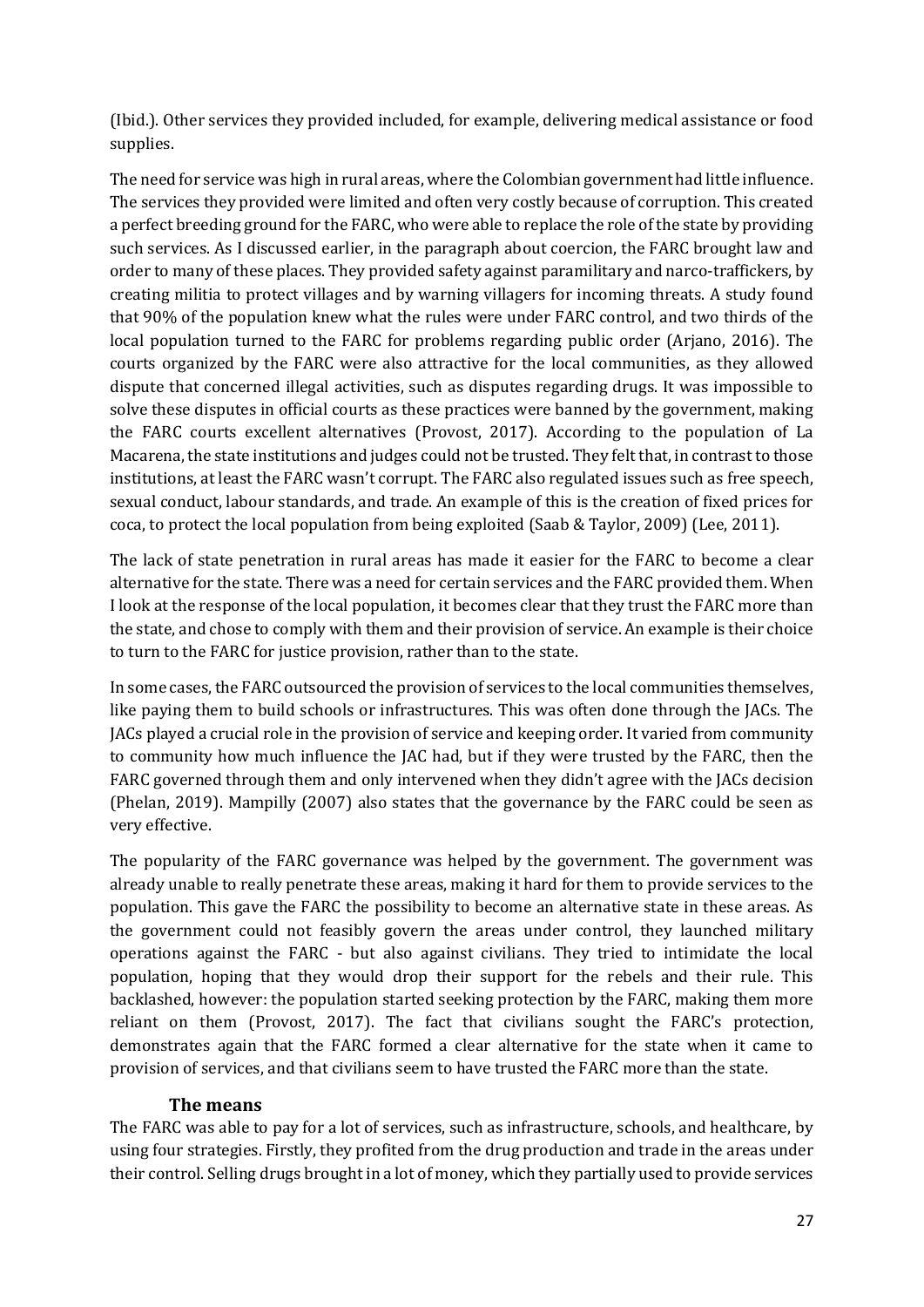(Saab & Taylor, 2009). Between 60 – 90% of the their income came from drug-related activities. Secondly, they implemented a bourgeois-tax. This tax was for all people who weren't peasants: rich landowners, but also narco-traffickers, as the FARC considered them to be a part of the capitalist system (Phelan, 2019). The third strategy was kidnapping. Kidnappings could have different purposes. The two main purposes were money and leverage. By kidnapping rich landowners or their family members, the FARC could create extra revenue without estranging the local population. The kidnappings where also useful to deal with policies that weren't in favour of the FARC or the population: it gave them a tool to put pressure on local politicians, to implement policies in favour of the FARC (Amnesty, 1996a) (Norman, 2017). The last strategy is using the multinational organizations that were active in FARC territory. These companies were often there for natural resources, and FARC would allow them access and protection in the area if they provided services for the population, such as schools and healthcare. They also had to pay tax (Dunning & Wirpsa, 2004).

These actions allowed the FARC to provide for a wide variety of services, like healthcare, education, infrastructure, land redistribution, dispute settlements, and security. These services hardly cost the local population anything, as the strategies I discussed above led to a large flow in revenue. The fact that the provision of services by the FARC was inexpensive or free, made them an even better alternative for the state, whose services could only be provided through some form of taxation. In the following example, it is shown that the local population was happy with the provision of these services: a former ELN member explained in an interview that, because of the help the FARC and ELN provided to these communities, the civilian population would warn the FARC and the ELN for incoming attacks by paramilitary and army (Phelan, 2019). This shows the support the FARC and in this case also the ELN enjoyed under the local population. The civilians and these groups had a mutual beneficial relationship.

### <span id="page-27-0"></span>**Institutions (and institutional reform promoted by the FARC)**

The ideological goal of the FARC was to overthrow the Colombian government and cease power. This would enable them to create a society that was more in line with their political views. Important points in their views were more equality between people, especially regarding the owning of land and capital. In this paragraph, I will discuss how this can be seen in the institutions created and/or used by the FARC. I will also examine what the role of the local population was in FARC's institutions, and try to establish how they perceived those institutions. I will do this by taking a few examples of FARC institutions and later linking them to the typology of Mampilly and Stewart (2021), which has been discussed in chapter 2.

### **Courts**

<span id="page-27-1"></span>The FARC had an extensive system of courts. There can be made three clear distinctions in the types of courts they used. Firstly, there were civilian courts for minor crimes and dispute settlements. Secondly, there were civilian courts for more severe crimes, and lastly, there were court-martials: courts for all things that regarded the FARC's own members.

The civilian courts for minor crimes and dispute settlements were often led by the JAC or community elders, with support from the FARC. The FARC allowed the communities to settle disputes and minor offences themselves, without involvement of the FARC. Only in the cases where this didn't work, or when the parties did not adhere to the outcome, the FARC would intervene. The FARC did, however, respect the decisions of community elders, and supported them in maintaining order. A survey found that the laws of the FARC were known by 90% of the community, and resemble those of the Colombian state: they were for 95% the same (Arjano,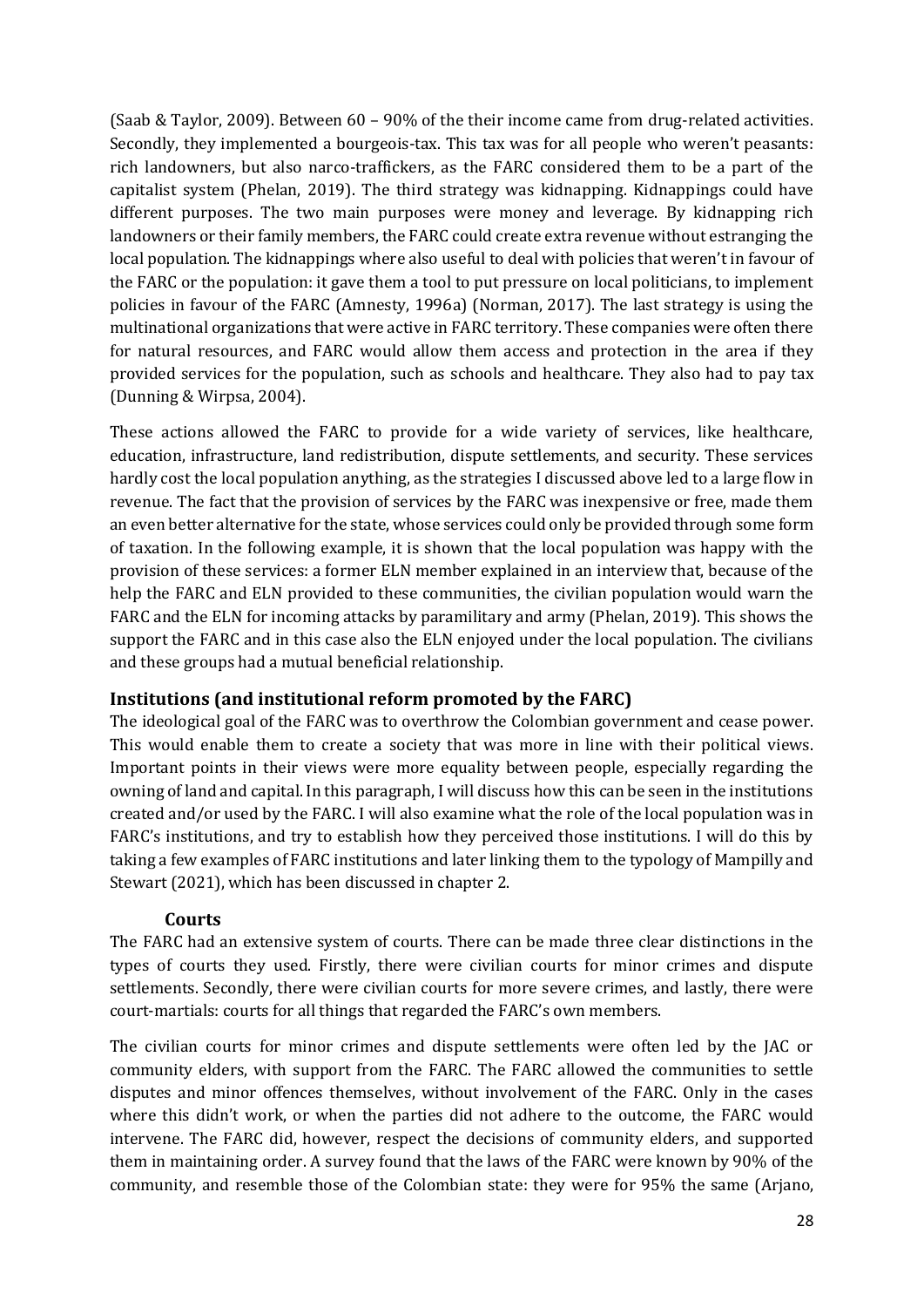2016) (Provost, 2019). It respects most local customs, values and traditions of peasant life. The main difference between the Colombian laws and the FARC laws regarded illegal activities, like the production and selling of drugs. This shows that there was room for civilian participation through the JACs, which had an important role in settling disputes and interpreting the law.

When crimes were more severe, a dispute settlement cannot be reached, or when there was no community alternative, the FARC did provide justice themselves. The FARC would then come to villages on market days, where they would listen to all the complains and settle disputes directly. These kinds of disputes could, for example, concern property rights, support for ex-wives, or debt collection. Most of the time, both sides of the dispute were present. If this was not the case the other party would be fetched, so both parties could tell their side of the story. There was also room for witnesses and location visits if it involved damaged goods or land disputes. By the end, the FARC commander would make a decision, which would be written down and given to both parties as proof, should enforcement be necessary (Ibid.).

The FARC held popular trials for criminal matters. Such crimes range from rape, abuse, theft, murder to other serious crimes. According to people interviewed by Human Rights Watch (1998), the those trials work in the following way: after the trial is announced by the FARC, the community comes to the meeting. The FARC then listens to what all people have to say, and then make a decision and execute the punishment. They would often be aggressive in their punishment if the accusation was of collaboration, which often led to execution. In most cases, the FARC held higher standards of justice than the example given above by Human Rights Watch, and their justice would come closer to actual administering of justice (Provost, 2019). They did, however, give everybody in the community the opportunity to speak on the matter. By doing this, the people could influence the trial and take a more active role in it.

The FARC often played a calming and de-escalating role, and prevented lynching by angry mobs from happening. In most cases, the FARC would decide that compensation for the victim was necessary, which the perpetrator had to pay. Repeat offenders or more serious crimes could lead to banishment (Ibid.). This is a very hard penalty in a time of war, as many areas are unsafe and other communities will be hostile. In the case of murder, the FARC often felt pressured to sentence the death penalty, as this could otherwise been seen as sign of weakness. The fact that the FARC felt pressured to administer the death penalty, shows in some cases that they were aware of the perception the local communities had of them, and that those perceptions influenced their actions.

The last form are court-martials trials, which were held against their own members. This was a democratic process in which the members of the FARC could choose a president, secretariat, five jury members and a prosecutor (Ibid.). An assembly needed at least 25 members. The accused was allowed to choose a defender out of all available members at the assembly. The defender would then gain access to all relevant evidence, and given time to prepare and to discuss with the accused. The FARC-unit commander that initiated the meeting had to leave to another location for the duration of the trial. All members were allowed to share information during the assembly. After this, the jury would come with a verdict: guilty or not guilty. The assembly could subsequently approve it, or discharge it. Circumstances play an important role in the process. Interestingly, the punishments against own members are often more severe than for civilians. Looting of civilians, treason, desertion, and murder are crimes that often led to the death penalty.

Civilians living under FARC rule, saw the FARC courts as trustworthy and at least not as corrupt as government courts (Ibid). Two thirds of the population chose for FARC courts (Arjano, 2016).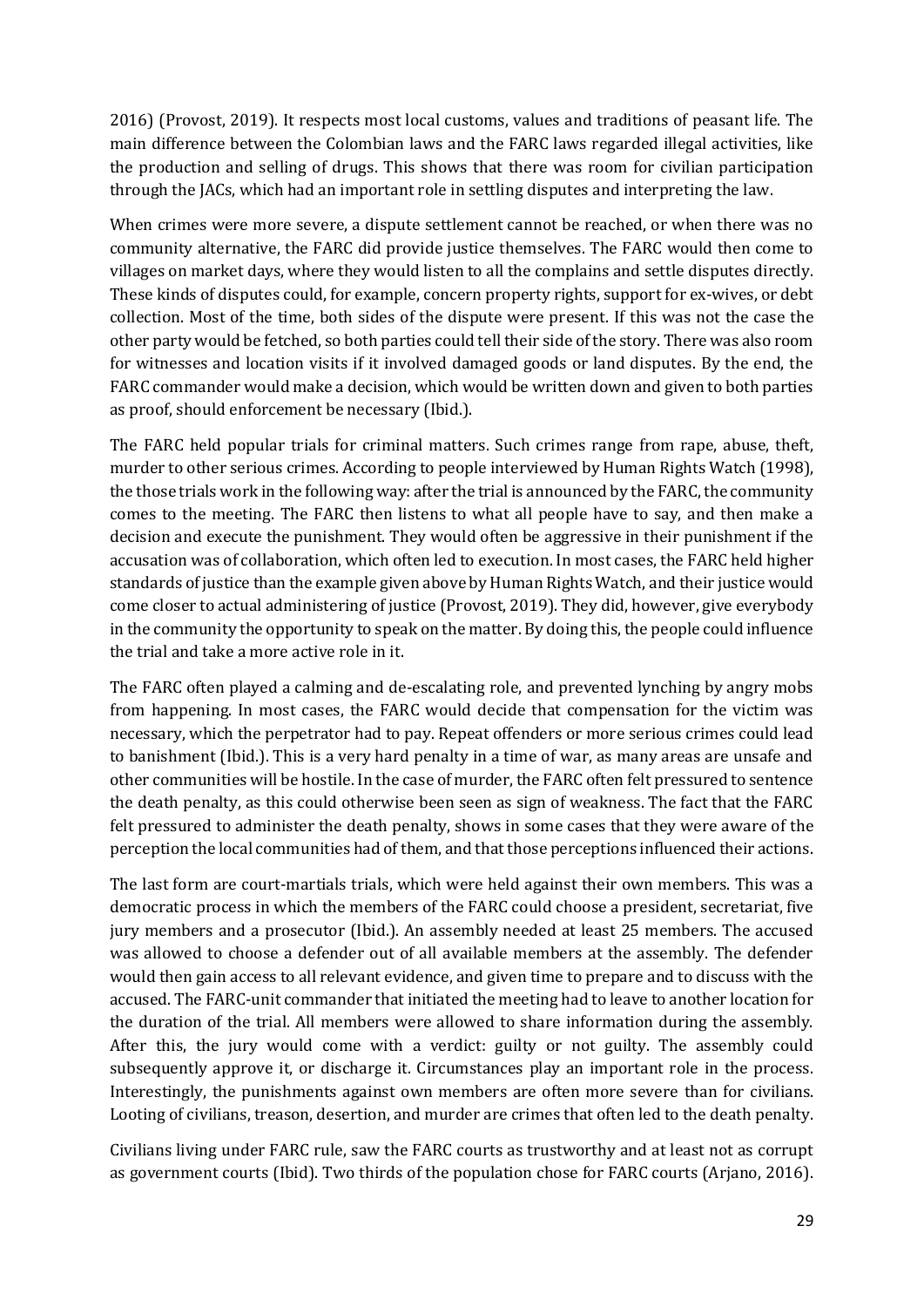It seems that the people did have faith in the FARC. There was room for participation; JACs and the FARC asked the local population for their opinion, which could influence the punishment. The only place where civilians could hardly participate were in trials regarding their own member, where they could only be called as witness.

### **Existing institutions**

<span id="page-29-0"></span>The example of courts show that the FARC uses existing institutions like community groups such as the JACs. The FARC often used the strategy of using existing intuitions to achieve their goals. They used the JACs for simple trials, but also for other day-to-day business. Interviews with civilians have shown, for example, that if a community needed a school, the FARC would give the JAC money to build one, putting a lot of trust in the community (Cortés, 2017). The JAC were created by the government to give local communities more autonomy and to make contact between communities and the government easier. It seems, however, that the FARC benefitted the most from this change. By using the JACs, the FARC allowed for civilian participation, as the JACs could state what they needed and were in charge of implementing the FARC's policies.

From the late 1970s until the 1990s, the Colombian government began with the decentralization political power and spending (Sánchez & Palau, 2006). The idea was to improve the legitimacy of the government, by giving local governments more power, that were more visible and accessible to the population. This way, they hoped that people would no longer feel that everything was ruled by the elites in the city. As local governments got more influence and more money, they also became more interesting targets for guerrilla and paramilitary groups. This led to the forming of alliances between local governments and different groups. Sometimes, these alliances were based on mutual beneficial relationship, but other times they were based on intimidation (Ibid.). The FARC would kidnap majors or other important people, to use as political pressure to influence political decision-making, or to hold them responsible for mismanagement (Amnesty, 1994). The decentralization also led to mayors and governors being democratically chosen, which led to groups favouring one candidate. This meant that local government was often corrupt and/or controlled by an armed group in rural areas. How this impacted the local population is dependent on the armed group. The FARC says that it fights for the poor, where paramilitary groups often cooperate with or where employed by the rich elite.

### **Empowerment**

<span id="page-29-1"></span>One of the ideological principles of the FARC was the equality of all the people, both rich and poor. This is also visible in their behaviour and in the institutions they created. An example of this is the taxing of rich landowners and narco-traffickers, setting fixed prices, and putting labour standards in place. They also created so-called self-defence groups. These groups were made up of civilians that wanted to protect their community. The FARC would train and support these groups in maintaining law and order (Norman, 2017). This was especially important in regions where a lot of coca production took place, as the influx of narco-traffickers and other people trying to take a piece of the pie, which brought a lot of unrest and violence. By creating self-defence groups, the FARC empowered the local population and gave them a way to participate in keeping law and order. By doing this, the FARC showed the importance of the local population to them. The local population on the other hand showed their support for this idea by taking part in them.

Not only the empowerment of the peasant population was important for the FARC: they also strived for gender equality. The FARC allowed female fighters in their ranks, and within the FARC, men and women were seen as equal. This was a big difference between the FARC and Colombian society. A former female FARC member said that, normally, men are the boss in relationships, and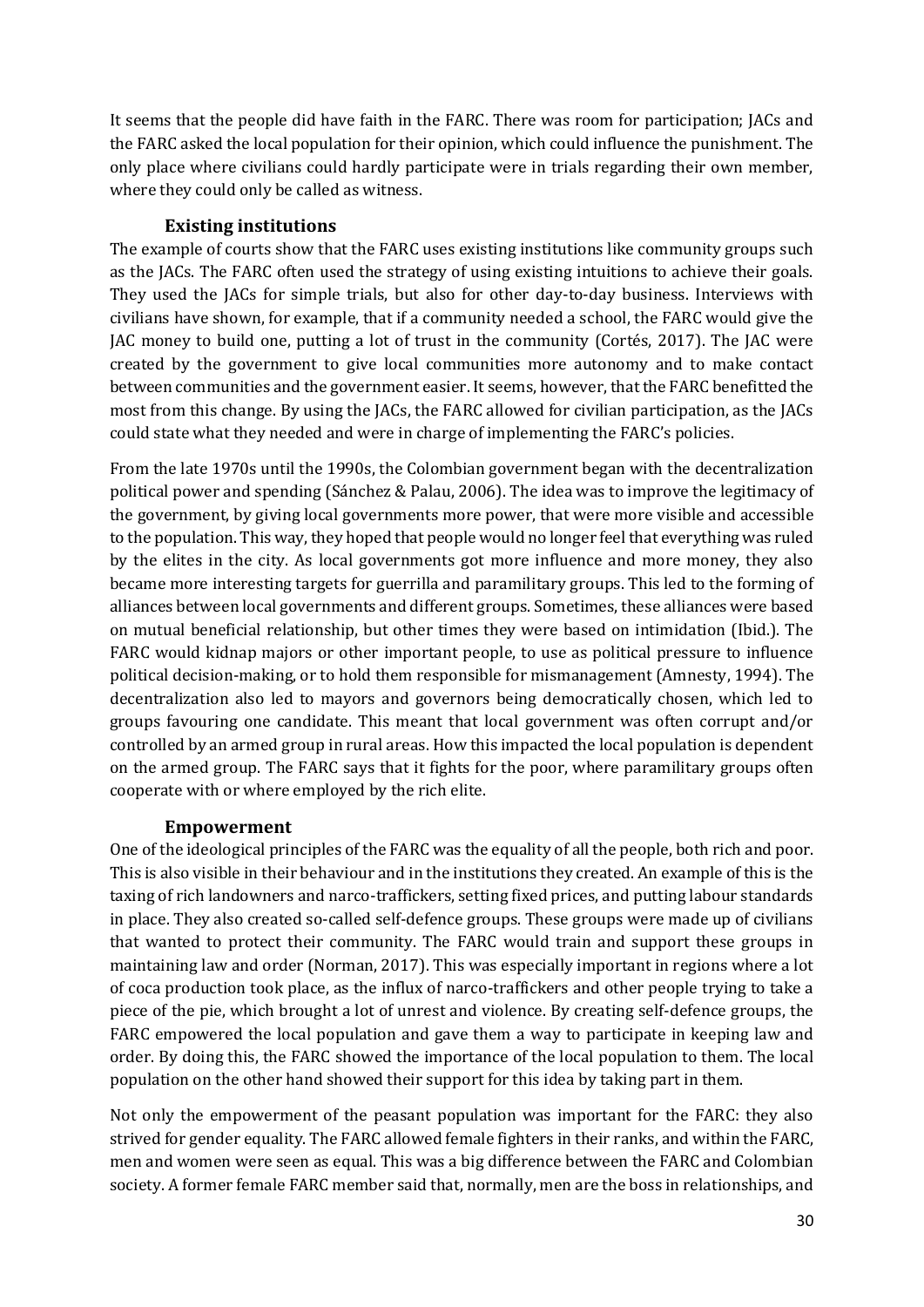women had to follow. In the FARC, however, the women don't have to listen to their men and can do as they please as equals (Forest, 2006). However, both had to listen the orders of FARC commanders. The FARC would always put the struggle before the individual, which sometimes led to forced separation of partners, mothers and babies, and abortions. Although this does not undermine their believe in gender equality, it does shed a gruesome light on the harsh conditions FARC members had to deal with.

### **Typology**

<span id="page-30-0"></span>The institutions the FARC uses are both existing institutions and institutions of their own creations. The FARC also seemed to give room for civilian participation in these institutions, by giving them high amounts of freedom regarding day to day business. The changes in institutions or the creation of new ones, seem to be in line with their ideological goal of more equality, land reforms and other economic reforms. Mampilly and Stewart (2021) discuss five different typologies regarding institutions and rebel governance, these can be found in chapter two. It seems to be that the FARC sits between two different typologies, holding on to the *state-quo* and *transformative, more inclusive*. The FARC often uses existing institutions, like the JACs or the existing laws. But they also create their own institutions regarding land distribution, bourgeois taxation, and self-defence groups. With regard to government institutions, it seems that the institutions are also more open for local participation and gender seems to be less of barrier. The local population seems to trust and participate in the institutions of the FARC. This is most strongly visible in the case of justice provision and self-defence groups. The perception of the local population towards institutions in which there was less room for civilian participation, is harder to determine.

### <span id="page-30-1"></span>**Hypotheses**

At the start of this research, I put forth four hypotheses about the effect of various characteristics of rebel behaviour from the perception of the local population on the legitimacy of the FARC. I now will discuss each hypothesis based on the analysis above.

### <span id="page-30-2"></span>**Hypothesis 1:**

*The local population under control of a rebel group will perceive the rebels as more legitimate, if they use low levels of coercion on the local population*

If we look at how the FARC used coercion as an instrument, then this hypothesis can be accepted in the period from 1980s until around 2000. In this period, the FARC used coercion mainly for law and order, which was often seen as justifiable. Civilians stated that it was clear for them what the laws were under the FARC, which is not strange, as the conflict went on for a long time and the FARC laws were for 95% the same as those of the Colombian state. Also, two thirds of civilians said that they would go to the FARC if they wanted justice, instead of government institutions. This shows that the local population complied with the rule of the FARC, and trusted them. The fact that the local population often chose to go to the FARC, also shows that the punishments the FARC administrated were viewed as just and not excessive. The perception of the local population that the FARC was more just and trustworthy than the state made them a real alternative for the state, and underlines the legitimacy they had under the local population.

The FARC often worked together with local communities through the JACs, which consisted of civilians. They cooperated, for example, on maintaining law and order by creating self-defence groups that consisted of civilians and weren't part of the FARC. This shows some level of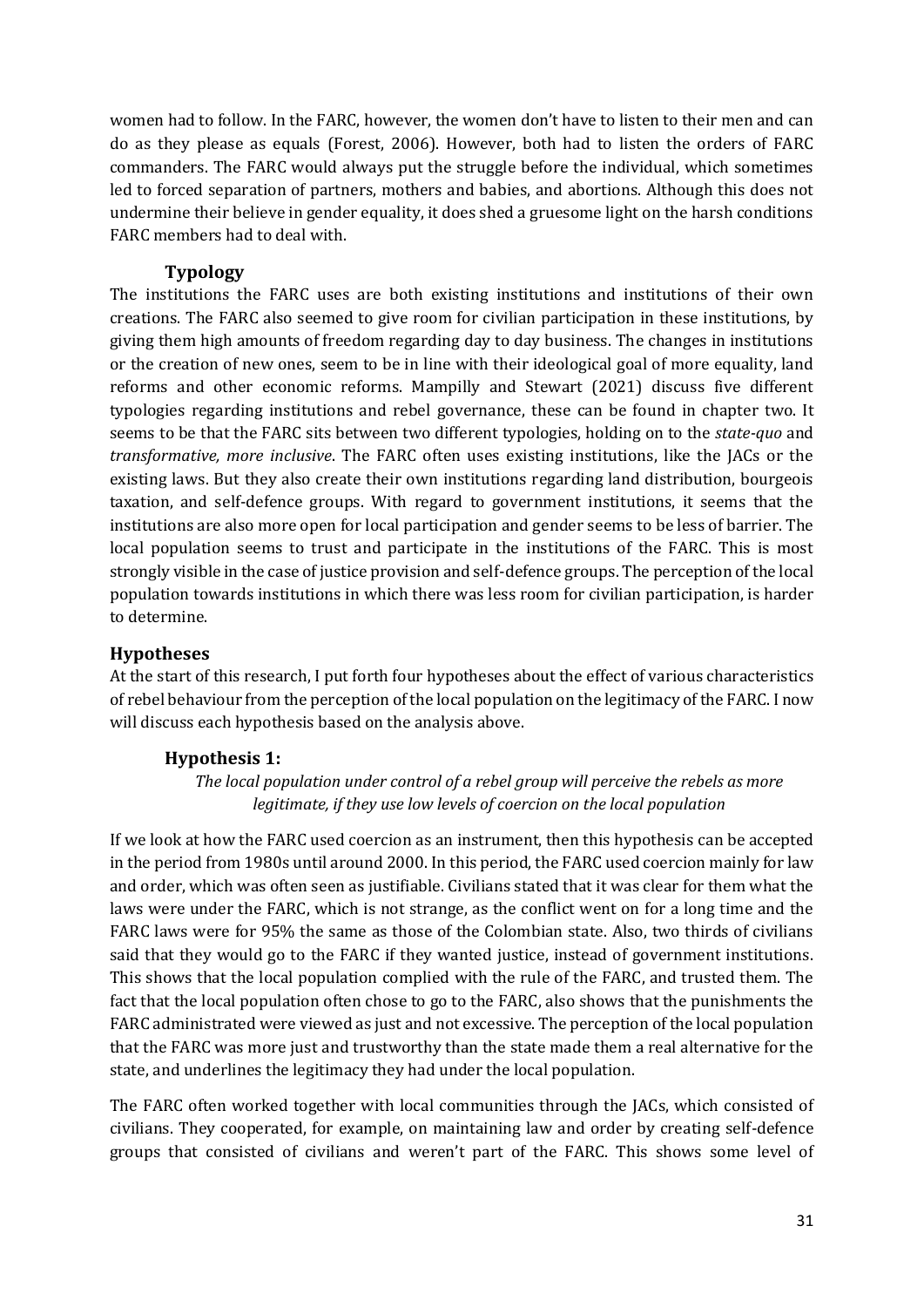participation of the local communities with the FARC. This was also the case for the cooperation between the JACs and the FARC on dispute settlements and trials.

In the period after 2000, when the government started a more successful counterinsurgency, the relationship with the civilian population seemed to deter. The use of civilians as informants by the state gave them a more active role in the conflict and led to the FARC distrusting them. When the FARC suspected people of cooperating with the state, they acted more violently and aggressively. After some considerable defeats, the FARC started using more violence against civilians, like bomb attacks in cities and kidnapping people who were of influence or who came from families that did not listen to the FARC. These high levels of coercion led to massive protest nationwide against the FARC in 2008.

From this, I conclude that low levels of coercion can improve the empirical legitimacy of a group. However, it also works the other way around: high levels of coercion seem to have a negative impact on the perception civilians have of a group, and lower the empirical legitimacy it has.

### <span id="page-31-0"></span>**Hypothesis 2:**

*The local population that is under control of a rebel group will perceive the rebels as more legitimate, if the rebel group uses and practices a narrative that is in line with the views of the local population.*

The second hypothesis focuses on how well narratives and practices used by a group fit with the population in the area where they operate, and how this influences the perspective of the population. The FARC originally has a strong Marxist ideology, focusing on equality and economic reforms. Later on, they became more nationalistic, while still focusing on economic reforms. These economic reforms also held major land reforms, which were particularly interesting for peasants living in the rural areas. These people were often extremely poor and didn't own any land, and if they did have land, they were often violently driven away from it by rich landowners.

The ideas of the FARC did well in these areas, and in the early days, the FARC was very dependent on the local population for food, shelter, and information. This shows that that the FARC enjoyed some popular support in the areas. Later on, more peasants started joining the FARC. This shows the willingness of the local population to participate in the FARC struggle. However, it has to be noted that major reasons for joining were not so much FARC's ideological ambitions, but rather the strive for better living conditions and a way out of the hard lives they lived. Internally the FARC was strongly driven by ideology. This was translated into the actions they undertook, like labour standards and fixes prices.

The impact of ideology on the legitimacy is not very strong. It does however have a little impact. Because of this I confirm the hypothesis. A narrative that fits with the local population leads to a little more legitimacy. What is more interesting is that in urban areas, where there was no fit between the FARCs ideology and the population the FARC could not achieve support. This indicates that a narrative that is in line with the local population is a necessary condition for support, but not a sufficient condition.

### <span id="page-31-1"></span>**Hypothesis 3:**

*The local population under control of a rebel group will perceive the rebels as more legitimate, if they provide services to the local population.*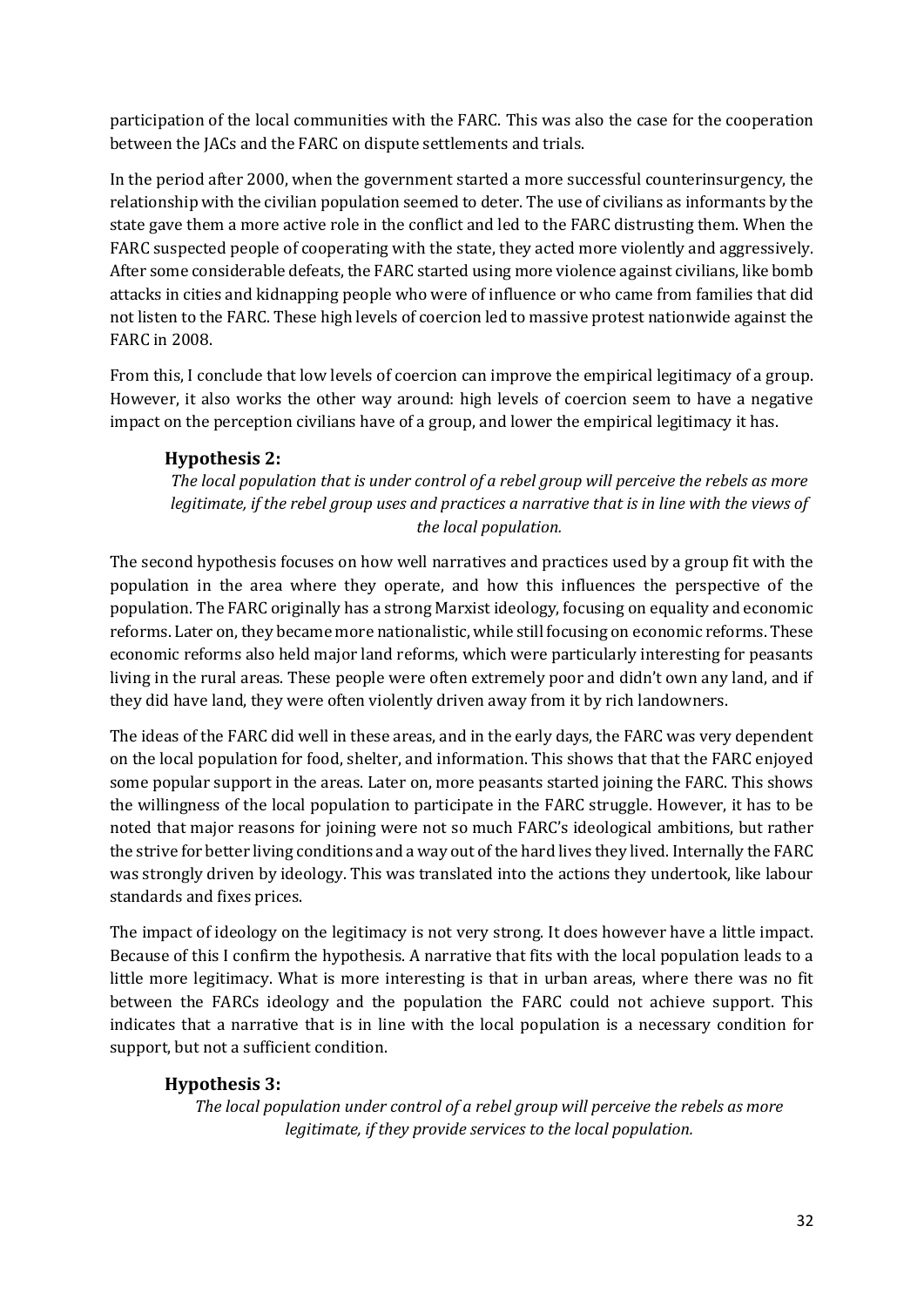The third hypothesis looks at the impact of service provision on the perception of civilians. This hypothesis can be confirmed. The local population finds rebel groups more legitimate if they provide services.

The FARC provided a wide variety of services, depending on the needs and their control in the region. The example of courts shows that most people knew the rules and went to the FARC for help with disputes. They considered the FARC courts and trials better than those of the state, as they perceived state trials as corrupt. This shows that the FARC was trusted by the local population and that they supported their services and complied with their rules. The lack of presence by the state in rural areas and the intimidating tactics used by the state against civilians, gave the FARC the space to become a real state alternative. An interview with a former rebel showed that the local population would warn them for incoming attacks of the army or paramilitaries, which shows that they support the FARC and favoured their presence over that of the army and paramilitary groups.

The JACs played an important role in the providing of services and worked close together with the FARC in this regard. Some JACs could therefore be seen as part of the FARC governance, in which community members actively participated as they carried out FARCs instruction on law and order, as well as infrastructure and education.

What also benefitted the FARC was that they could provide these services through the income they got out of drug and bourgeois taxation. These were the main income sources of the FARC and enabled them to provide services to the local population for free, which has probably helped to persuade the local population.

### <span id="page-32-0"></span>**Hypothesis 4:**

### *The local population that is under control of a rebel group, will perceive the rebels as more legitimate if they create or make use of institutions that allow room for civilian participation and interest.*

I will accept this hypothesis, because of the influence civilians had through the JACs and selfdefence groups. They actively participated in both institutions, and data showed that the justice deliverance by the FARC through the JACs was seen as good, as a majority said they would prefer it over that of the state. The fact that they made extensive use of them also underlines the positive effect it had on the FARCs legitimacy.

The FARC used a combination of existing institutions and institutions they created themselves, making them a rebel group that sits between a type of status-quo and transformative regarding institutions. It is clear that in both these institutions participation and inclusiveness were important. Within the FARC, women were clearly more equal to men than in the rest of Colombian society. The FARC also left room for civilian participation in its institutions through the JACs, and respected the importance of community elders. The JACs played a crucial role in the participation of the civilians, as this was an institute with an importance influence in dispute settlement, but also day to day business. Even though the JACs were created by the state, the FARC used them a lot. They were used as a way to address a community, and the FARC benefited from their creation to assert control. Even though JACs already had an important position without the FARC, the combination gave them real power. The FARC provided them with funds to invest in their community, and gave them a way to enforce law and order by the creation of self-defence groups.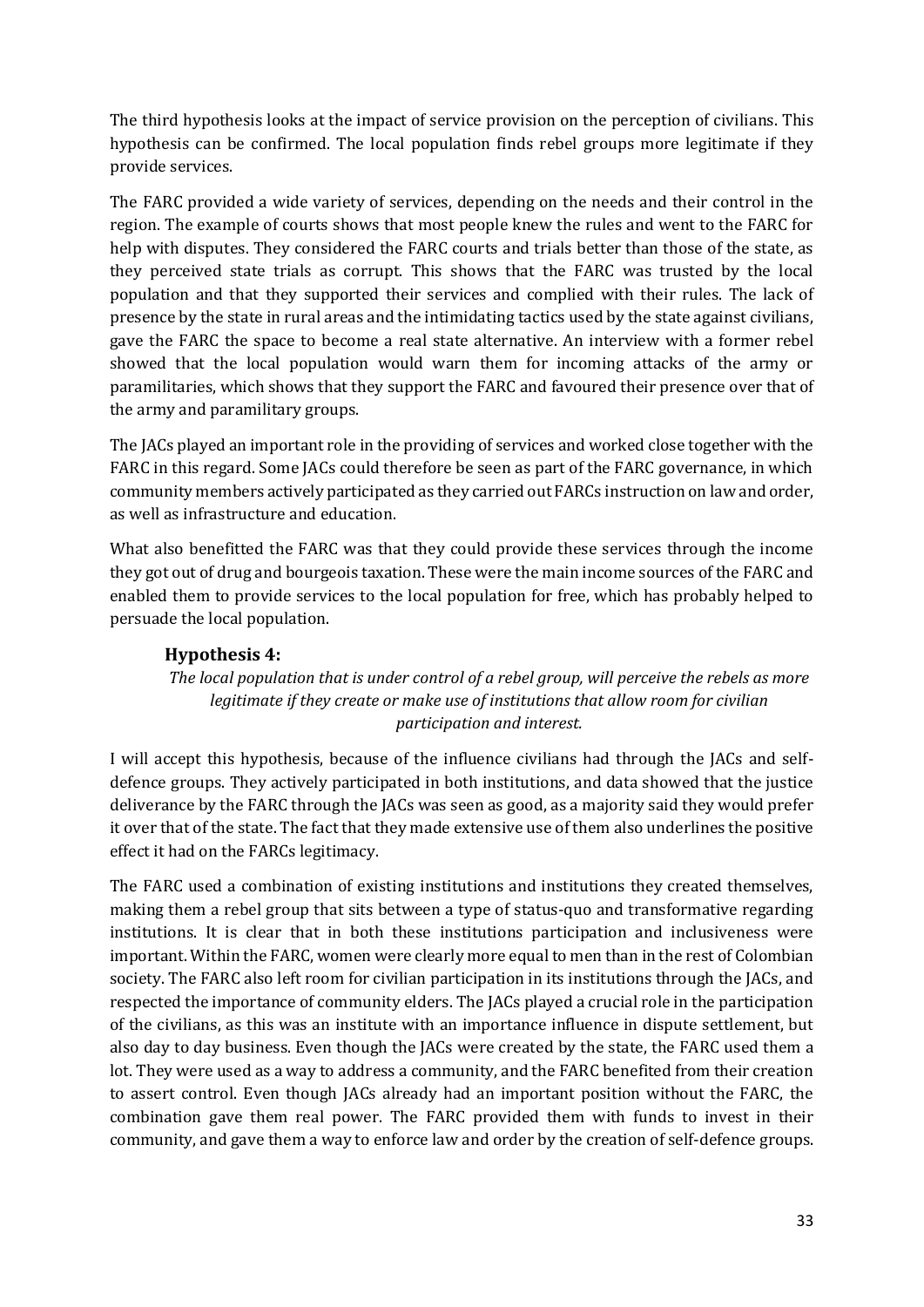It should be noted that there is a relationship between de different characteristics underling, because of this they should all be seen in relation to each other. Making it impossible to make any conclusion on the effect on one of the characteristics alone. A good example of this the provision of justice in which all characteristics can be observed. The shape of the institution is important, some form of coercion is necessary, it is service that is being provide, and ideological fit influence the perception of the population towards it. All the characteristics play a part in this. It was however not my intention to compare the characteristics with each other, I merely wanted to identify how the characteristics of rebels affect the perception of the local population.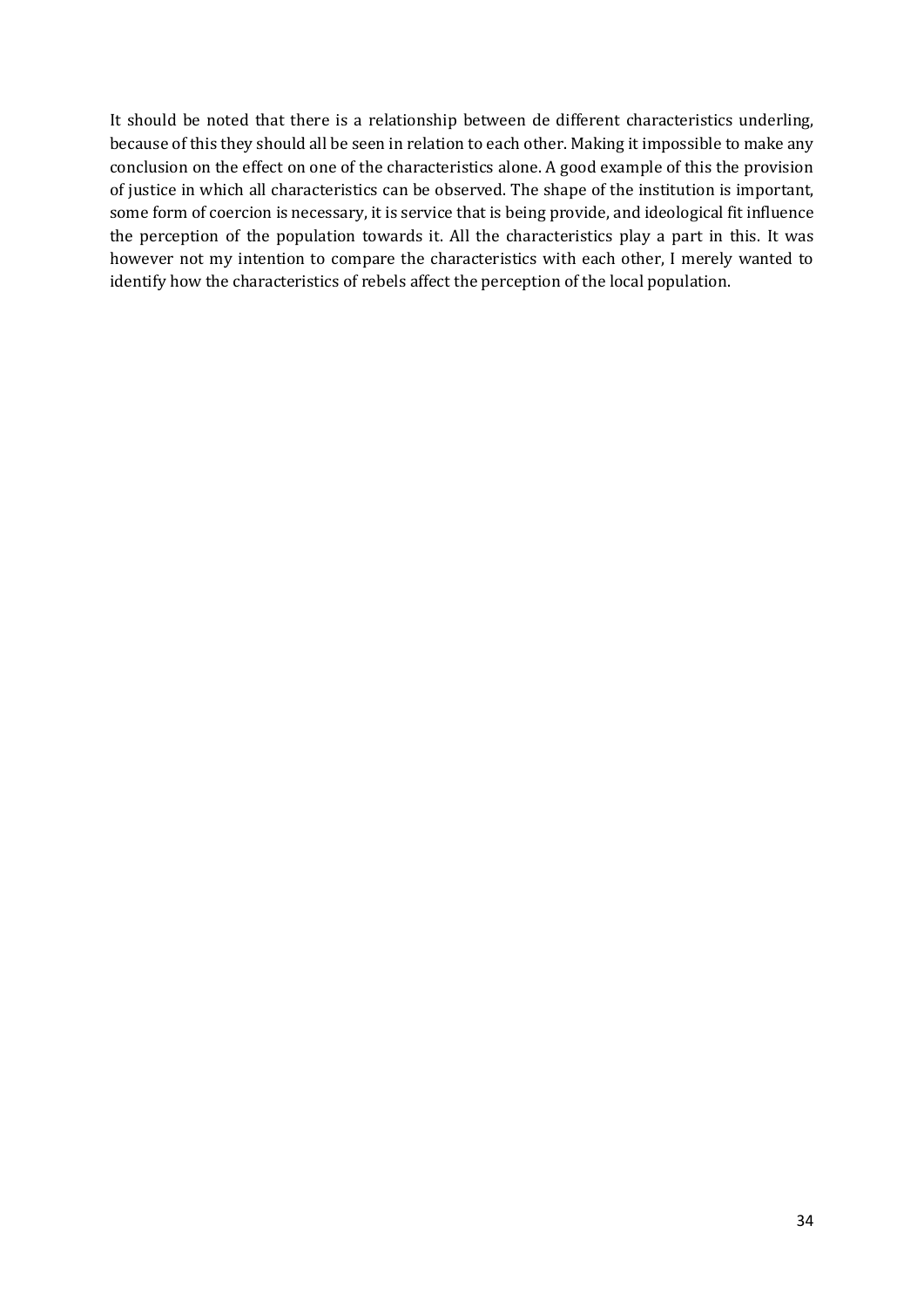### <span id="page-34-0"></span>**Chapter 6: Conclusion**

I started this research with the goal of finding out how the actions of rebels impact the perception of legitimacy under the local population towards the rebels. I have done this by looking at the characteristics of rebel behaviour from the existing scientific literature on rebel governance. In order to study the perception of legitimacy from the local population towards the rebel groups, I have looked at empirical legitimacy, as actions often speak louder than words. I used the Colombian guerrilla group FARC as the case for this research. I started with the following research question:

### *How does rebel behaviour influence the legitimacy of rebels amongst the local population?*

In the literature, I found multiple characteristics of rebel behaviour that could influence the legitimacy they enjoy under the local population. The first characteristic is coercion. Coercion is seen by Loyle (2021) and Podder (2017) as crucial in creating order and stability, which enables economic activities and leads to performance legitimacy. Podder (2017) notes that legitimacy through coercion is only possible if the used coercion is seen as justifiable by the population.

The second characteristic I found in the literature were narratives and how they are practiced. Kesiter and Slantchev (2014) argue that a narrative that fits with the local population is crucial, otherwise it will undermine the legitimacy. Arjona (2017) adds to this that if the narrative is in line with that of the population it will further strengthen the rebel group.

The third characteristic of rebel behaviour that could be influential is the provision of services. Heger and Jung (2015) stated that the provision of services increases the legitimacy under the local population, making it easier to recruit new members and undermine the state. Loyle (2021) found that rebels often want to be an alternative for the state. Because of this, they start with the provision of services to the population.

The last characteristics I identified were institutions. Mampilly and Stewart (2021) show that there are a lot of differences between rebel institutions. Some groups allow for the participation of civilians and are inclusive to all, others use a top-down approach. Khalaf (2015) shows that by letting civilians participate, rebels hope to improve their legitimacy among them. It can be expected that participation and inclusion will lead to a higher input/throughput legitimacy.

### <span id="page-34-1"></span>**Findings**

I came to the following conclusions to answer the research question. The use of low levels of coercion by the FARC against the local population give the FARC – as expected – more legitimacy. The local population trusts the FARC and sees the coercion the FARC uses as legitimate. However, when the violence became more severe against civilians in the period from 2000s onward, the legitimacy of the FARC dropped. This is in line with my expectations based on the literature. I expected that coercion could increase legitimacy, if it's low and seen as just. High levels of coercion and unjust use of coercion have a negative impact on the legitimacy of a rebel group (Loyle, 2021) (Podder, 2017). The use of coercion by the state also had an impact on the legitimacy of the FARC. The state used coercion against its own civilians, which undermined the legitimacy of the state. The local population turned to the FARC for safety, which shows an increase of legitimacy for the FARC.

A mentionable finding regarding coercion was the use of framing by the military, paramilitary, and the media. They often blamed attacks of the military or paramilitary groups on guerrilla groups, in an attempt to frame them for their actions. After some months, it often became clear who the real perpetrators were, as eyewitnesses started speaking with NGOs such as Amnesty International. This framing might have had a strong negative impact on the perception of the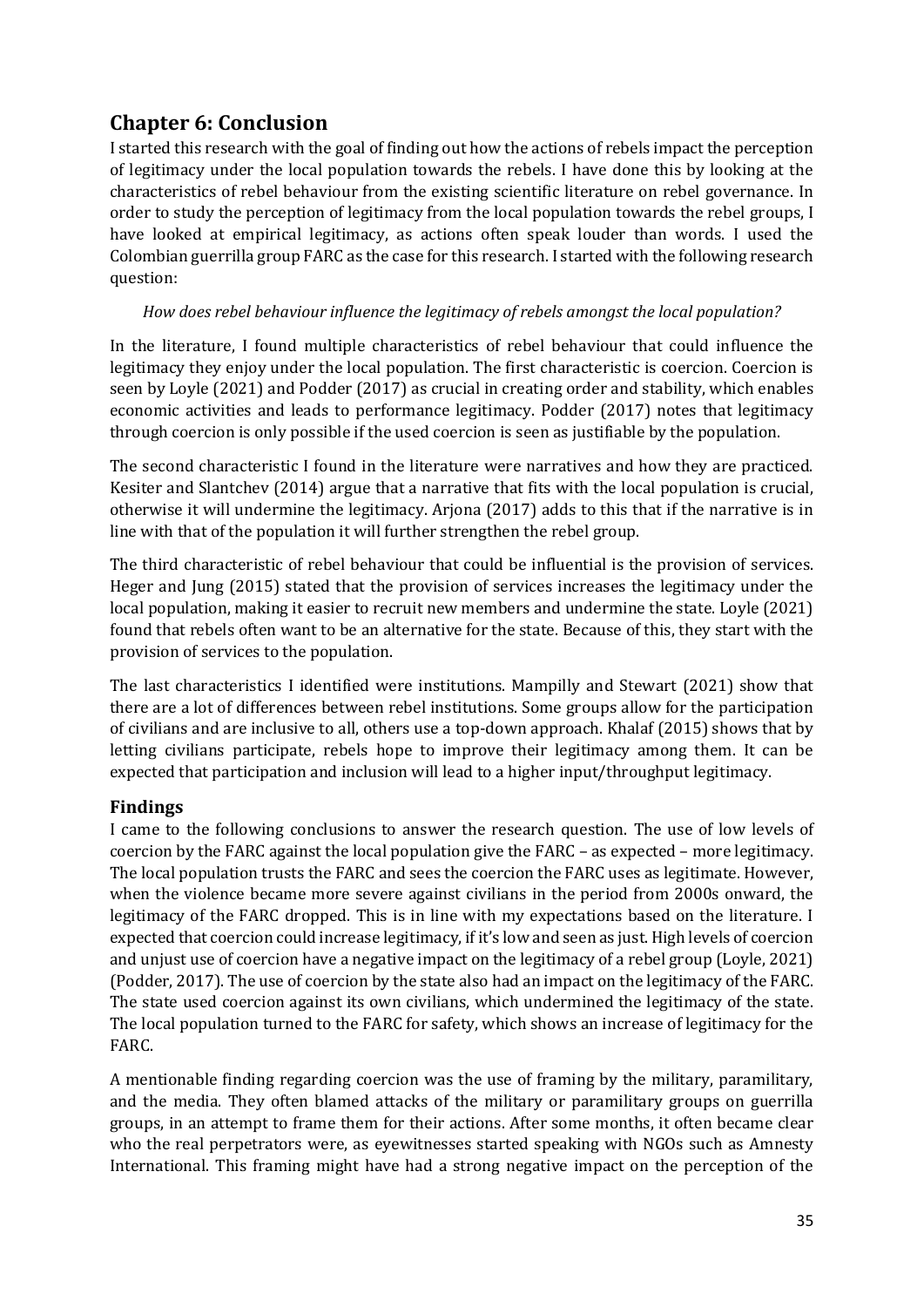population in urban areas towards guerrilla groups. People living in urban areas would not directly interact with guerrilla members, and were dependent on media coverage. Further research on how strong the impact of framing is on legitimacy of groups, and particularly in the case of the FARC, is necessary. The use of framing shows that legitimacy of a group is also dependent on its context and actions by other actors. Legitimacy could be seen as a kind of competition. Multiple actors want to be seen as legitimate, but often the legitimacy of one group is at the cost of the others.

The second characteristic I looked at was how narratives and practices, like ideology and religion, play a role in the perception of the local populations towards rebels. The expectation based on the literature was that they would improve the legitimacy of the rebel group if they were in line with the values and believes of the local population (Kesiter & Slantchev, 2014). The case of the FARC shows that ideology is of importance, and it can improve the legitimacy of a group. However, this effect seems to be small. More interesting was the finding that if the ideology did not fit with that of the population, it made achieving support difficult. This was visible in the urban areas where the FARC could not get a foothold. This shows that narrative and practises are more of a necessary condition in achieving legitimacy, which is in accordance with the expectations of Arjona (2017) on rebel legitimacy.

The third finding is that the provision of service enabled the FARC to become a clear alternative for the Colombian state. The local population gave the FARC a lot of support in return for the provision of services, and often chose the FARC services above those of the state. What stood out in this regard was the lack of state penetration in rural areas. The Colombian state had little presence in these regions, and the experiences the local population had with the Colombian state was often negative. This lack of output legitimacy of the state has helped the FARC in persuading the local population. The positive effect of service provision on the output legitimacy was what I expected based on the research by Heger and Jung (2015), who claimed that service provision would improve the legitimacy of a rebel group.

The last characteristic I looked at were institutions and institutional reforms. It was expected that the legitimacy of the rebels would improve if they used institutions that allowed participation and were inclusive (Mampilly & Stewart, 2021). This would help to improve the input/throughput legitimacy. The FARC used both existing institutions and institutions established by themselves. The most important institution they used were the JACs. These community groups were a way for the FARC to govern areas under their control. Because the JACs were made up of community members, the local population could actively participate and had some influence. By giving the JACs such an important role, the FARC improved their input/throughput legitimacy.

What was interesting in the case of the FARC was the role of the JACs. They were originally created by the Colombian state to give local communities more influence and improve the state's contact with these communities. However, the FARC benefited the most from this policy, as they used the JACs towards their advantage. Because of the JAC as existing institution, communities had a lot of influence in day to day business under FARC control.

These combined findings show that the characteristics of a rebel group have an effect on the perception the local population has of them. In the case of the FARC, coercion, service provision, and use of institutions seems to have improved the legitimacy of the group. The use of ideology by the FARC has had some benefits in the 1960s for achieving legitimacy, but mainly seems to be important as a necessary condition. When there was no fit between the ideology and the population, it was almost impossible to achieve support, as seen in urban areas. Important in the case of the FARC are the JACs who played an important role in the governance by the FARC. The characteristics of rebel behaviour have to been seen in combination with each other. An example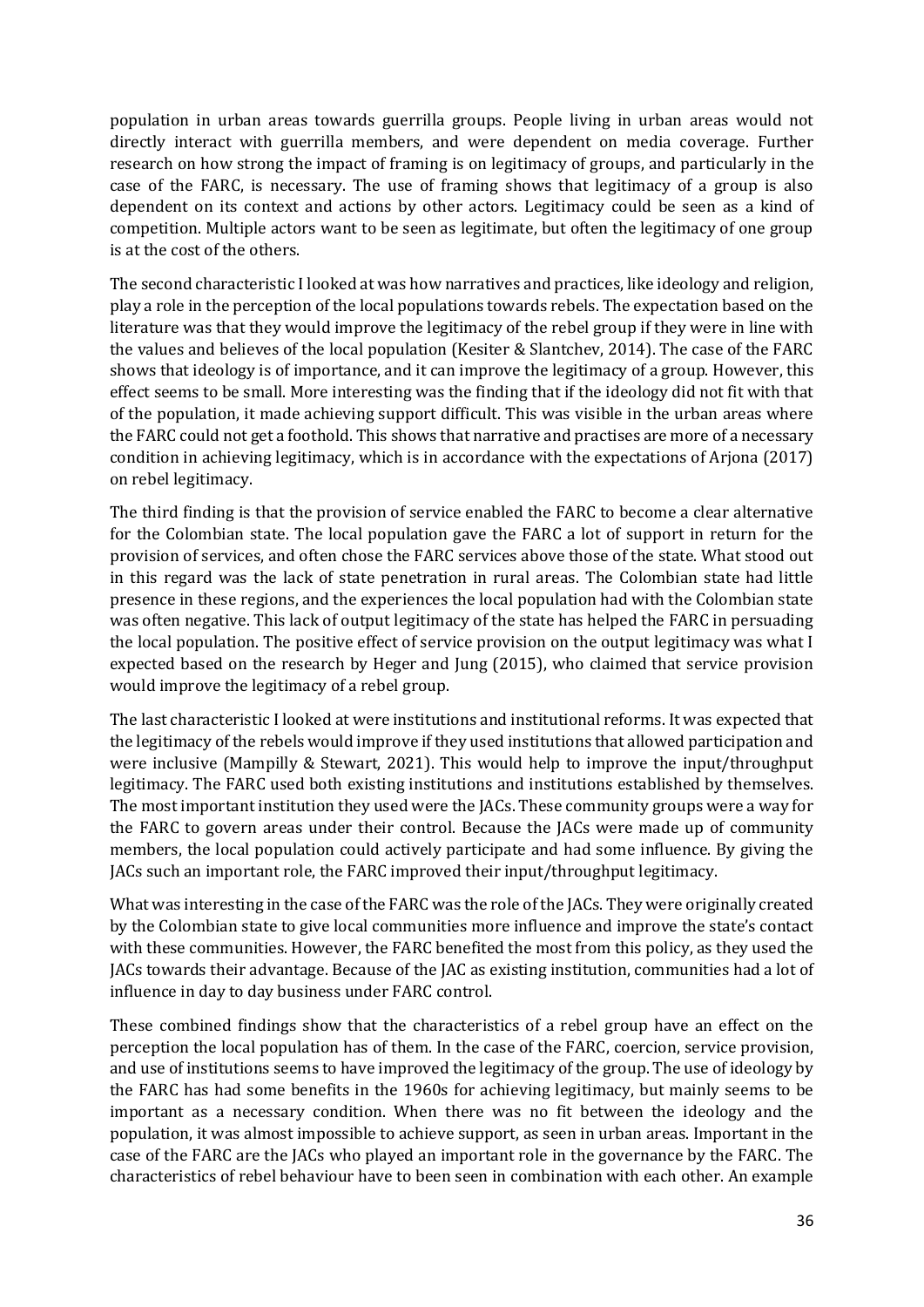of this the provision of justice, which is accompanied by some form of coercion and is impacted by the shape of the used institutions and ideology or beliefs a group holds. The different characteristics are intertwined in each other. A change in one characteristic will likely also impact the others. By impacting the other characteristics, it will have a more noticeable impact on the legitimacy of the group.

### <span id="page-36-0"></span>**Scientific relevance**

At the beginning of this research, I noted that most research focused on rebel strategies and governance, but showed little interest in the local population. I have shown that rebel behaviour impacts the perceptions of civilians. My research shows that input/throughput and output legitimacy play an important role in the overall legitimacy rebels groups enjoy. It further shows that a combination of behavioural characteristics shape the legitimacy of a group, and that these characteristics should be seen in relationship to each other.

Another important finding is that the actions of all actors in a conflict affect each other's legitimacy. there seems to be a competition for legitimacy in conflict, different groups want it and their actions affect each other. In the case of Colombia, the FARC and the state competed for legitimacy with each other. The lack of state penetration in rural areas helped the FARC to achieve output or performance legitimacy by providing services. The state reacted to this by launching a counterinsurgency, which failed and drove the population in these areas towards the FARC for protection. A good example of state actions influencing the legitimacy of the FARC. The change in legitimacy between the different actors also show that legitimacy is an ongoing process; it is not static. One moment in time or place an actor can be legitimate, while in a different moment or place, this might no longer be the case.

As this research is only based on one case it has to be noted that the empirical results are not generalizable to other groups or countries. However, analytical results are generalizable. The findings on rebel behaviour like the role of narratives, and the use of coercion can be generalized. The four characteristics of rebel behaviour that I used could also be used in other case, as the underlying mechanism will work the same. Of course, the importance of certain characteristics might differ from one rebel group and conflict to the other, as they are influenced by context dependent factors. The role of the state for example: in the rural areas where the FARC operated, the influence of the state was weak or negative. These are favourable circumstances for a rebel group to blossom in.

The empirical data might not be generalizable, but it has given more insight into the legitimacy of the FARC. Taking away the notion that the FARC is a criminal organization because of their activities in drug trade. My research shows that the FARC did benefit from the drug trade, but also strongly governed it: they set labour standards and created fixed prices for coca farmers. These are actions of group that still had ideological beliefs and tried to gather legitimacy under the local population for their cause. It wasn't a group that was solemnly out for personal gain.

### <span id="page-36-1"></span>**Societal relevance**

This research has shown how and why characteristics of the FARC were effective in the eyes of the local population. Distrust in the Colombian government and a lack of good service provision by the state helped the FARC to achieve legitimacy. The levels of coercion used by the state in counterinsurgency operations had a negative impact on the legitimacy of the state and drove the local population towards the FARC for safety.

New counterinsurgency policy should focus more on undermining the legitimacy of the FARC by being a credible alternative and by using less violence against civilians. I can't make any claims on whether or not these actions would also be effective against other groups, but the underlying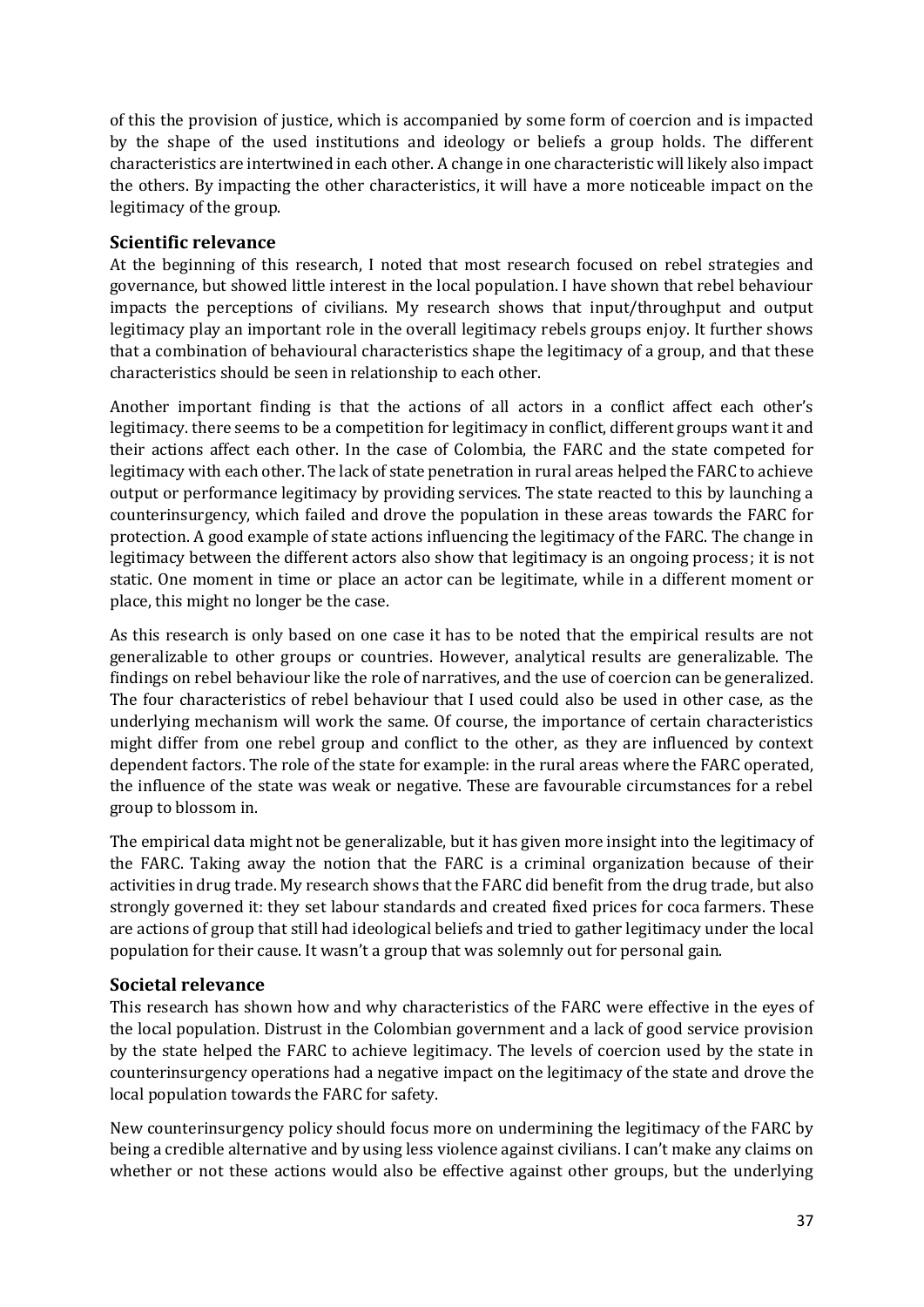mechanisms are likely the same. Context will, however, play an important role and should always be taken into consideration regarding policies in a conflict area.

The legitimacy of the FARC also showed that a part of the population was not represented by the state. In a state, all people have to feel represented and heard: if this is not the case, a good option might be to start negotiating with a rebel group to incorporate those feelings. This was also the case in Colombia. Both parties signed a peace agreement, making the FARC now a political party.

### <span id="page-37-0"></span>**Further research**

With this research I hope to have given some insight into the relationship between the local population and rebel groups. To make more substantial claims about this, however, more research is necessary. More cases would have to be studied to be able to understand the importance that context has on the relationship. In the case of Colombia, the lack of state presence in rural areas was an important factor, which helped the FARC's legitimacy. Closely linked to this is the competition of different groups for legitimacy. Actions of groups seem to affect each other's legitimacy; how this precisely works needs to be further investigated. A quantitative approach could also be very insightful to finding more data on which characteristics of rebel behaviour are most important under the local population, as data on the perception of civilians is rather limited.

I have found two interesting subjects which could be further explored regarding the FARC. Firstly, the impact of framing and fake news by the media, army, and paramilitary groups, which I mentioned when discussing coercion. This seemed to have a strong impact on the perception of the urban population towards guerrilla groups. The effect of this could be further investigated, which would also be interesting in comparison with similar civil conflicts. Secondly, how the FARC's legitimacy in rural areas has changed since they have become a political movement. Do they still hold a form of legitimacy under the local population, or has this stopped since their change? I have excluded the peace negotiation from my research, but it would be valuable to address how legitimacy evolves after a group lays down their arms.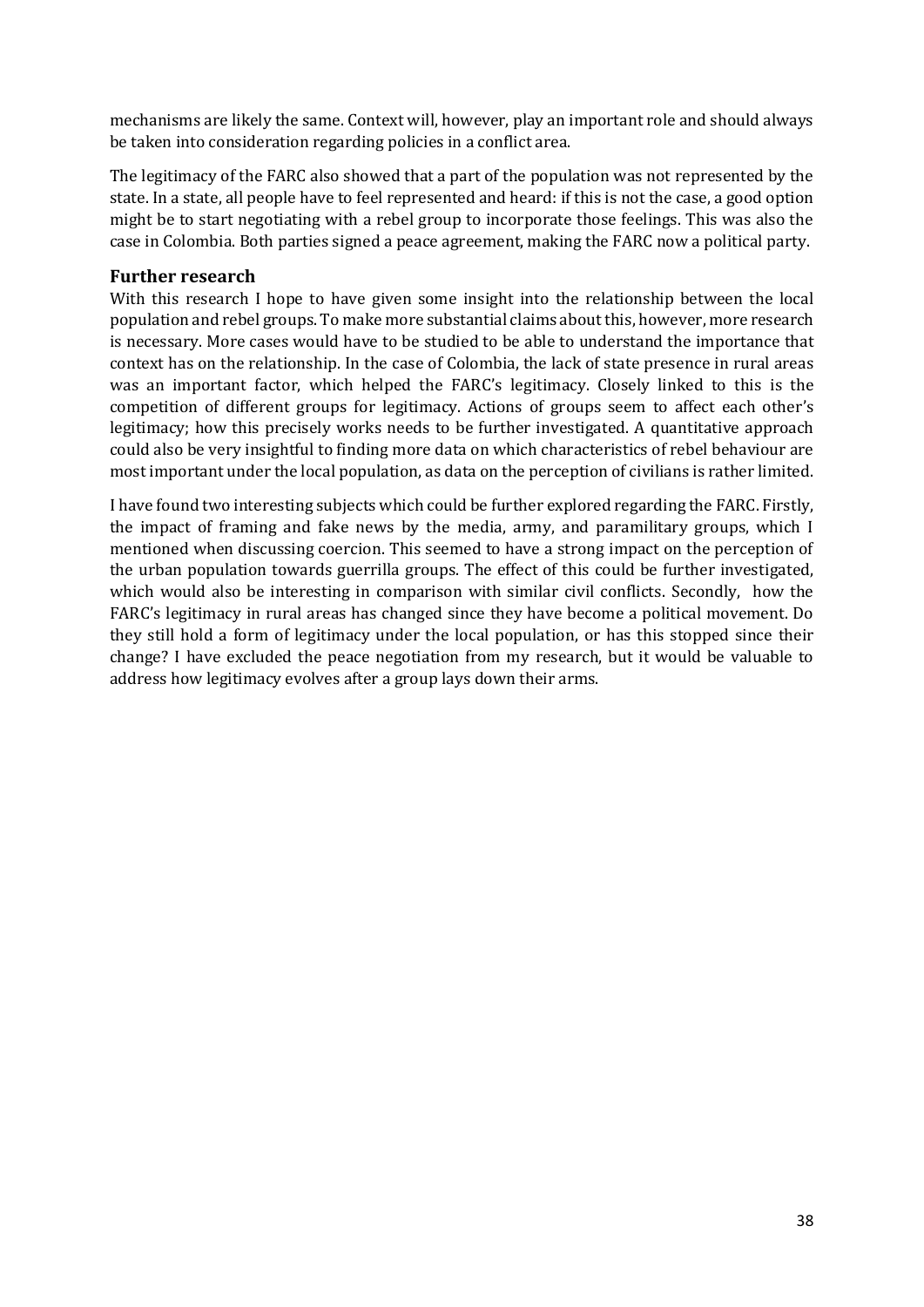### <span id="page-38-0"></span>**Chapter 7: Discussion**

In this chapter I will discuss obstacles I found while doing this research. These problems have affected choices that I made in my research. In my opinion it is relevant to reflect on them as they underline some of the limits and shortcomings of the research. They also might prevent them from happening in future research in this area. The following main themes will be discussed; case selection, data availability, and quality of data.

### <span id="page-38-1"></span>**Case selection**

When I was looking for cases to study the relationship between rebels and the local population I wanted to initially do a comparative case study. A few conflicts crossed my mind; Sudan, Colombia, Syria, and Congo. But eventually decided to focus on one case, because of the limited amount of time. I have eventually chosen for the case of Colombia because of the length of the conflict and the research that already had been done. This would help mine research as I relied heavily on available data. Two parties in this conflict where of particular interest, first the FARC and second the ELN. Both groups had similar views and where active at the same time. I thought it would be interesting with two groups so similar, to look if the effect of the characteristic regarding legitimacy amongst the local population would be the same.

When I started gathering data I found out that data availability regarding actions of the local population or their perception was rather low. For the FARC I could find a lot of data regarding their own actions and why they undertook them, data on the local population was more difficult. For the ELN both where difficult to find, data on concrete actions and data on the local population was lacking. Because of this lack in data I decided to drop the ELN, as it would be impossible make any well-founded claims. The FARC was however the most important of the two, as they were the largest guerrilla group in Colombia and had the largest impact on the conflict.

### <span id="page-38-2"></span>**Data availability**

Even though more research had been done on the FARC, data on the local population is still very scares. In my research I build a lot on a few instances that show the reaction of the local population towards the FARC. This are the example like, the justice system, interactions with JACs, former members, and protest. I could often link these reactions and interactions back to events named in other research and reports by NGOs. The numbers of these reactions and interactions are rather limited, this undermines the reliability of this research. To find more reliable answers regarding this problem a field research would be necessary. I have chosen to not embark on a field research myself for a few reasons. First, there is a language barrier as I don't speak Spanish, this could be resolved by bringing an interpreter. However, the most important reason was the corona virus which would have made travelling to and in Colombia very difficult within the limited time I had available. These reason where clear for me at the beginning of this research, I however believed that data availability would not be a problem. Even though data was more difficult to find then I first assumed I believe that my results are still valid. A field research could lead to more examples of the interactions between rebels and the local population, which could paint a broader picture. In such a research there should be a focus on finding interviewing the local population or doing surveys under the local population. As the FARC no longer exists as an armed group observation on interactions are no longer possible, it is however possible to still interview and survey civilians that have lived under FARC control.

### <span id="page-38-3"></span>**Quality of data**

I found while doing this research that the data on the conflict in Colombia was very coloured. Some papers speak of terrorist others of guerrillas. Paper that named the FARC a terrorist organization tended to focus more on gruesome acts and used a more negative tone towards the FARC. An example is that some papers say that the FARC taxes multinational organizations, where others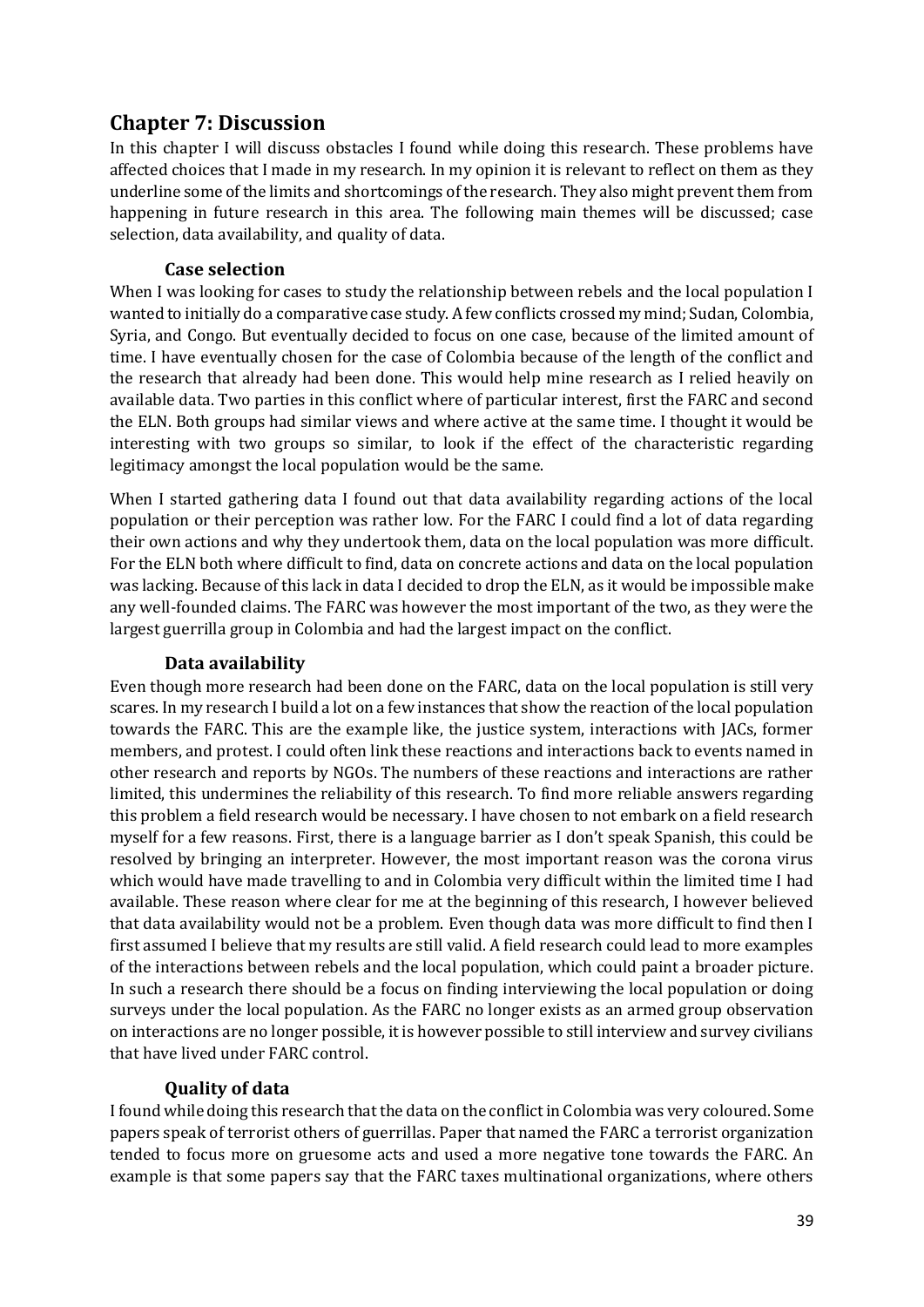uses the term extortion. Often the truth lies somewhere in between and it's of course based on your perspective. If you see the FARC as an alternative for the state then taxation is logical, if you see them as criminals then extortion is logical. We as academic community see ourselves often as outsiders when investigating a certain phenomenon, believing that we start our research with a neutral view. However, we must consider that we are also part of the practices that we study, like in the case of legitimacy. This unconsciously effect how we perceive things, we must always stay aware that our own baggage influences or perception how neutral we think we are. This also counts for myself, for this reason I hope you as reader will be aware of this.

In the case of media sources this was often even stronger. Colombian news is closely linked with the Colombian elite and is used for the spreading of fake news on guerrilla groups. Blaming them for attacks on civilians that where perpetrated by the army or paramilitary groups. When reading a news piece or scientific literature it was important to note from which perception it was written and if there was agreement between different sources on what was said. I think I found a good balance between the different perspective, by separating the facts from opinions and comparing multiple sources. I found it worth mentioning as it will likely be a problem regarding data on many conflicts. I am probably also responsible for a certain perspective, as I make choices on which data I find important and how I phrase this.

In short, all the problems I had regarded data, the lack and the quality of it. Something to be aware of when reading this research as it makes that some claims rely heavily on limited number of events or interactions. This research should in that regard also been seen as a first step in exploring the perception of the local population towards rebels and the FARC especially and further research is necessary to make stronger claims on this.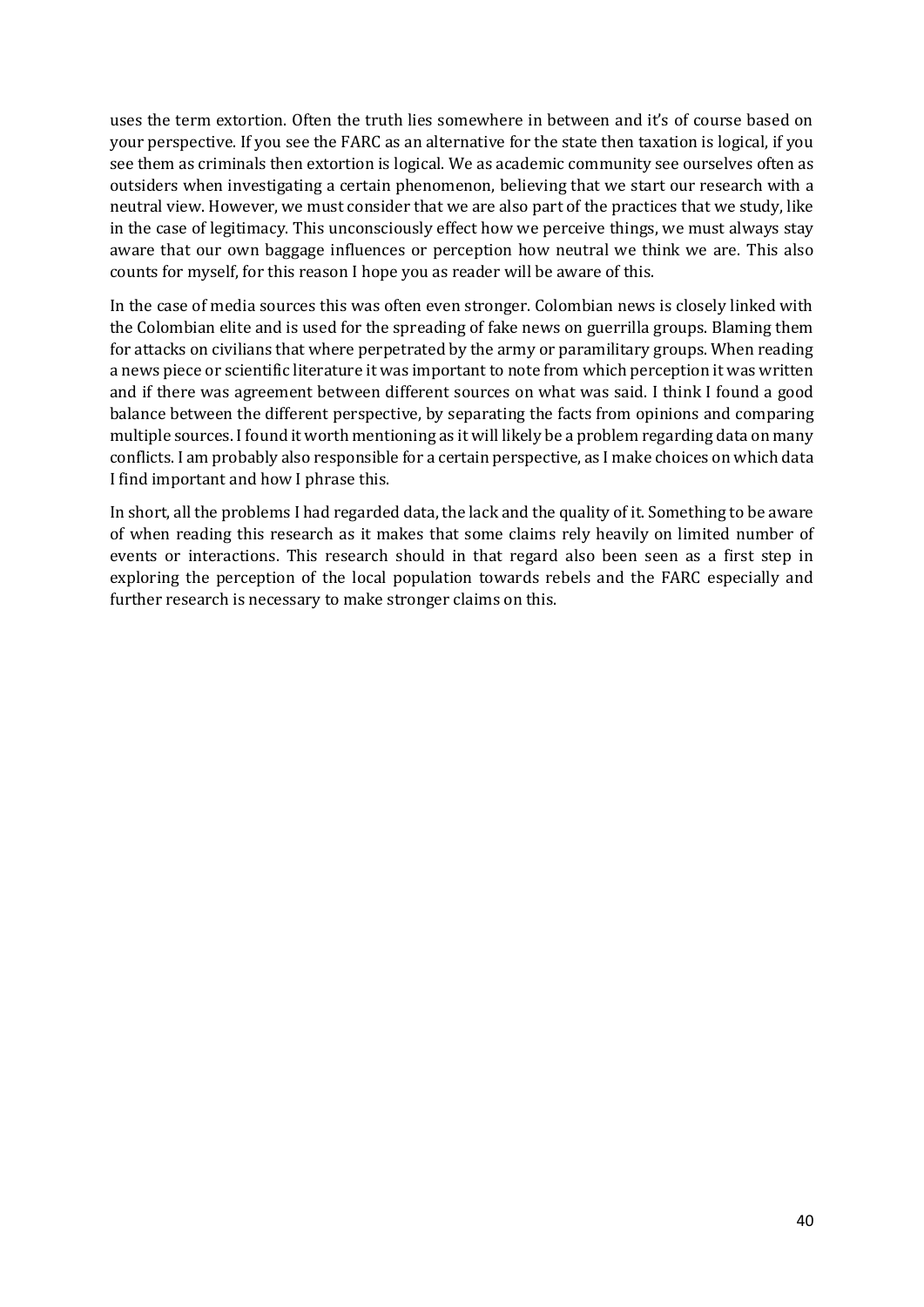### <span id="page-40-0"></span>**Reference**

Amnesty International. (1994, January). *Political violence in Colombia : myth and reality* (AMR 23/001/1994). https://www.amnesty.org/en/documents/amr23/001/1994/en/.

Amnesty International. (1996a, March). *COLOMBIA POLITICAL KILLINGS AND TORTURE IN THE MUNICIPALITY OF SIMACOTA, SANTANDER FEBRUARY* (AMR 23/003/1996). https://www.amnesty.org/en/documents/amr23/003/1996/en/.

Amnesty International. (1996b, May). *COLOMBIA: EXTRAJUDICIAL KILLINGS, "DISAPPEARANCES", DEATH THREATS AND OTHER POLITICAL VIOLENCE IN THE DEPARTMENT OF SUCRE* (AMR 23/030/1996). https://www.amnesty.org/en/documents/amr23/030/1996/en/.

Amnesty International. (2000, May). *COLOMBIA Return to Hope Forcibly displaced communities of Urabá and Medio Atrato region* (AMR 23/023/2000). https://www.amnesty.org/en/documents/AMR23/023/2000/en/.

Amnesty International. (2008, October). *COLOMBIA: 'LEAVE US IN PEACE!' : TARGETING CIVILIANS IN COLOMBIA'S INTERNAL ARMED CONFLICT* (AMR 23/023/2008). https://www.amnesty.org/en/documents/AMR23/023/2008/en/.

Arjona, A. (2016). *Rebelocracy: Social Order in the Colombian Civil War*. Cambridge University Press. https://doi.org/10.1017/9781316421925.

Arjona, A. (2017). Civilian Cooperation and Non-Cooperation with Non-State Armed Groups: The Centrality of Obedience and Resistance. *Small Wars & Insurgencies*, *28*(4–5), 755–778. https://doi.org/10.1080/09592318.2017.1322328.

Arjona, A., Kasfir, N., & Mampilly, Z. (2015). *Rebel Governance in Civil War*. Cambridge University Press.

Beltrán, M. (2015). *Las FARC-EP (1950–2015): Luchas de ira y esperanza*. Bogotá D.C. : Ediciones Desde Abajo.

Berti, B. (2015). Non-state actors as providers of governance: The hamas government in Gaza between effective sovereignty, centralized authority, and resistance. *Middle East Journal*, *69*(1), 11–33[. https://doi.org/10.3751/69.1.11.](https://doi.org/10.3751/69.1.11)

Cortés, J. (2017). The FARC-EP: beyond the rifles, "reaching the heart" of the Colombian peasants. *[Unpublished Manuscript]*, 1–152. https://edepot.wur.nl/464324.

Dunning, T., & Wirpsa, L. (2004). Oil and the political economy of conflict in Colombia and beyond: a linkages approach. *Geopolitics*, *9*(1), 81–108. https://doi.org/10.1080/14650040412331307842.

Duyvesteyn, I. (2017). Rebels & Legitimacy; An Introduction. *Small Wars & Insurgencies*, *28*(4–5), 669–685. https://doi.org/10.1080/09592318.2017.1322337.

Eikenberry, K. W. (2013). The Militarization of U.S. Foreign Policy. *American Foreign Policy Interests*, *35*(1), 1–8. https://doi.org/10.1080/10803920.2013.757952.

Forest, J. J. F. (2006). *The Making of a Terrorist: Recruitment, Training, and Root Causes*. Praeger Security International.

Gerring, J. (2007). *Case Study Research*. Cambridge University Press.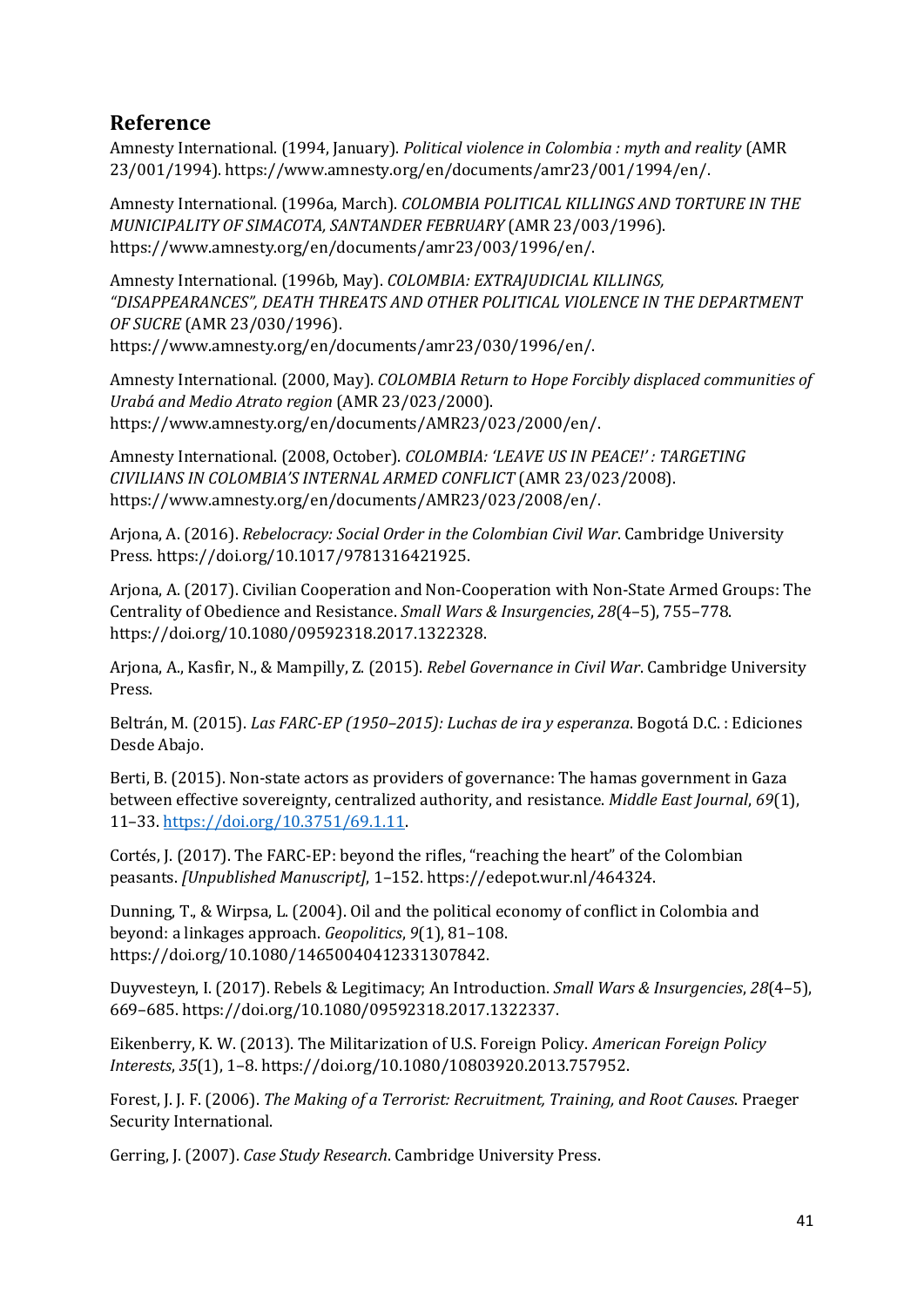Heger, L. L., & Jung, D. F. (2015). Negotiating with Rebels: The Effect of Rebel Service Provision on Conflict Negotiations. *Journal of Conflict Resolution*, *61*(6), 1203–1229. [https://doi.org/10.1177/0022002715603451.](https://doi.org/10.1177/0022002715603451)

Jackson, R. H. (1990). *Quasi-States: Sovereignty, International Relations and the Third World (Cambridge Studies in International Relations, Series Number 12)*. Cambridge University Press.

Human Rights Watch. (1998, January). *Human Rights Watch World Report 1998 - Colombia Publisher* (No. 1998). Rights. https://www.refworld.org/docid/3ae6a8c417.html.

Jackson, R. H. (1990). *Quasi-States: Sovereignty, International Relations and the Third World (Cambridge Studies in International Relations, Series Number 12)*. Cambridge University Press.

Kalyvas, S. N. (2006). *The Logic of Violence in Civil War (Cambridge Studies in Comparative Politics)* (1st ed.). Cambridge University Press.

khalaf, R. (2015). Governance Without Government in Syria: Civil Society and State Building During Conflict. *Syria Studies*, *7*(3), 37–72. https://ojs.standrews.ac.uk/index.php/syria/article/view/1176.

Lee, C. (2011). The FARC and the Colombian Left: Time for a Political Solution? *Latin American Perspectives*, *39*(1), 28–42. [https://doi.org/10.1177/0094582x11423227.](https://doi.org/10.1177/0094582x11423227)

Malthaner, S. (2015). Violence, legitimacy, and control: The microdynamics of support relationships between militant groups and their social environment. *Civil Wars*, *17*(4), 425–445. [https://doi.org/10.1080/13698249.2015.1115575.](https://doi.org/10.1080/13698249.2015.1115575)

Mampilly, Z. (2007). *Stationary Bandits: Understanding Rebel Governance*. University of California[. http://pages.vassar.edu/mampilly/files/2013/11/Mampilly-Dissertation-Final.pdf.](http://pages.vassar.edu/mampilly/files/2013/11/Mampilly-Dissertation-Final.pdf)

Mampilly, Z., & Stewart, M. A. (2021). A Typology of Rebel Political Institutional Arrangements. *Journal of Conflict Resolution*, *65*(1), 15–45. https://doi.org/10.1177/0022002720935642.

Miller, C. T. (2001, May 20). *Rebel Army Took No Prisoners on the Banks of the Naya River*. Los Angeles Times. https://www.latimes.com/archives/la-xpm-2001-may-20-mn-365-story.html.

Molano, A. (2000). The Evolution Of The Farc: A Guerrilla Group's Long History. *NACLA Report on the Americas*, *34*(2), 23–31. https://doi.org/10.1080/10714839.2000.11722627.

Norman, S. V. (2017). Narcotization as Security Dilemma: The FARC and Drug Trade in Colombia. *Studies in Conflict & Terrorism*, *41*(8), 638–659. https://doi.org/10.1080/1057610x.2017.1338052.

Offstein, N., & Aristizábal, C. (2003). An Historical Review and Analysis of Colombian Guerrilla Movements: FARC, ELN and EPL. *Revista Desarrollo y Sociedad*, *52*, 99–142. https://doi.org/10.13043/dys.52.4.

Phelan, A. (2019). FARC's Pursuit of "Taking Power": Insurgent Social Contracts, the Drug Trade and Appeals to Eudaemonic Legitimation. *Studies in Conflict & Terrorism*, 1–23. https://doi.org/10.1080/1057610x.2019.1616928.

Podder, S. (2017). Understanding the Legitimacy of Armed Groups: A Relational Perspective. *Small Wars & Insurgencies*, *28*(4–5), 686–708. https://doi.org/10.1080/09592318.2017.1322333.

Provost, R. (2017). FARC Justice: Rebel Rule of Law. *SSRN Electronic Journal*. Published. https://doi.org/10.2139/ssrn.2925278.